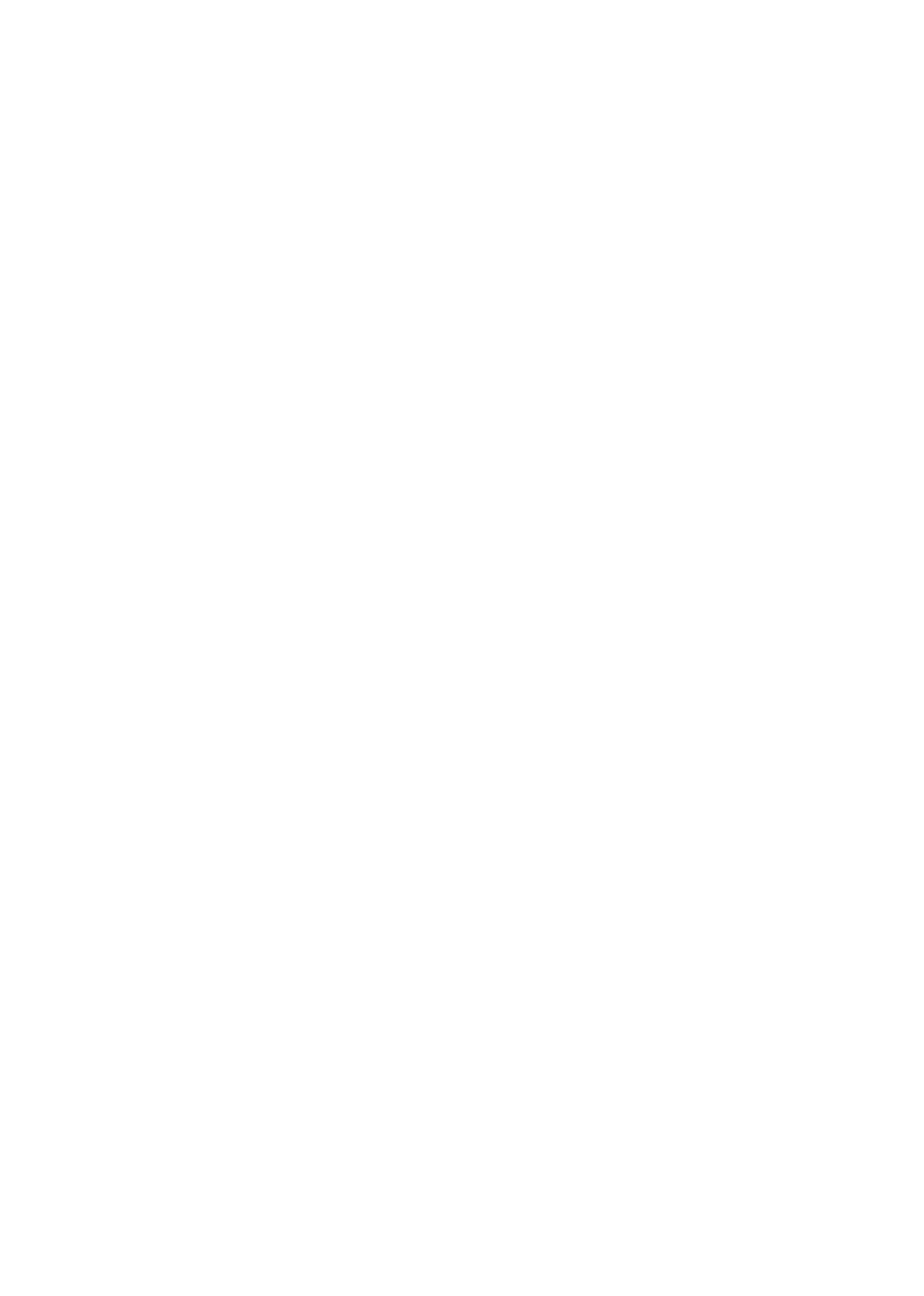# **Contents**

| Introduction                                                               | 1              |
|----------------------------------------------------------------------------|----------------|
| What does it mean to have Lynch syndrome?                                  | $\mathbf{1}$   |
| Background information about the Lynch syndrome genes                      | $\overline{a}$ |
| <b>Cancer risks</b>                                                        | 4              |
| What are the cancer risks associated with MLH1 gene mutation?              | 4              |
| What are the cancer risks associated with MSH2 and EPCAM<br>gene mutation? | 7              |
| EPCAM cancer risks                                                         | 9              |
| What are the cancer risks associated with MSH6 gene mutation? 10           |                |
| What are the cancer risks associated with <i>PMS2</i> gene mutation? 13    |                |
| <b>Managing cancer risk</b>                                                | 16             |
| Colorectal cancer risk                                                     | 16             |
| Endometrial and ovarian cancer risk                                        | 20             |
| Gastric cancer and other cancers                                           | 27             |
| Skin abnormalities                                                         | 29             |
| Prostate cancer risk                                                       | 29             |
| Reducing risk                                                              | 30             |
| Sharing information with your family                                       | 32             |
| Genetic testing for your relatives                                         | 32             |
| Who is at risk of having Lynch syndrome in my family?                      | 34             |
| Predictive genetic testing                                                 | 37             |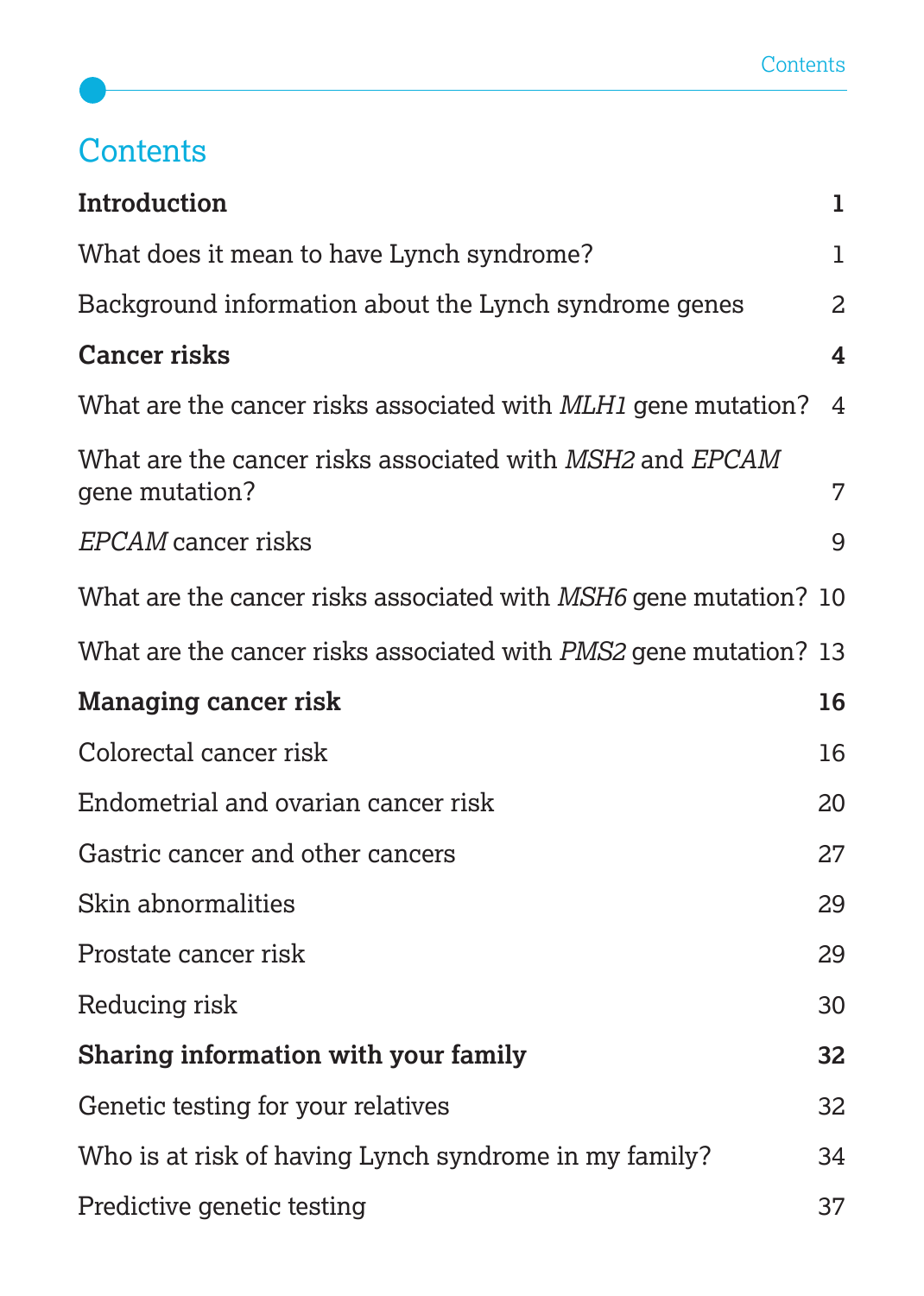| Talking to children and young people about Lynch syndrome   | 39 |
|-------------------------------------------------------------|----|
| Did you know?                                               | 44 |
| Family planning                                             | 44 |
| Pre-implantation Genetic Diagnosis (PGD)                    | 46 |
| Current studies and trials                                  | 47 |
| New cancer treatment options for people with Lynch syndrome | 49 |
| Insurance                                                   | 50 |
| Organ donation                                              | 52 |
| Where can I get more information?                           | 54 |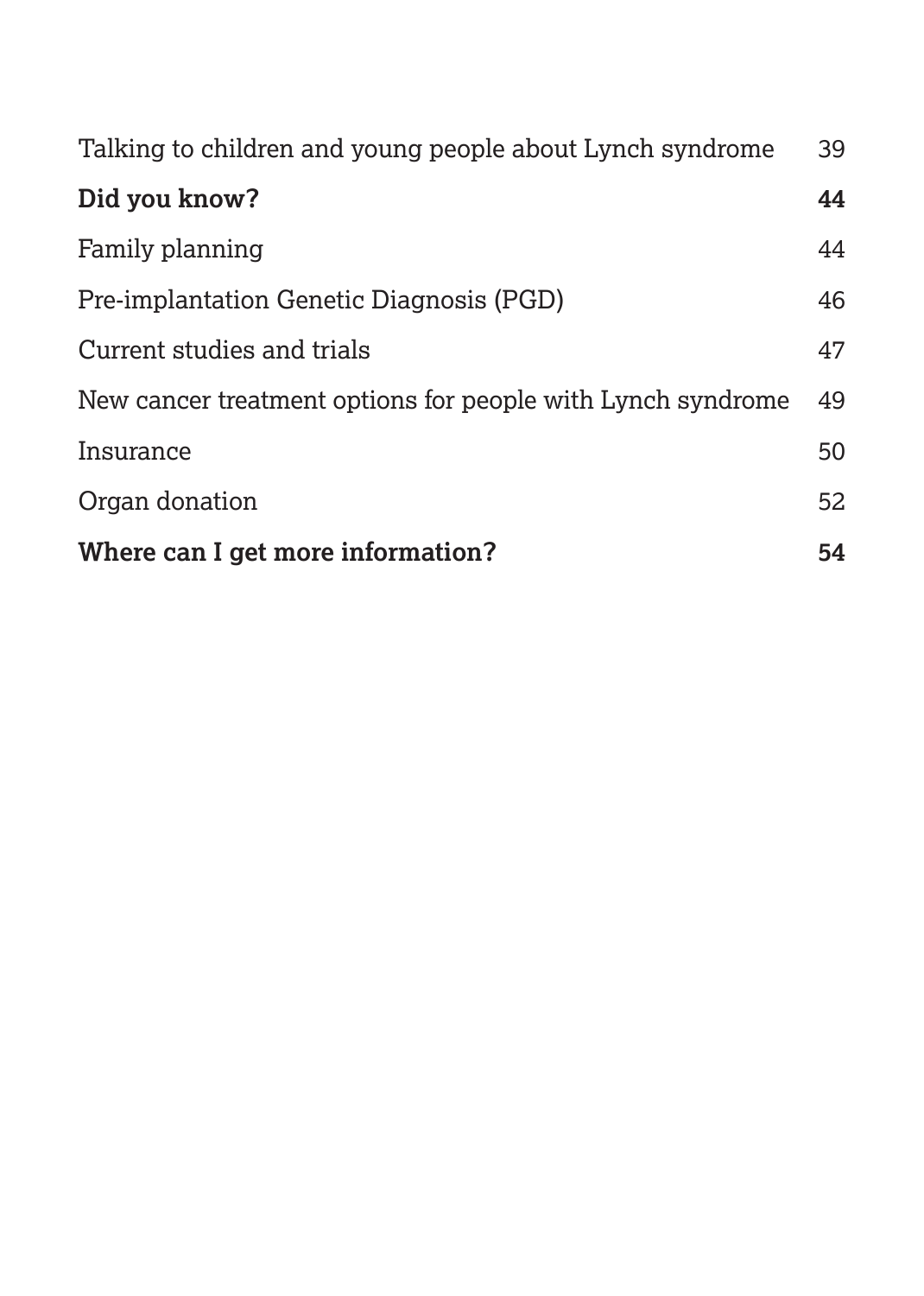# **Introduction**

# What does it mean to have Lynch syndrome?

Lynch syndrome is an inherited condition, which causes an increased risk of certain cancers. It is caused by a mutation (a genetic change) in one of five different genes.

This information booklet provides answers to some of the many questions you may have, following the news that you carry a gene mutation which causes Lynch syndrome. Healthcare professionals working in Cancer Genetics have met many people who have Lynch syndrome and we can share our experience to some extent. We can provide information and make referrals to other healthcare professionals. We can tell you that other people in your situation have had similar feelings and anxieties but we do not truly know what it is like for you and how it may affect your life.

Many people have questions that, for the time being, cannot be answered fully because we are still studying Lynch syndrome and its impact. One of the challenges that people with Lynch syndrome face is coping with the uncertainty of what the future holds, both for you and your family. You may be asked to make life-changing decisions about cancer screening and risk-reducing surgery without the benefit of all the facts you would like. This may be difficult and could cause you to feel quite anxious, frustrated or even angry at times. It may take you some time to feel that you have absorbed enough information to feel confident about your decisions.

Unlike other health-related issues, there is an extra set of challenges for people with Lynch syndrome – the risks for your relatives. If you are the first person in the family to have been diagnosed with Lynch syndrome, you will have to find a way to share this information with your family. Even if you are not the first person in the family to be tested, there may be family pressures to face. Will relationships be affected if one person has a positive gene test and their relative has a negative result? What about starting a new relationship – when do you tell someone and what do you say? What if you have young children or are planning a family?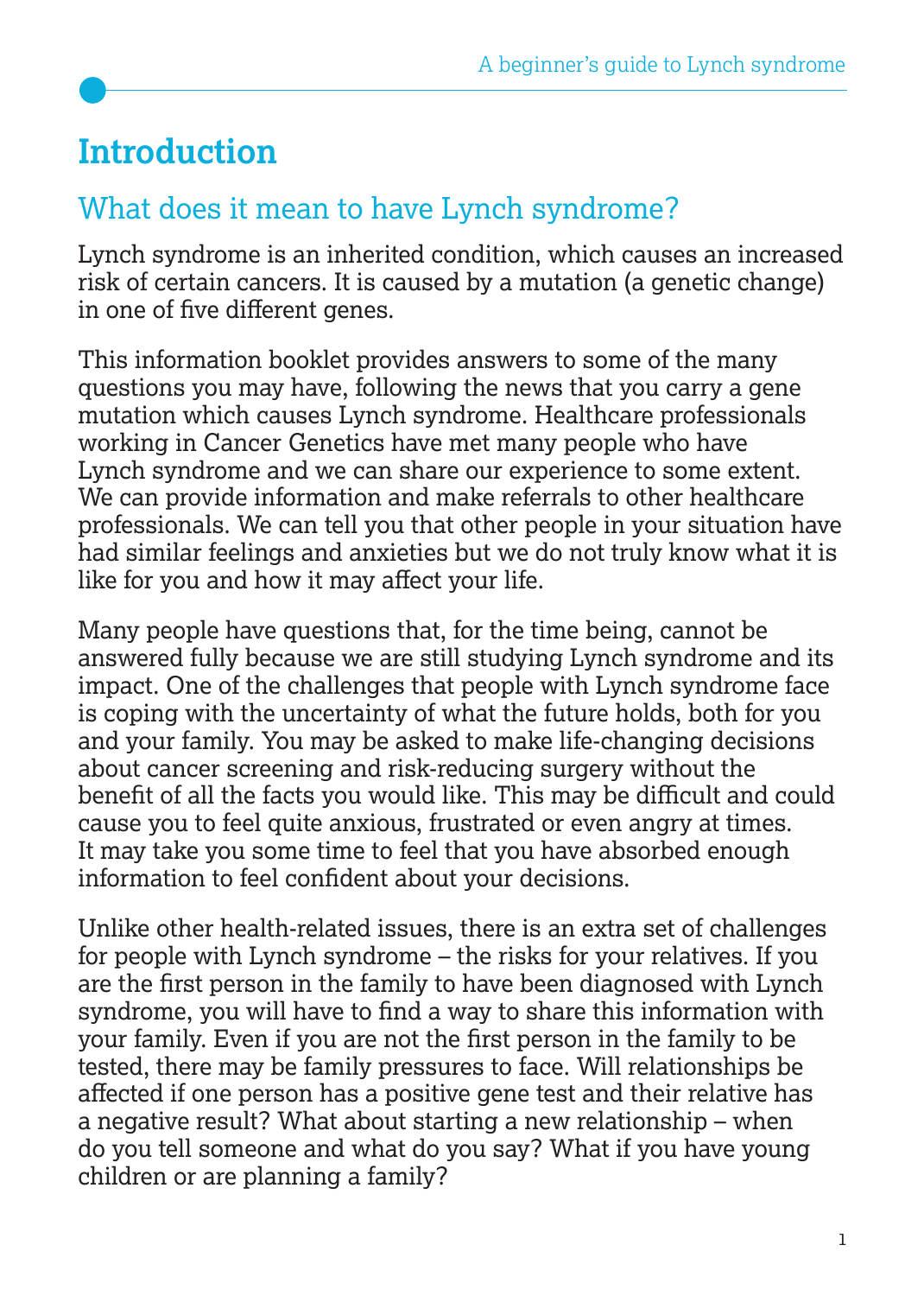We hope that this quide will be useful in providing you with some of the information you need and also help you to think about questions you may wish to discuss with your family and the genetics department. We realise that the guide contains some detailed information, which may be new to you. If you have any difficulties in understanding the information, or have any queries about this, please contact your genetics professional. If you have any comments about the guide, do let us know. We would like to make this booklet as useful and accessible as we can to support you and your relatives.

# Background information about the Lynch syndrome genes

#### **Is colorectal cancer inherited?**

Generally speaking, cancer is not an inherited illness. Colorectal cancer is common, affecting about 1 in 14 men and 1 in 17 women at some point during their life, more commonly after the age of 60. It is not unusual to have a relative who has been affected by colorectal cancer. Most colorectal cancer occurs sporadically or out of the blue. However, we know that faulty genes are the underlying cause for about 5–10% (5 to 10 in 100) of colorectal cancers. There are five genes that, if mutated, can cause a high risk of colorectal cancer due to Lynch syndrome. There are also other inherited colorectal cancer syndromes which will not be discussed in this guide. Research to identify new genes that also contribute to a high risk of colorectal cancer, or modify the risk associated with a Lynch syndrome gene mutation is ongoing.

#### **What are Lynch syndrome genes?**

Genes are pieces of the DNA code that we inherit from our parents. We have two copies of most genes – one copy is inherited from our mother and one from our father. We have about 20,000 genes, each with a specific function that helps our bodies grow and function normally. Some genes work to protect against cancer by correcting damage that can occur in the DNA during cell division. The Lynch syndrome genes are tumour suppressor genes. If an individual has a mutation in a Lynch syndrome gene, they have an increased risk of developing colorectal cancer.

The Lynch syndrome gene mutation does not cause cancer to occur on its own. The individual is at greater risk of developing cancer because their cells' ability to repair DNA damage may be affected by the gene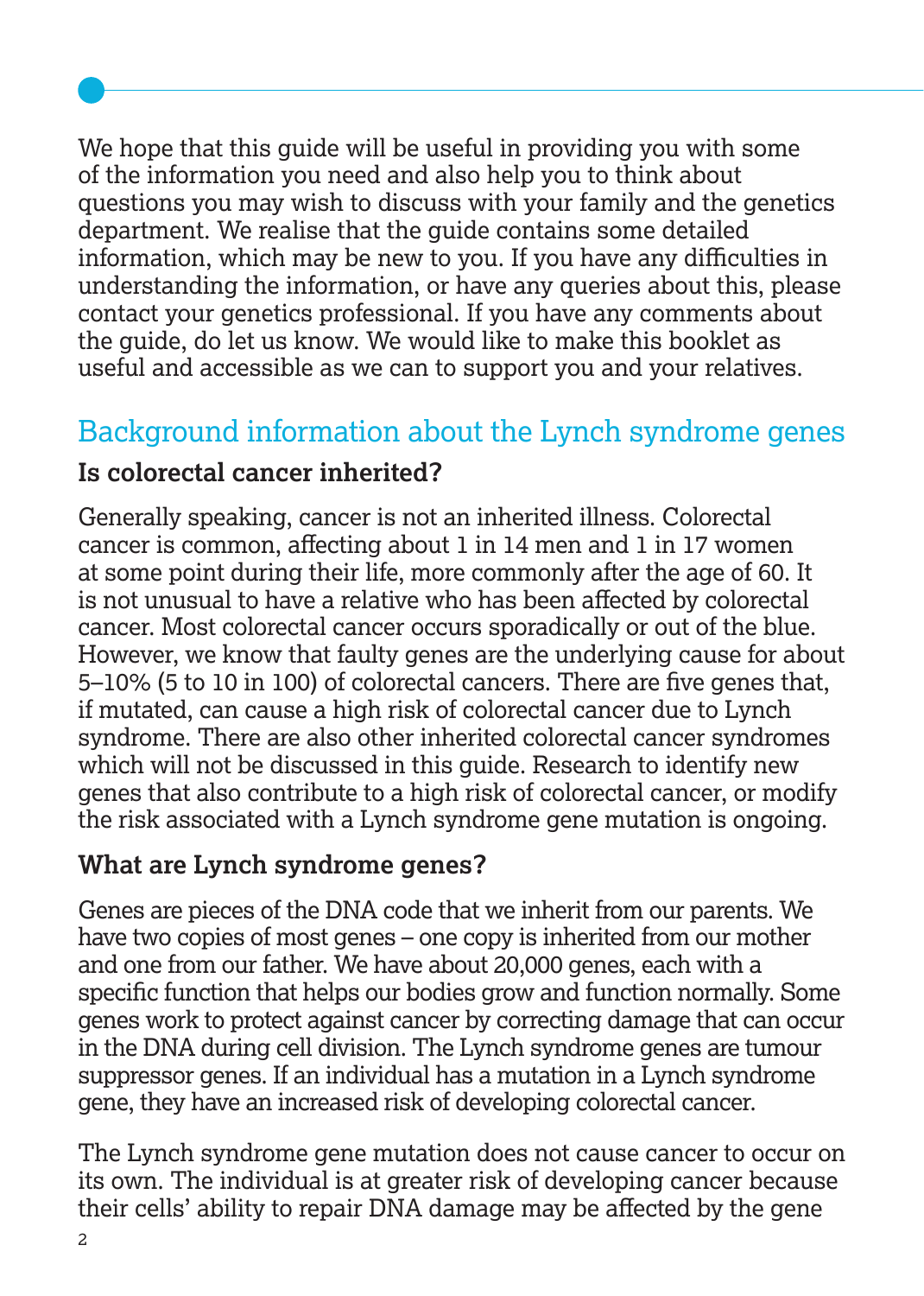mutation. It is the build-up of DNA damage which causes a cell to change into a cancerous cell. We do not yet understand why mutations in the Lynch syndrome genes primarily give a high risk of colorectal cancer and gynaecological cancers rather than other types of cancer.

There are four main genes which, when mutated, can cause Lynch syndrome. These genes are called *MLH1, MSH2, MSH6* and *PMS2*. Alterations in a gene called EPCAM can cause Lynch syndrome, but this is very rare.

Cancer risks are slightly different depending on which gene carries the mutation. You will need to know which gene carries the mutation in your family, so that you can find out about your cancer risks. Ask your Genetics Professional if you are not sure about this. Your cancer risk may also vary depending on other factors, such as your family history of cancer. For instance, some families seem to have a very strong family history of a certain cancer type whilst other families might just have one person who is known to be affected by a cancer related to Lynch syndrome. This may be because other genes could modify the effects of the Lynch syndrome genes and therefore affect a person's cancer risk. However, we don't yet know which genes these are or how cancer risks could vary. At the moment, your estimated cancer risk will be mostly based on the gene mutation that you carry.

There are several factors which will affect your own personal cancer risk:

- Age
- Gender
- Gene mutation
- Family history of cancer
- Previous cancer diagnoses
- Previous surgery (for example, if you have had your womb/ovaries removed)
- Diet and lifestyle.

We don't yet know how all of the above factors could interact to influence your cancer risk.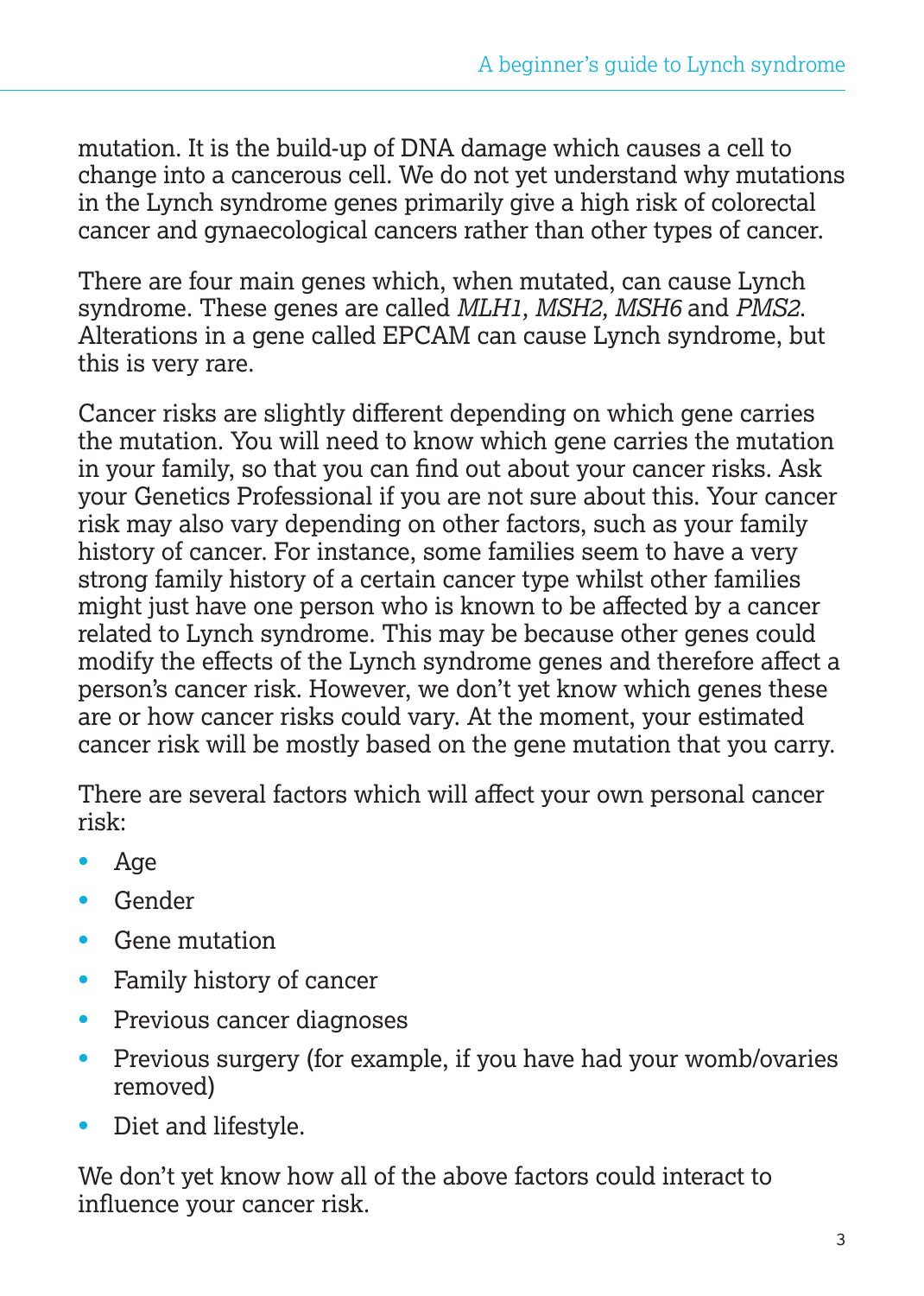# **Cancer risks**

# What are the cancer risks associated with *MLH1* gene mutation?

| Male <i>MLH1</i> risks |                                     |                                            |  |
|------------------------|-------------------------------------|--------------------------------------------|--|
| <b>Cancer type</b>     | Male approximate risks              |                                            |  |
|                        | General population<br>lifetime risk | MLH1 mutation carrier<br>(up to age 75)    |  |
| Colorectal             | 7%                                  | 57%                                        |  |
| Endometrial            |                                     |                                            |  |
| Ovarian                |                                     |                                            |  |
| Upper gastrointestinal | 5%                                  | 22%                                        |  |
| Ureter/kidney          | 3%                                  | 5%                                         |  |
| Urinary bladder        | 2%                                  | 7%                                         |  |
| <b>Brain</b>           | $1\%$                               | $1\%$                                      |  |
| Prostate               | 18%                                 | Similar to population/<br>may be increased |  |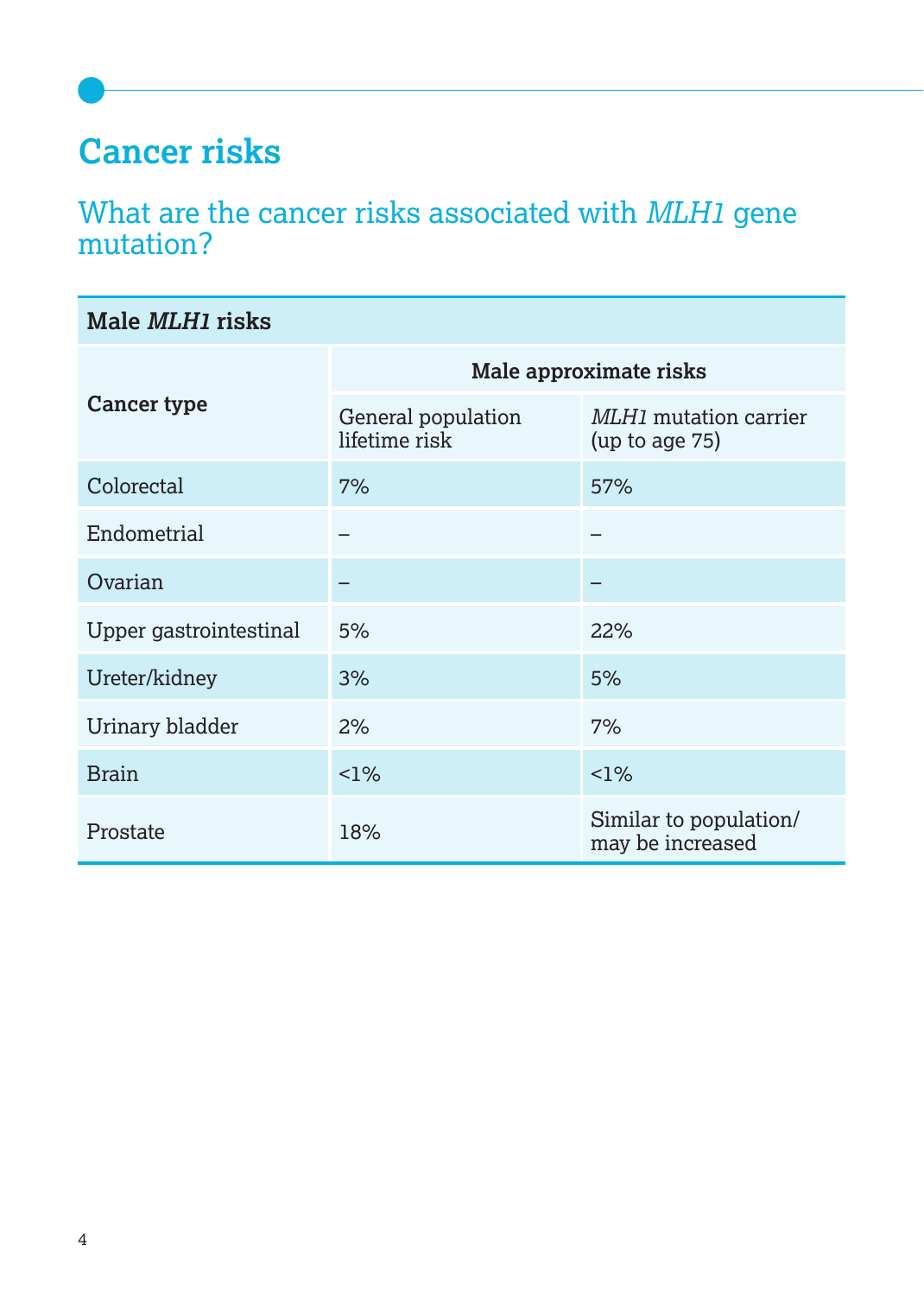| <b>Female MLH1 risks</b> |                                     |                                         |  |
|--------------------------|-------------------------------------|-----------------------------------------|--|
| Cancer type              | Female approximate risks            |                                         |  |
|                          | General population<br>lifetime risk | MLH1 mutation carrier<br>(up to age 75) |  |
| Colorectal               | 6%                                  | 48%                                     |  |
| Endometrial              | 3%                                  | 37%                                     |  |
| Ovarian                  | 2%                                  | 11%                                     |  |
| Upper gastrointestinal   | 4%                                  | 11%                                     |  |
| Ureter/kidney            | 2%                                  | 4%                                      |  |
| Urinary bladder          | $1\%$                               | 5%                                      |  |
| <b>Brain</b>             | $1\%$                               | 2%                                      |  |
| Prostate                 |                                     |                                         |  |

# *MLH1* **– Risk of developing cancer by age**

| <b>Current age</b> | Male<br>colorectal | Female<br>colorectal | <b>Endometrial Ovarian</b> |     |
|--------------------|--------------------|----------------------|----------------------------|-----|
| 30                 | 5%                 | $0\%$                | $0\%$                      | 0%  |
| 40                 | 16%                | 12%                  | 2%                         | 2%  |
| 50                 | 34%                | 21%                  | 15%                        | 6%  |
| 60                 | 45%                | 32%                  | 27%                        | 10% |
| 70                 | 53%                | 44%                  | 35%                        | 11% |
| 75                 | 57%                | 48%                  | 37%                        | 11% |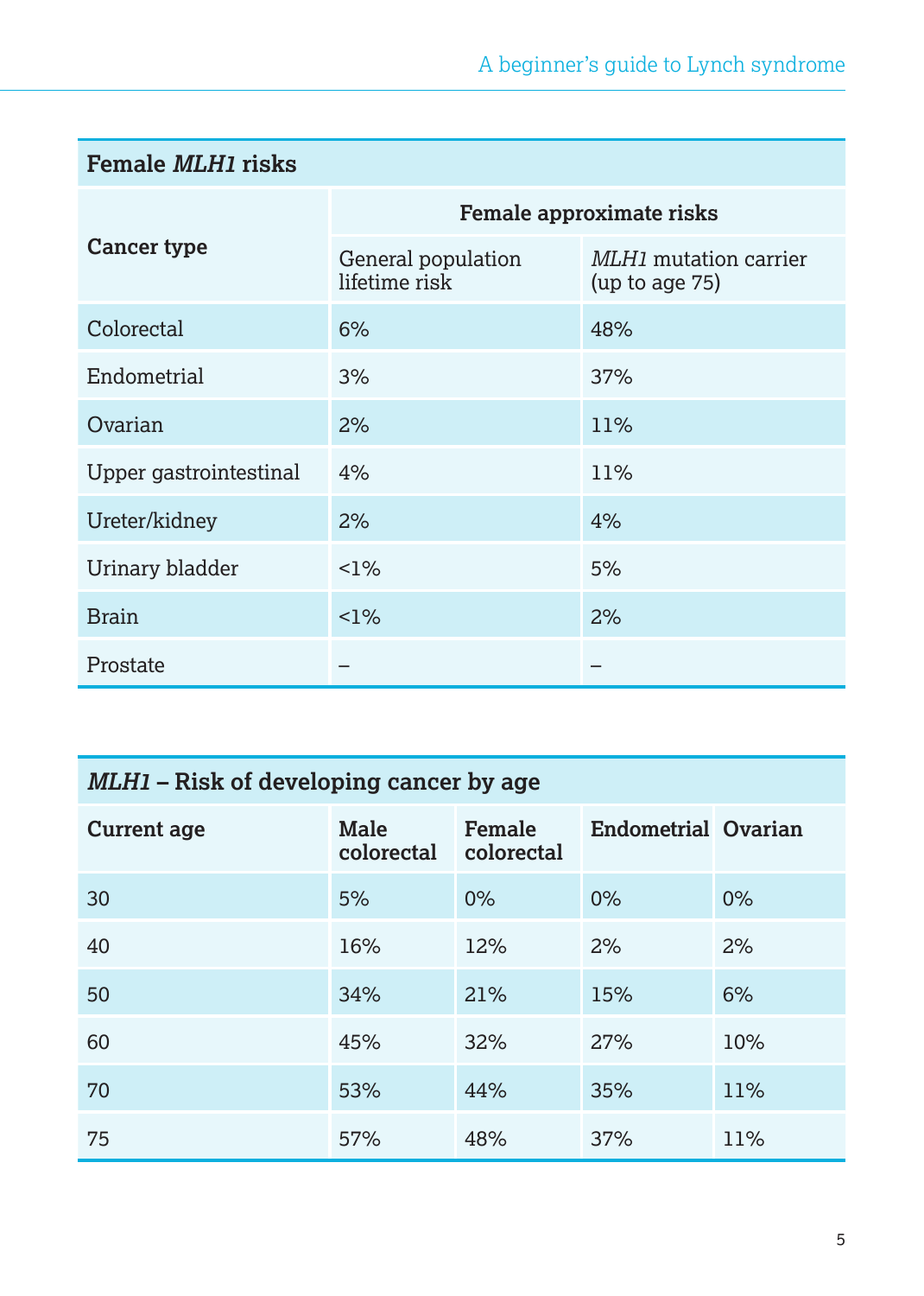#### **What screening or surgery is recommended for** *MLH1* **gene mutation carriers?**

- Bowel Screening by colonoscopy every 2 years from age 25. This screening can be reviewed by your bowel surgeon once you reach the age of 75. More frequent bowel screening may be required, depending on the findings.
- Surgical removal of the ovaries, fallopian tubes and womb, once childbearing is complete and no earlier than age 35-40 years.
- One-off Helicobacter Pylori screening from age 25.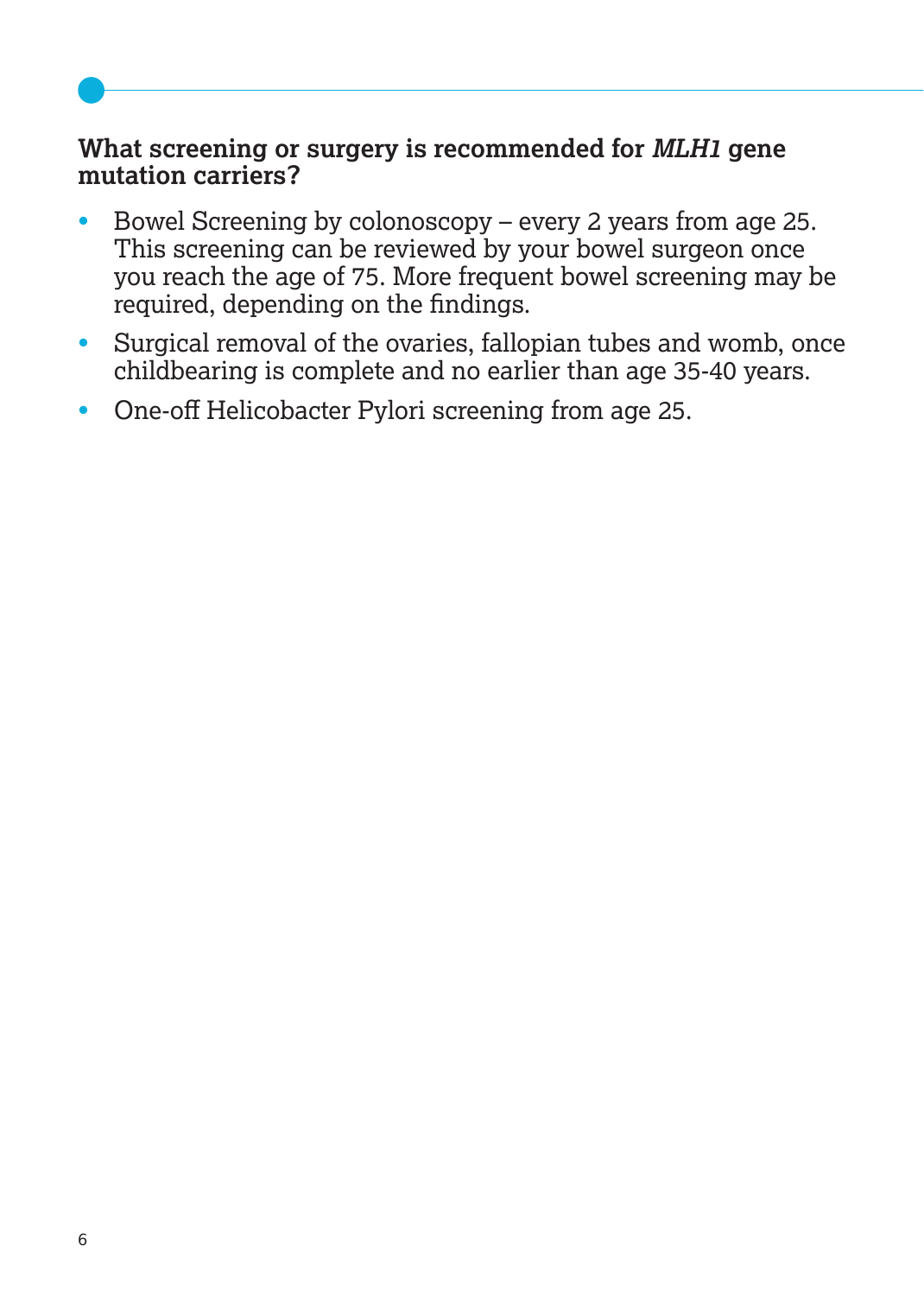# What are the cancer risks associated with *MSH2* and *EPCAM* gene mutation?

| Male <i>MSH2</i> risks |                                     |                                                |  |
|------------------------|-------------------------------------|------------------------------------------------|--|
| <b>Cancer type</b>     | Male approximate risks              |                                                |  |
|                        | General population<br>lifetime risk | <i>MSH2</i> mutation carrier<br>(up to age 75) |  |
| Colorectal             | 7%                                  | 51%                                            |  |
| Endometrial            |                                     |                                                |  |
| Ovarian                |                                     |                                                |  |
| Upper gastrointestinal | 5%                                  | 20%                                            |  |
| Ureter/kidney          | 3%                                  | 18%                                            |  |
| Urinary bladder        | 2%                                  | 13%                                            |  |
| <b>Brain</b>           | $1\%$                               | 8%                                             |  |
| Prostate               | 18%                                 | 24%                                            |  |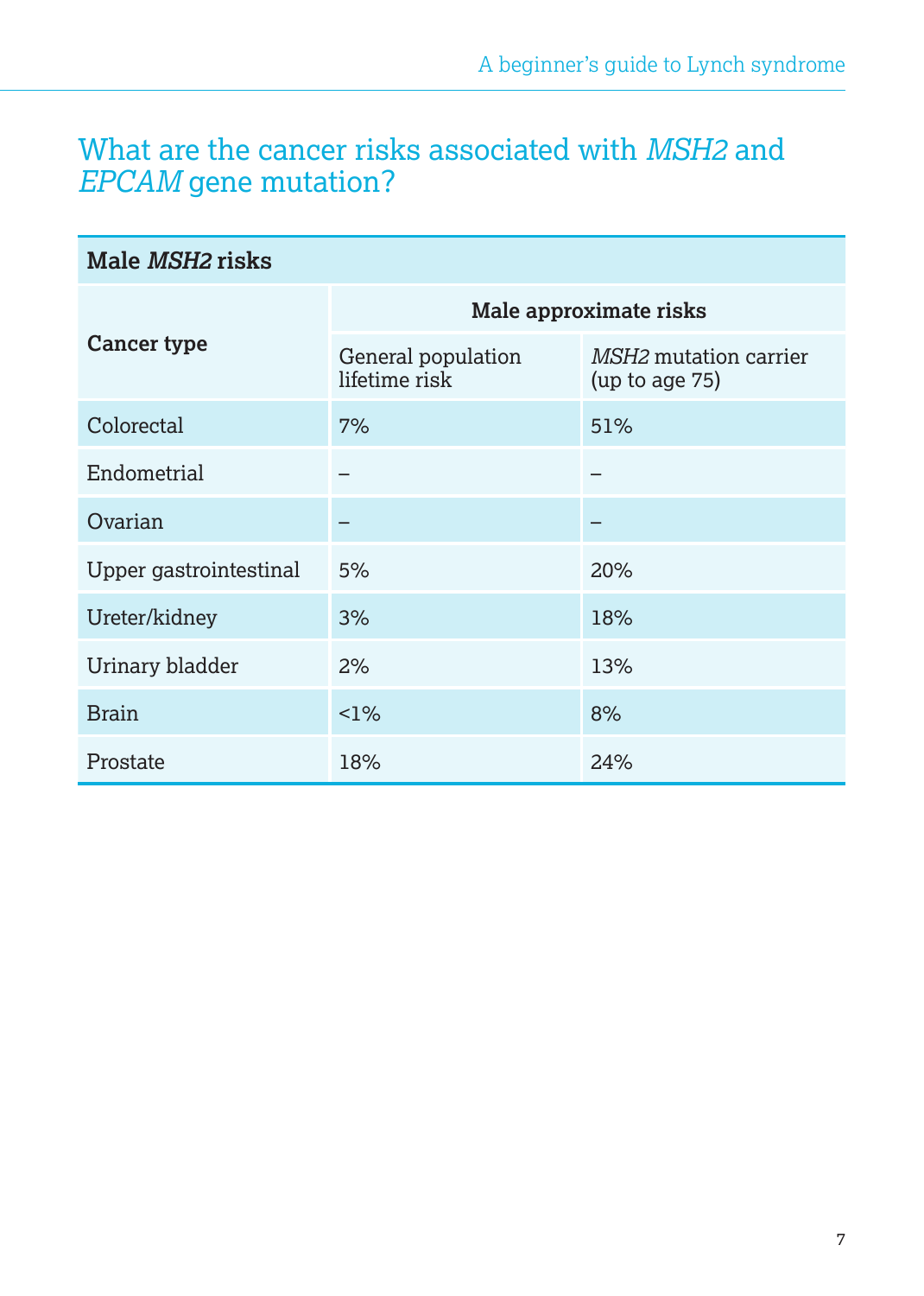#### **Female** *MSH2* **risks**

|                        | Female approximate risks            |                                         |  |
|------------------------|-------------------------------------|-----------------------------------------|--|
| Cancer type            | General population<br>lifetime risk | MSH2 mutation carrier<br>(up to age 75) |  |
| Colorectal             | 6%                                  | 47%                                     |  |
| Endometrial            | 3%                                  | 49%                                     |  |
| Ovarian                | 2%                                  | 17%                                     |  |
| Upper gastrointestinal | 4%                                  | 13%                                     |  |
| Ureter/kidney          | 2%                                  | 19%                                     |  |
| Urinary bladder        | $1\%$                               | 8%                                      |  |
| <b>Brain</b>           | $1\%$                               | 3%                                      |  |
| Prostate               |                                     |                                         |  |

# *MSH2* **– Risk of developing cancer by age**

| <b>Current age</b> | Male<br>colorectal | Female<br>colorectal | <b>Endometrial Ovarian</b> |     |
|--------------------|--------------------|----------------------|----------------------------|-----|
| 30                 | 3%                 | 2%                   | 0%                         | 0%  |
| 40                 | 10%                | 7%                   | 2%                         | 2%  |
| 50                 | 18%                | 17%                  | 18%                        | 11% |
| 60                 | 34%                | 26%                  | 38%                        | 13% |
| 70                 | 46%                | 42%                  | 47%                        | 17% |
| 75                 | 51%                | 47%                  | 49%                        | 17% |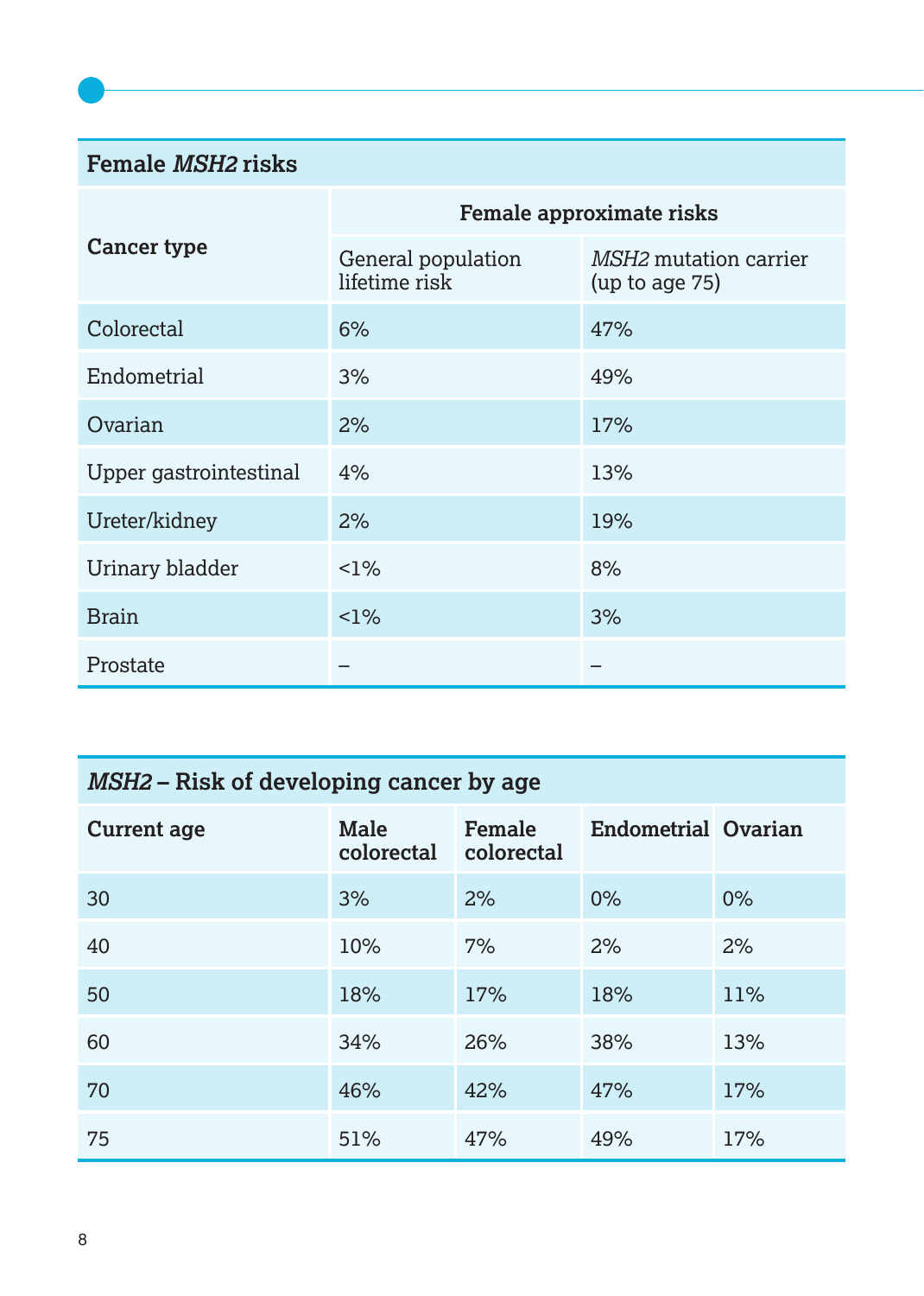# *EPCAM* cancer risks

We currently recommend that *EPCAM* deletion carriers have the same screening and management as *MSH2* gene mutation carriers.

*EPCAM* gene deletion carriers have approximately 75% lifetime risk of colorectal cancer. Female carriers also have an increased risk of endometrial cancer, although this is thought to be significantly lower than that of *MSH2* mutation carriers. The actual risk of endometrial cancer in *EPCAM* mutation carriers is unknown. Risks for other cancers have not been defined.

#### **What screening or surgery is recommended for** *MSH2* **and**  *EPCAM* **gene mutation carriers?**

- Bowel Screening by colonoscopy every 2 years from age 25. This screening can be reviewed by your bowel surgeon once you reach the age of 75. More frequent bowel screening may be required, depending on the findings.
- Surgical removal of the ovaries, fallopian tubes and womb, once childbearing is complete and no earlier than age 35-40 years.
- Skin examinations by a dermatologist are recommended for *MSH2* gene mutation carriers with a family history of particular types of skin tumours. These skin tumours can be both benign (non-cancerous) or cancerous and are called sebaceous adenomas, sebaceous carcinomas and keratocanthomas.
- One-off Helicobacter Pylori screening from age 25.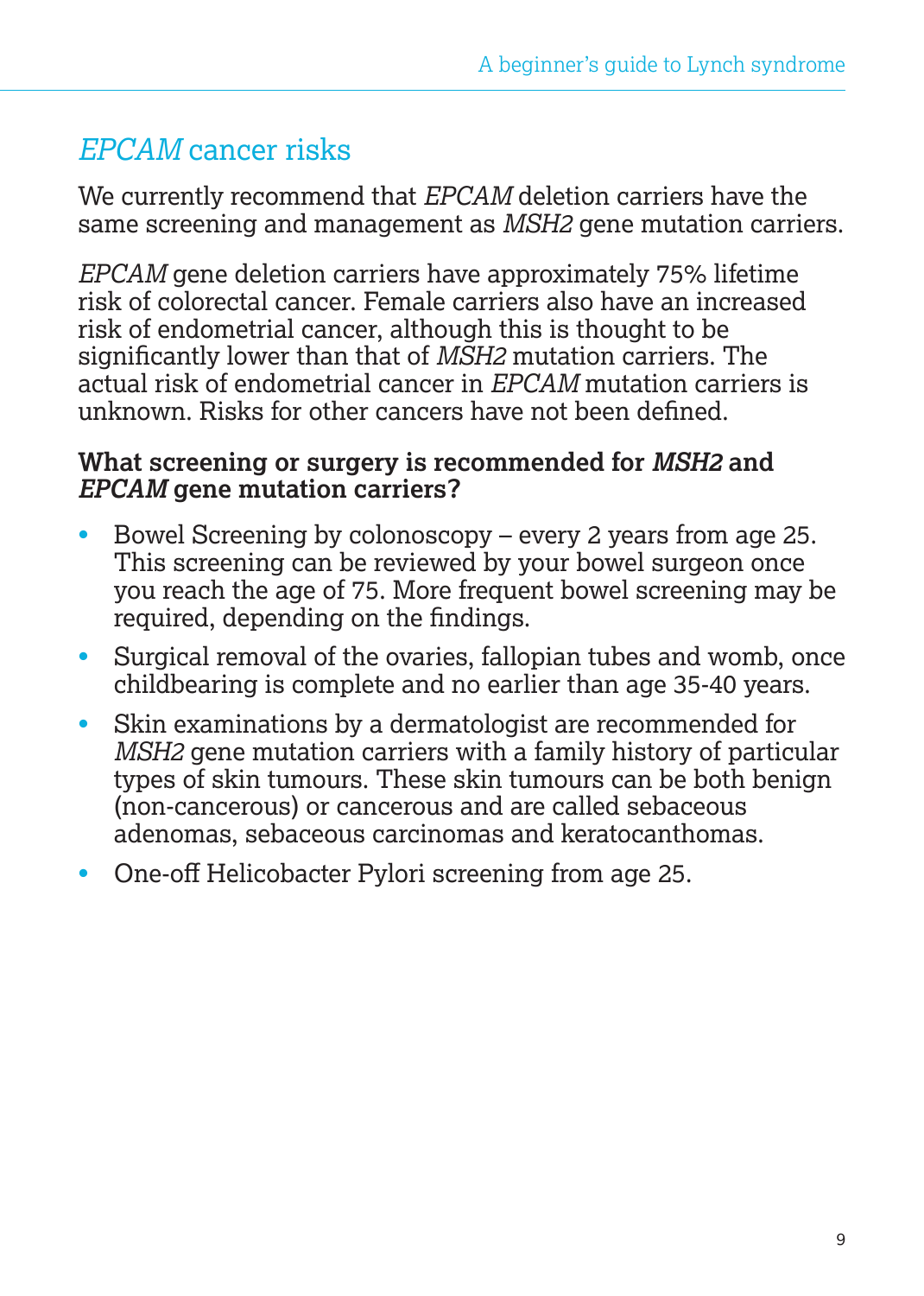# What are the cancer risks associated with *MSH6* gene mutation?

| Male <i>MSH6</i> risks |                                     |                                            |  |
|------------------------|-------------------------------------|--------------------------------------------|--|
| Cancer type            | Male approximate risks              |                                            |  |
|                        | General population<br>lifetime risk | MSH6 mutation carrier<br>(up to age $75$ ) |  |
| Colorectal             | 7%                                  | 18%                                        |  |
| Endometrial            |                                     |                                            |  |
| Ovarian                |                                     |                                            |  |
| Upper gastrointestinal | 5%                                  | 8%                                         |  |
| Ureter/kidney          | 3%                                  | Similar to population                      |  |
| Urinary bladder        | 2%                                  | 8%                                         |  |
| <b>Brain</b>           | $1\%$                               | 2%                                         |  |
| Prostate               | 18%                                 | Similar to population/<br>may be increased |  |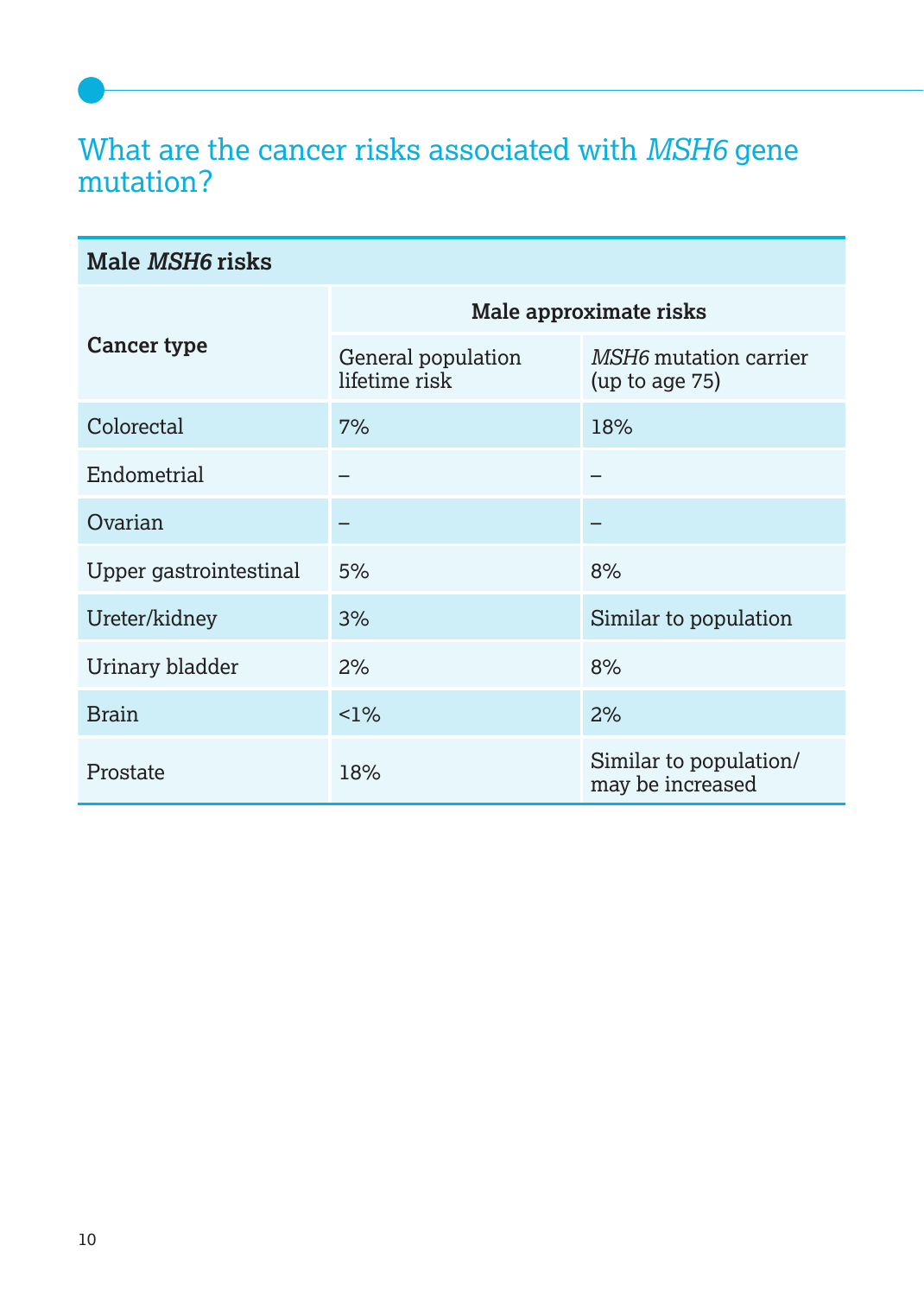| <b>Female MSH6 risks</b> |                                     |                                                |  |
|--------------------------|-------------------------------------|------------------------------------------------|--|
| Cancer type              | Female approximate risks            |                                                |  |
|                          | General population<br>lifetime risk | <i>MSH6</i> mutation carrier<br>(up to age 75) |  |
| Colorectal               | 6%                                  | 20%                                            |  |
| Endometrial              | 3%                                  | 41%                                            |  |
| Ovarian                  | 2%                                  | 11%                                            |  |
| Upper gastrointestinal   | 4%                                  | 4%                                             |  |
| Ureter/kidney            | 2%                                  | 6%                                             |  |
| Urinary bladder          | $1\%$                               | $1\%$                                          |  |
| <b>Brain</b>             | $1\%$                               | $1\%$                                          |  |
| Prostate                 |                                     |                                                |  |

# *MSH6* **– Risk of developing cancer by age**

| <b>Current age</b> | Male<br>colorectal | Female<br>colorectal | <b>Endometrial Ovarian</b> |     |
|--------------------|--------------------|----------------------|----------------------------|-----|
| 30                 | 0%                 | 0%                   | 0%                         | 0%  |
| 40                 | 6%                 | 3%                   | 2%                         | 2%  |
| 50                 | 6%                 | 4%                   | 13%                        | 2%  |
| 60                 | 9%                 | 9%                   | 28%                        | 2%  |
| 70                 | 12%                | 20%                  | 41%                        | 11% |
| 75                 | 18%                | 20%                  | 41%                        | 11% |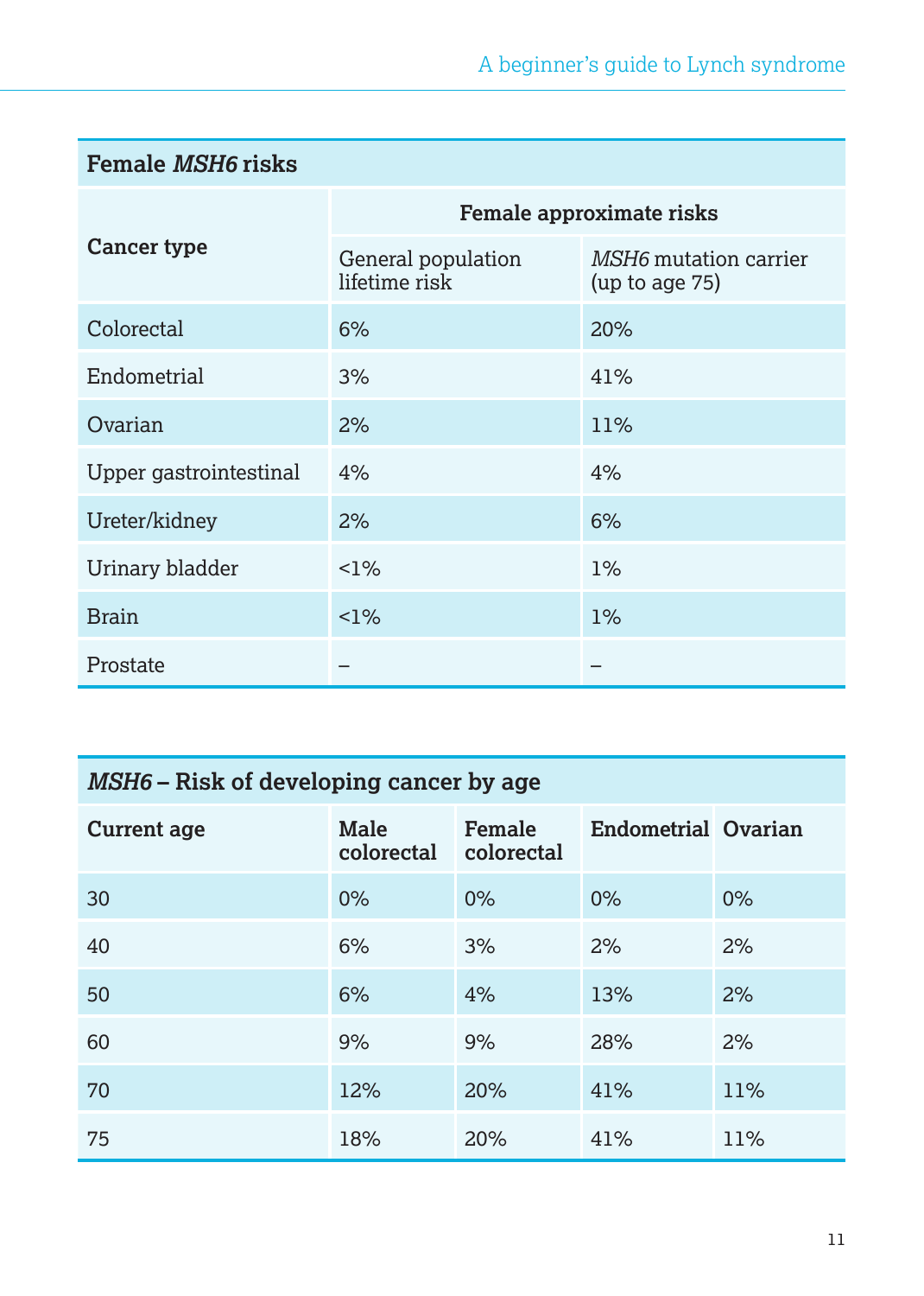#### **What screening or surgery is recommended for** *MSH6* **gene mutation carriers?**

- Bowel Screening by colonoscopy every 2 years from age 35. This screening can be reviewed by your bowel surgeon once you reach the age of 75. More frequent bowel screening may be required, depending on the findings.
- Surgical removal of the ovaries, fallopian tubes and womb, once childbearing is complete and no earlier than age 35-40 years.
- One-off Helicobacter Pylori screening from age 25.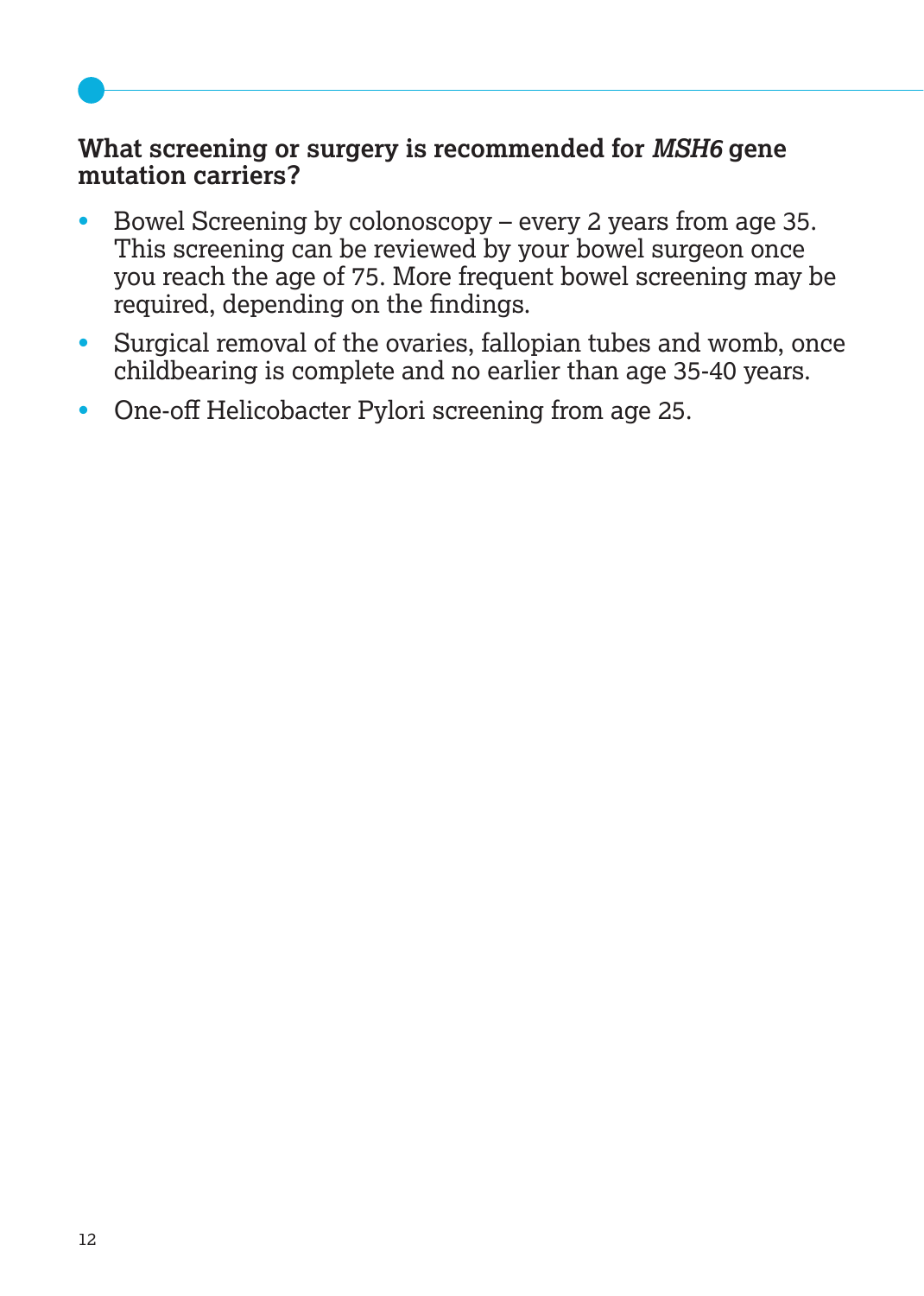# What are the cancer risks associated with *PMS2* gene mutation?

| Male PMS2 risks        |                                     |                                                |  |
|------------------------|-------------------------------------|------------------------------------------------|--|
| <b>Cancer type</b>     | Male approximate risks              |                                                |  |
|                        | General population<br>lifetime risk | <i>PMS2</i> mutation carrier<br>(up to age 80) |  |
| Colorectal             | 7%                                  | 13%                                            |  |
| Endometrial            |                                     |                                                |  |
| Ovarian                |                                     |                                                |  |
| Upper gastrointestinal | 5%                                  | Similar to population                          |  |
| Ureter/kidney          | 3%                                  | Similar to population                          |  |
| Urinary bladder        | 2%                                  | Similar to population                          |  |
| <b>Brain</b>           | $1\%$                               | Similar to population                          |  |
| Prostate               | 18%                                 | Similar to population                          |  |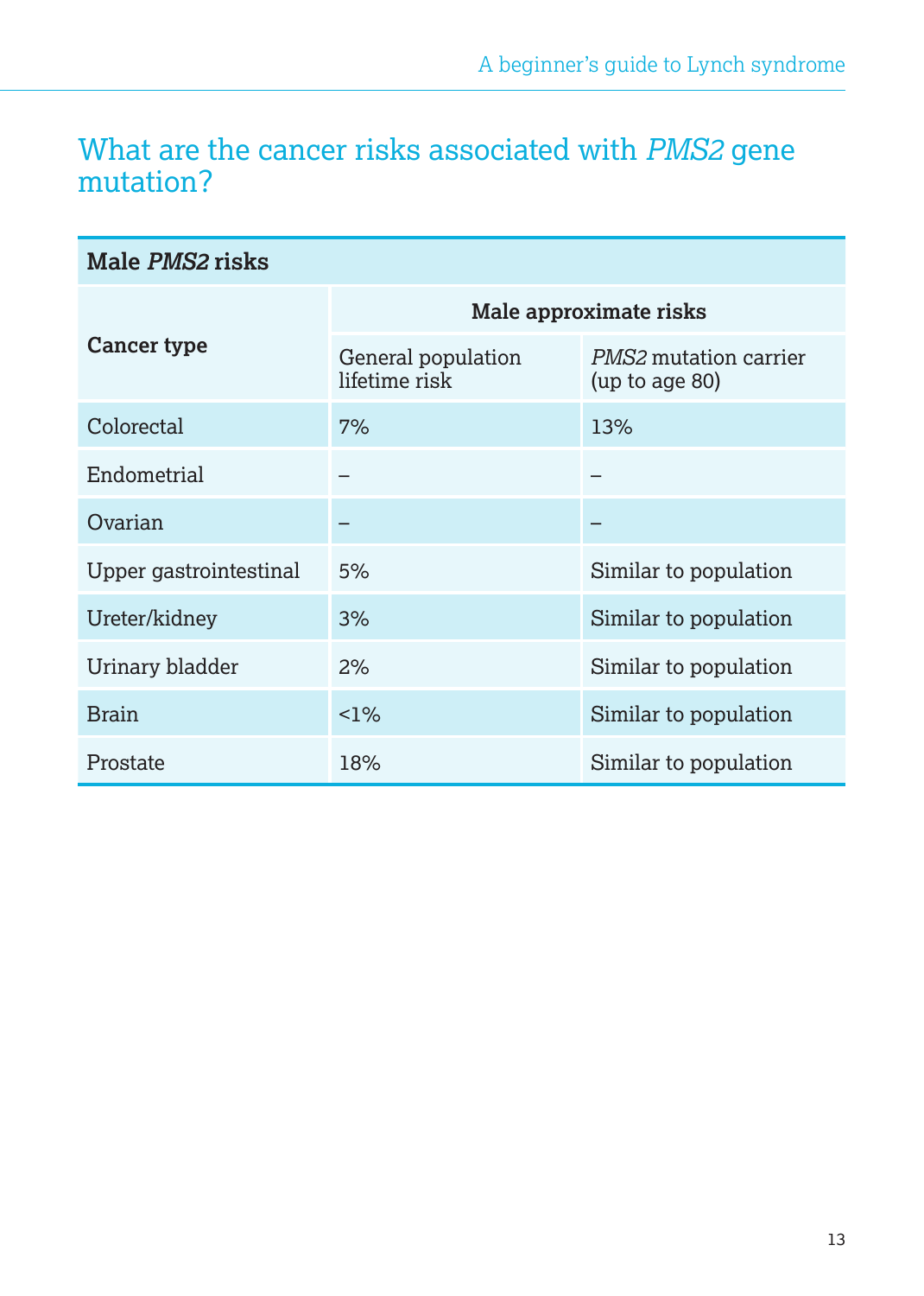#### **Female** *PMS2* **risks**

| <b>Cancer type</b>     | Female approximate risks            |                                                |  |
|------------------------|-------------------------------------|------------------------------------------------|--|
|                        | General population<br>lifetime risk | <i>PMS2</i> mutation carrier<br>(up to age 80) |  |
| Colorectal             | 6%                                  | 12%                                            |  |
| Endometrial            | 3%                                  | 13%                                            |  |
| Ovarian                | 2%                                  | Similar to population                          |  |
| Upper gastrointestinal | 4%                                  | Similar to population                          |  |
| Ureter/kidney          | 2%                                  | Similar to population                          |  |
| Urinary bladder        | $<1\%$                              | Similar to population                          |  |
| <b>Brain</b>           | $1\%$                               | Similar to population                          |  |
| Prostate               |                                     |                                                |  |

# *PMS2* **– Risk of developing cancer by age**

| <b>Current age</b> | Male<br>colorectal | Female<br>colorectal | <b>Endometrial</b> |
|--------------------|--------------------|----------------------|--------------------|
| 30                 | $1\%$              | $1\%$                | $1\%$              |
| 40                 | $1\%$              | $1\%$                | $1\%$              |
| 50                 | 2%                 | 2%                   | 1%                 |
| 60                 | 4%                 | 3%                   | 4%                 |
| 70                 | 7%                 | 6%                   | 9%                 |
| 80                 | 13%                | 12%                  | 13%                |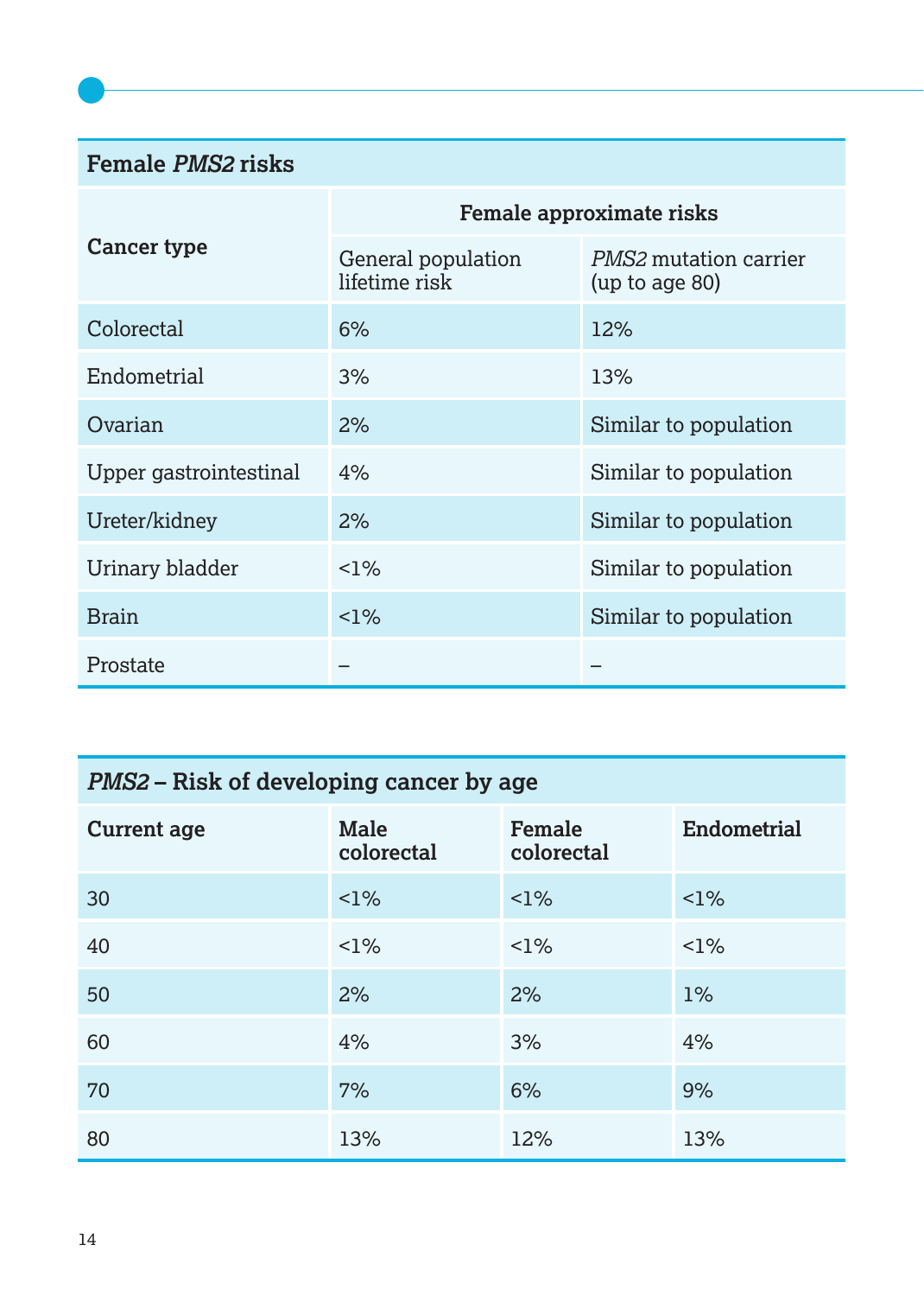#### **What screening or surgery is recommended for** *PMS2* **gene mutation carriers?**

- Bowel Screening by colonoscopy every 2 years from age 35. This screening can be reviewed by your bowel surgeon once you reach the age of 75. More frequent bowel screening may be required, depending on the findings.
- Surgical removal of the womb, once childbearing is complete and no earlier than age 45 years.
- One-off Helicobacter pylori screening from age 25.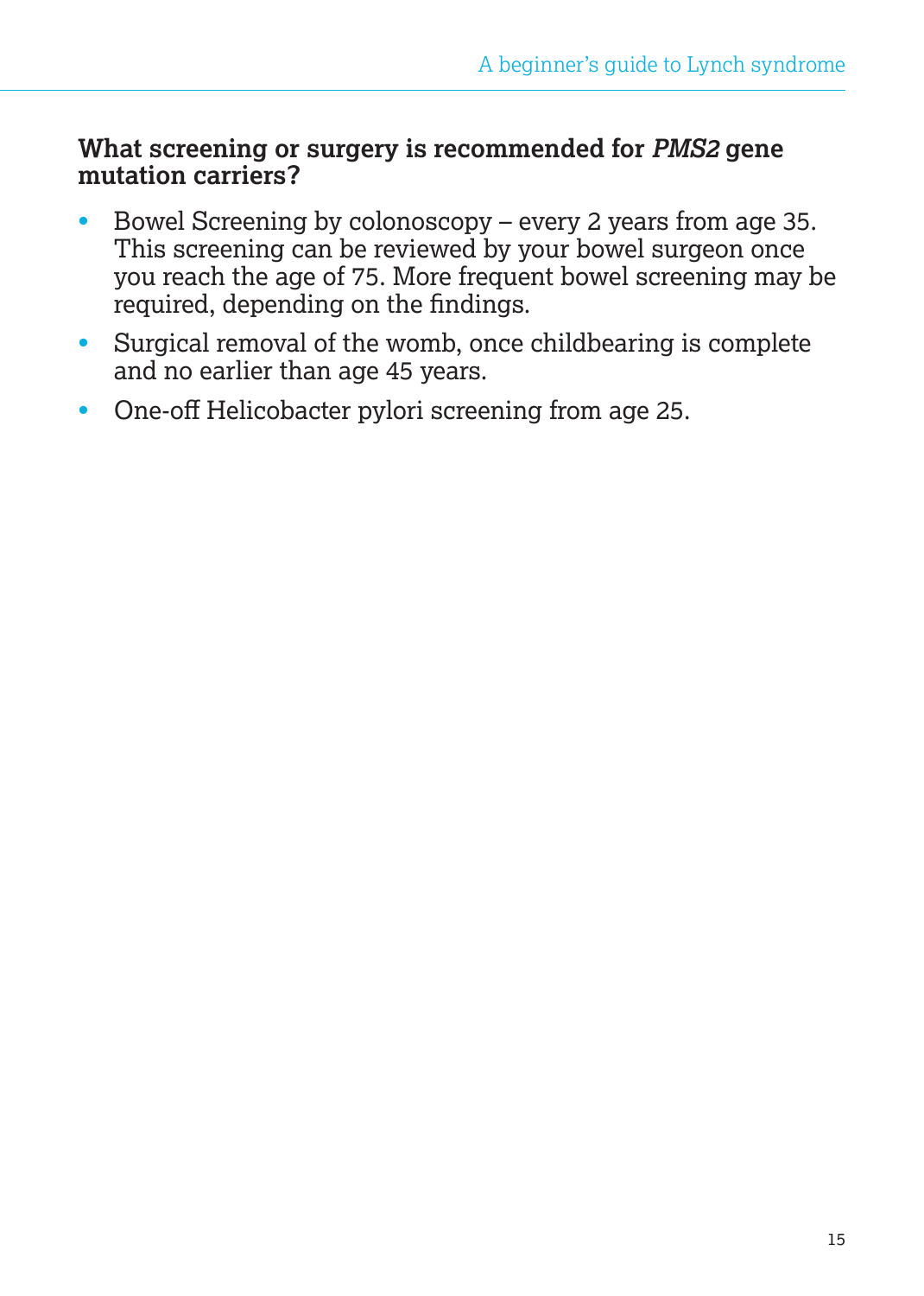# **Managing cancer risk**

# Colorectal cancer risk

People with Lynch syndrome have an increased lifetime risk of colorectal cancer. Lynch syndrome carriers are recommended to have regular bowel screening which is done by a procedure called a colonoscopy. This is an effective form of screening for bowel cancer and can pick up cancers at an early stage, when they may be more easily treated.

# **What is a colonoscopy?**

Colonoscopy is a telescopic examination of the large bowel. This is done using an endoscope, a flexible tube, which is passed through the anus (back passage) and into the large bowel. The endoscope is about the thickness of your little finger and has a camera and light at one end. This is usually performed under sedation, often as an outpatient after what is called bowel preparation. If small outgrowths of the bowel wall (called polyps) are seen, these can often be removed during the procedure. Colonoscopy is performed to try to detect these outgrowths of the bowel wall, so that they can be removed before they turn into cancers. There is a small risk of perforation of the bowel associated with colonoscopy. Your gastroenterologist will discuss this with you prior to the procedure.

# **What is bowel preparation?**

Bowel preparation is a form of laxative. It speeds up bowel movements and clears the bowel which ensures the bowel lining is visible during a colonoscopy. This is usually taken in the form of a drink the day before your procedure. This will cause your bowels to open frequently and is likely to cause diarrhoea. Most people will choose to stay at home the day before their colonoscopy, to ensure that they are close to a toilet.

# **What happens during the procedure?**

16 You will usually be given a sedative and some painkillers before your colonoscopy. The sedative will make you sleepy, but does not put you to sleep. Some people choose not to have a sedative. You can discuss this with your doctor prior to the procedure.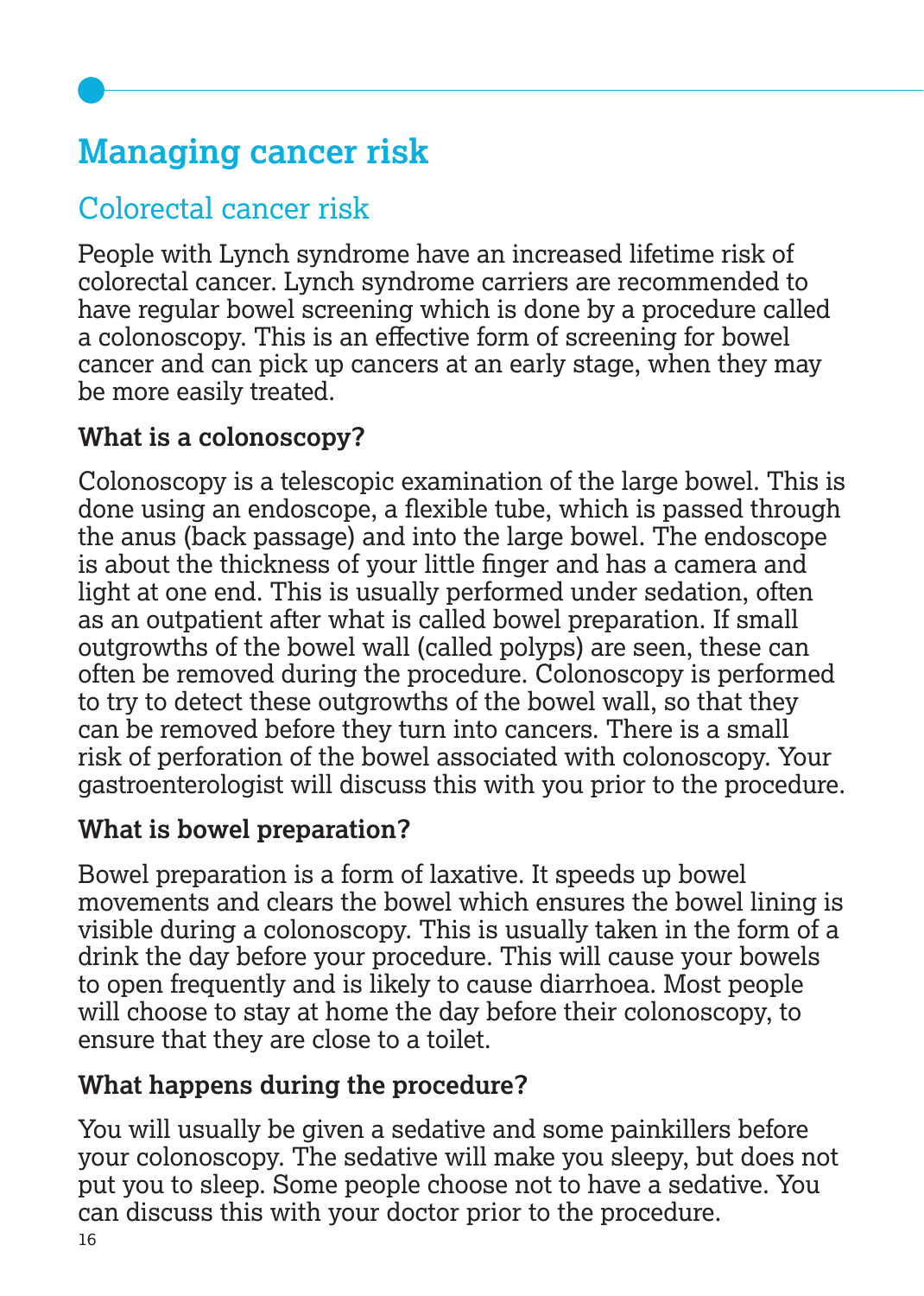You will be asked to lie down on your side with your knees bent. You will usually be able to see a television screen showing the lining of your bowel as the endoscope is passed through. The endoscope will be inserted into your bowel through your back passage. Your bowel is inflated slightly with some gas. This makes it easier to see the bowel lining. Some people can find this uncomfortable, which is why painkillers are used. The bowel itself does not have any nerve endings and so you will not be able to feel anything if the doctors need to remove any polyps. The test itself takes around 30 minutes.

# **Is it painful?**

You should not feel pain during the colonoscopy, but you may have brief periods of discomfort.

## **What is a bowel polyp?**

A bowel polyp is a small growth in the bowel, which can usually be removed at the time of the colonoscopy. Polyps can be benign (not cancerous), or sometimes they can turn into a cancer. Polyps that are removed during the procedure will be sent to the laboratory for testing. One of the advantages of having a colonoscopy is that if bowel polyps are found, they can be removed before they turn into a cancer.

| <b>Bowel screening guidelines</b> |  |
|-----------------------------------|--|
|-----------------------------------|--|

| <b>Gene mutation</b> | Age when bowel<br>screening should<br>start | <b>How often</b> |
|----------------------|---------------------------------------------|------------------|
| MLH1                 | 25                                          | Every 2 years    |
| <i>MSH2 / EPCAM</i>  | 25                                          | Every 2 years    |
| MSH6                 | 35                                          | Every 2 years    |
| PMS <sub>2</sub>     | 35                                          | Every 2 years    |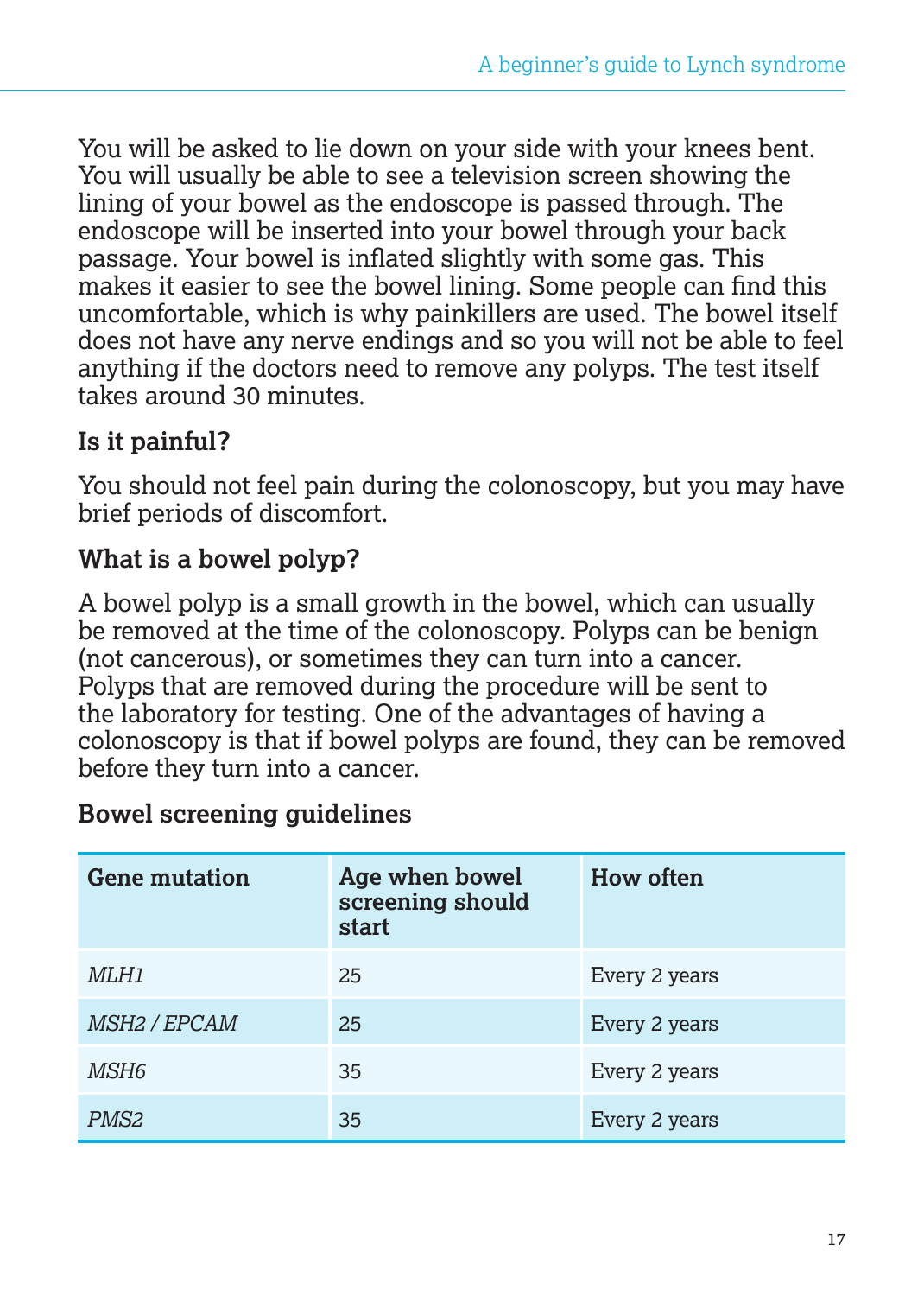# **At what age does bowel screening finish?**

We would recommend that you have regular bowel screening until the age of 75, unless there are any other medical reasons why you should not have this screening. When you reach 75, your screening should be reviewed by your bowel surgeon or GP to check that you are well enough to continue with the screening. There are some risks associated with bowel screening and you will have to weigh up the risks of having the procedure along with the benefits. Your doctors will be able to discuss this with you.

## **What can I do if I am worried about having bowel screening?**

Having a colonoscopy is usually very straightforward. However, you may still be worried about having bowel screening, particularly if this is your first time. Some people are worried about the procedure being painful or uncomfortable. It may also make you feel embarrassed or concerned about what might be found. It is normal to feel this way and you can discuss any concerns you have with your genetics professional or gastroenterologist.

You may also find it helpful to discuss bowel screening with someone else who has had a colonoscopy. Maybe you could ask another family member about their experience? Lynch syndrome charities may also be able to offer you advice and support. You can find a list of contacts at the end of this guide.

#### **Where will I have my bowel screening?**

This will depend on where you live and you do not need to have your screening at The Royal Marsden. You may prefer to have your bowel screening done locally, as it is likely to be uncomfortable if you need to travel too far once you have taken your bowel preparation. The colonoscopy procedure is similar wherever you go for your screening.

# **How can I organise future bowel screening?**

Some hospitals have an automatic re-call system, which means that you are sent an appointment for a colonoscopy every two years without the need for a new referral.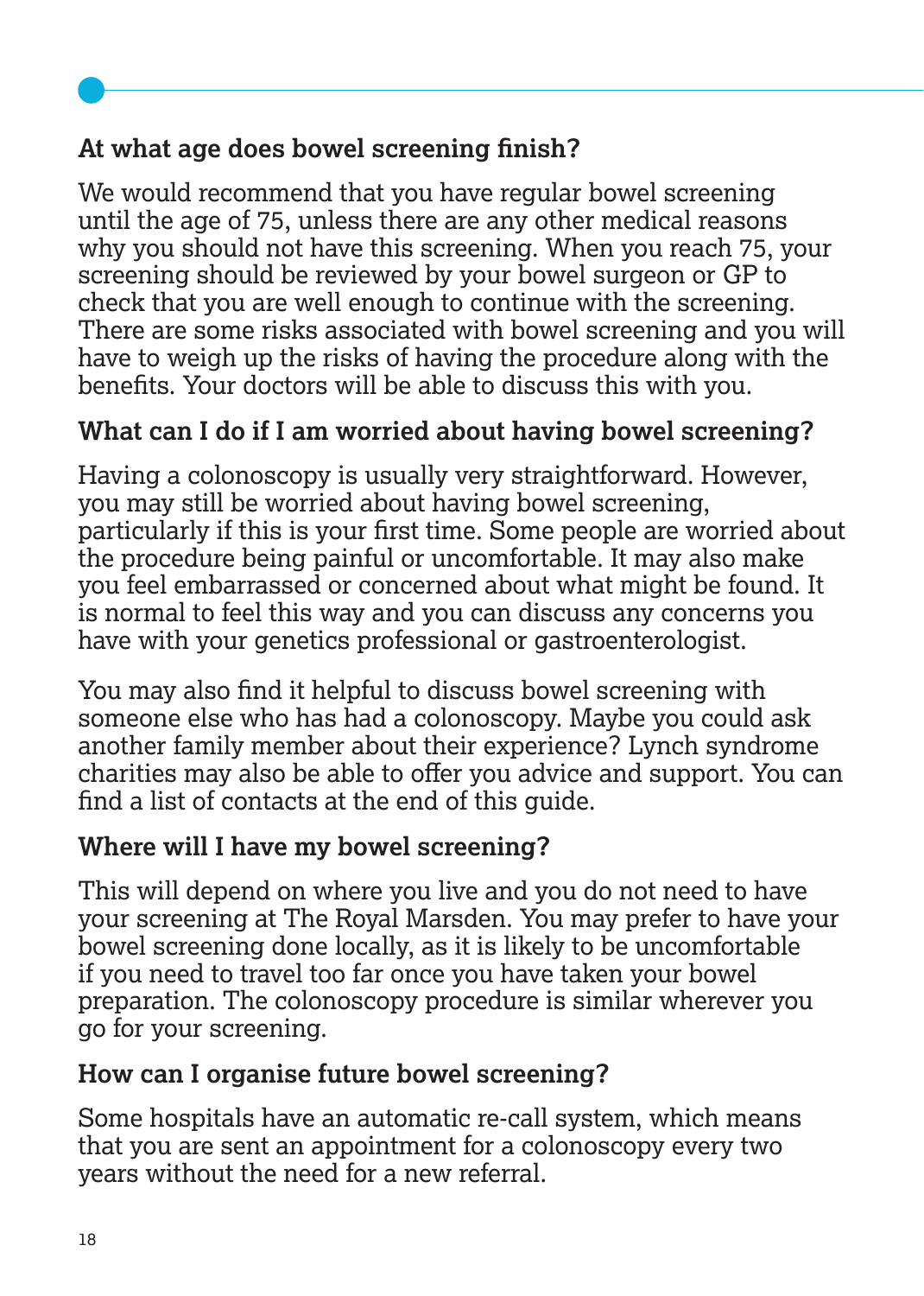Other hospitals do not have this system and you will need to contact the gastroenterology department or your GP to request another colonoscopy at the appropriate time. Regardless of the systems in place at your hospital, you should try to make a note of the date of your last colonoscopy. This will help you to keep track of when your next colonoscopy is due. You should make sure that you have a colonoscopy at least every two years.

If you have any problems with organising your bowel screening, please contact your genetics professional or your GP so that a new referral can be organised.

#### **Where can I find more information about the colonoscopy procedure?**

You might find it helpful to watch a video about having a colonoscopy before you have the procedure. There are videos available on the NHS website:

*www.nhs.uk/conditions/colonoscopy/*

#### **What are the symptoms of colorectal cancer?**

If you have any concerning symptoms, you should report these to your GP even if you have recently had a colonoscopy:

- Bleeding from the back passage
- Blood in your stools
- Change in bowel habit
- Abdominal pain
- Weight loss
- Fatique.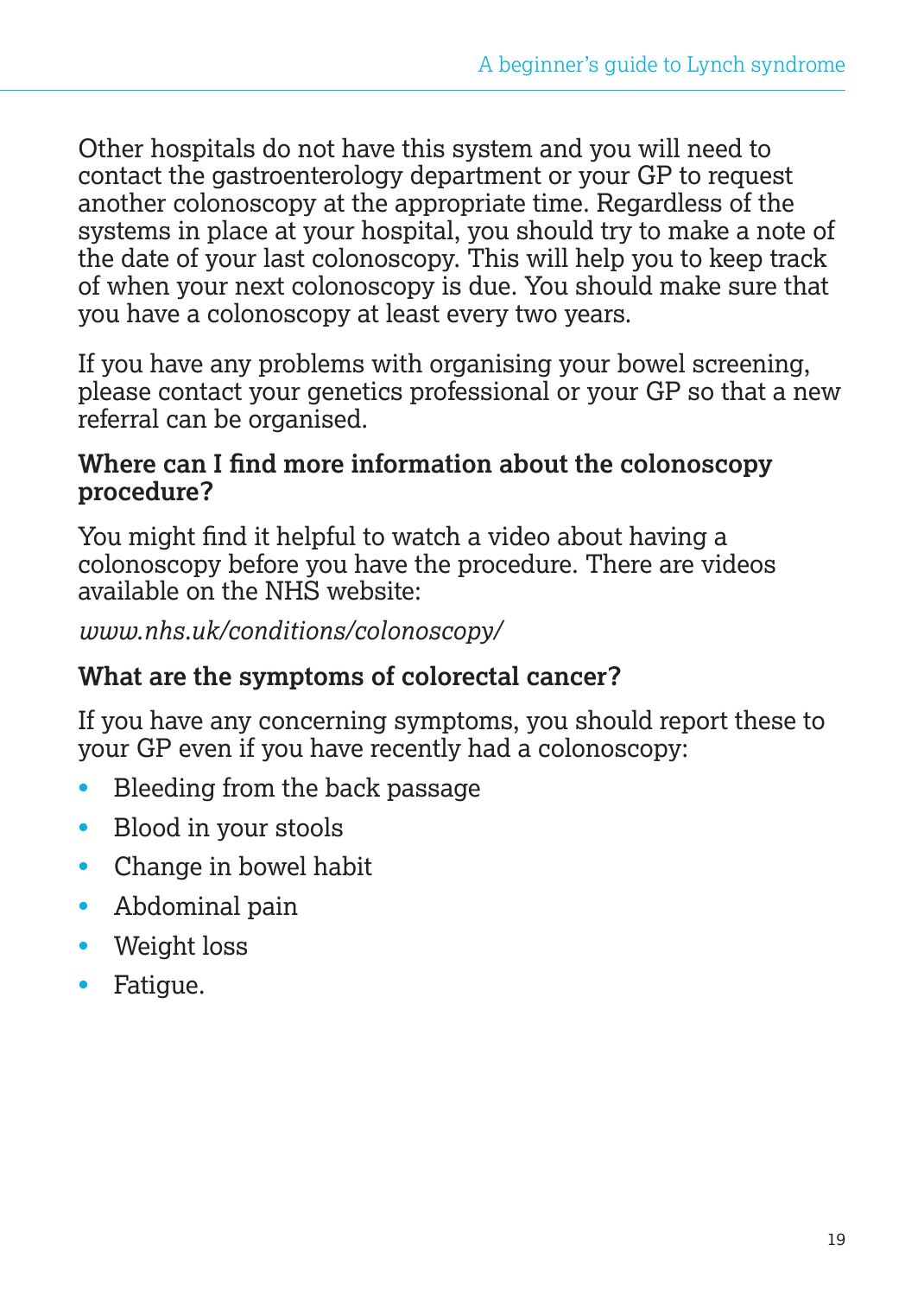# Endometrial and ovarian cancer risk

Women who have Lynch syndrome may have an increased risk of developing endometrial and/or ovarian cancers during their lifetime. This risk depends on which gene mutation has been identified in your family.

Endometrial cancer develops in the lining of the uterus, which is called the endometrium. Ovarian cancer can start in the ovaries or in the fallopian tubes.



#### **What is my risk compared with other women?**

On average, women in the general population have about a 2% chance of developing ovarian cancer or a 3% chance of developing endometrial cancer in their lifetime. Women with a close relative affected with ovarian or endometrial cancer may have a slightly increased risk of around 4–5%. Women who have Lynch syndrome may have a much higher risk of ovarian and/or endometrial cancer. The risk of developing ovarian and/or endometrial cancer starts to increase from around the age of 35 years in people with Lynch syndrome.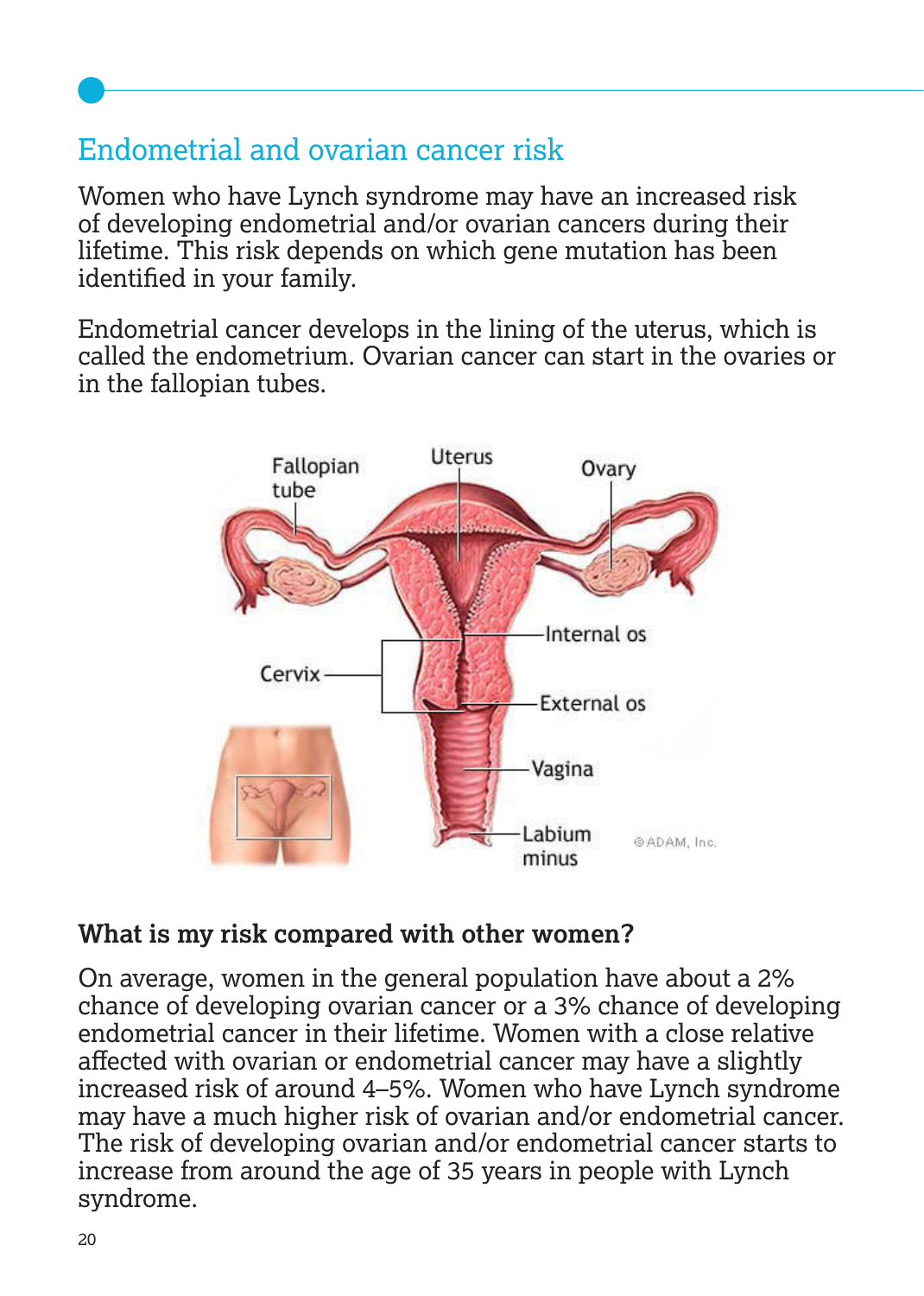#### **Am I at risk of endometrial or ovarian cancers?**

This will depend on which Lynch syndrome gene carries the mutation in your family. Not all Lynch syndrome genes are associated with an increased risk of ovarian cancer. All of the Lynch syndrome genes are associated with an increased risk of endometrial cancer, although the risks vary depending on which gene has the mutation. You may carry a mutation in the *MLH1, MSH2, MSH6, PMS2* or *EPCAM* gene.

| Gene             | Endometrial<br><b>Cancer Risk</b><br>(lifetime) | Ovarian<br><b>Cancer Risk</b><br>(lifetime) | <b>Recommendations for</b><br>managing risk               |
|------------------|-------------------------------------------------|---------------------------------------------|-----------------------------------------------------------|
| MLH1             | 37%                                             | 11%                                         | Risk-reducing BSO<br>and hysterectomy are<br>recommended. |
| <i>MSH2</i>      | 49%                                             | 17%                                         | Risk-reducing BSO<br>and hysterectomy are<br>recommended. |
| MSH6             | 41%                                             | 11%                                         | Risk-reducing BSO<br>and hysterectomy are<br>recommended. |
| PMS <sub>2</sub> | 13%                                             | Similar to<br>population                    | Risk-reducing hysterectomy<br>is recommended.             |
| EPCAM            | 15%                                             | Unknown                                     | Risk-reducing BSO<br>and hysterectomy are<br>recommended. |

Note: Risk-reducing BSO is removal of the ovaries and fallopian tubes. Hysterectomy is removal of the womb.

Note: The lifetime risk figures for MLH1, MSH2 and MSH6 mutation carriers are up to age 75 years. The lifetime risk figures for PMS2 mutation carriers are up to age 80.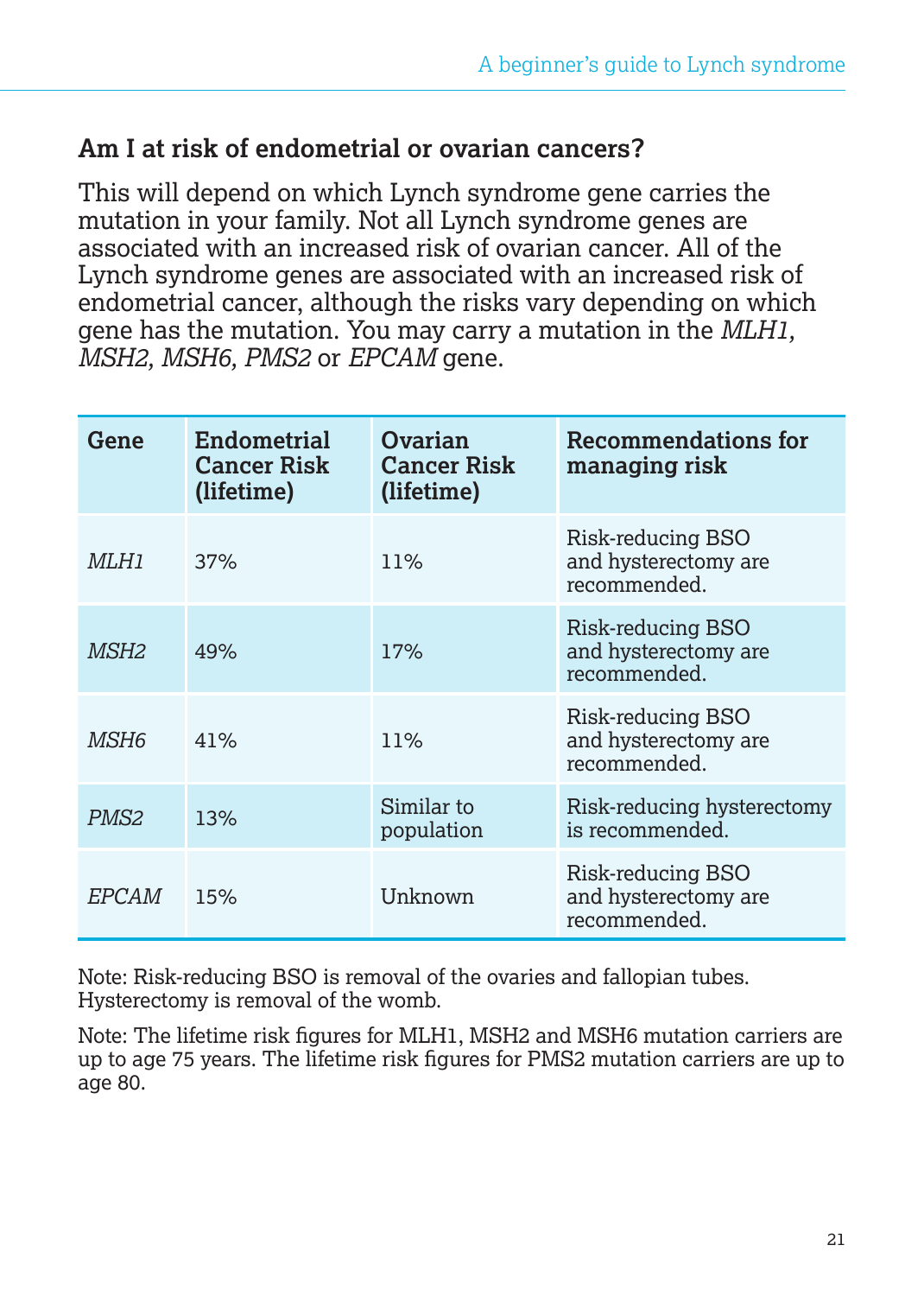#### **How can I manage my risk of endometrial and/or ovarian cancer?**

Currently there is no proven form of screening for endometrial (womb) cancer in women. We therefore recommend that women at an increased risk of endometrial cancer consider having surgery to remove their womb once they have completed their family, at around the age of 35–45. This procedure is called a hysterectomy.

There is also no effective form of screening for ovarian cancers in women. Large studies have evaluated the use of trans-vaginal ultrasound scans and CA125 blood tests for ovarian screening. The results showed that screening for ovarian cancer does not help to identify ovarian cancers at a sufficiently early stage which would make a difference to treatment or prognosis. At present, the only proven way to reduce the risk of ovarian cancer is to have surgery to remove the ovaries and fallopian tubes.

This procedure is called a risk-reducing bilateral salpingooophorectomy (BSO). Women with a mutation in *MLH1, MSH2, MSH6* or *EPCAM* should all consider having their ovaries removed, due to the increased risk of ovarian cancer.

Risk-reducing BSO can be done at the same time as a hysterectomy, or at a different time. Some women may have both their ovaries and womb removed at the same time. In other cases, women may have their womb removed first and delay having their ovaries removed until a slightly older age. You can discuss the options and cancer risks with your genetics professional.

#### **What is a risk-reducing bilateral salpingo-oophorectomy (BSO)?**

A risk-reducing bilateral salpingo-oophorectomy (BSO, Bilateral (both sides) salpingo- (fallopian tube), oophor- (ovaries), ectomy (excision of)) is the surgical removal of a woman's ovaries and fallopian tubes before an ovarian cancer has occurred. This surgery is carried out to reduce the risk of developing ovarian or fallopian tube cancer. It can be done by keyhole surgery for many women, which significantly reduces the recovery period. Some women will need to have open surgery, which is associated with a longer recovery period.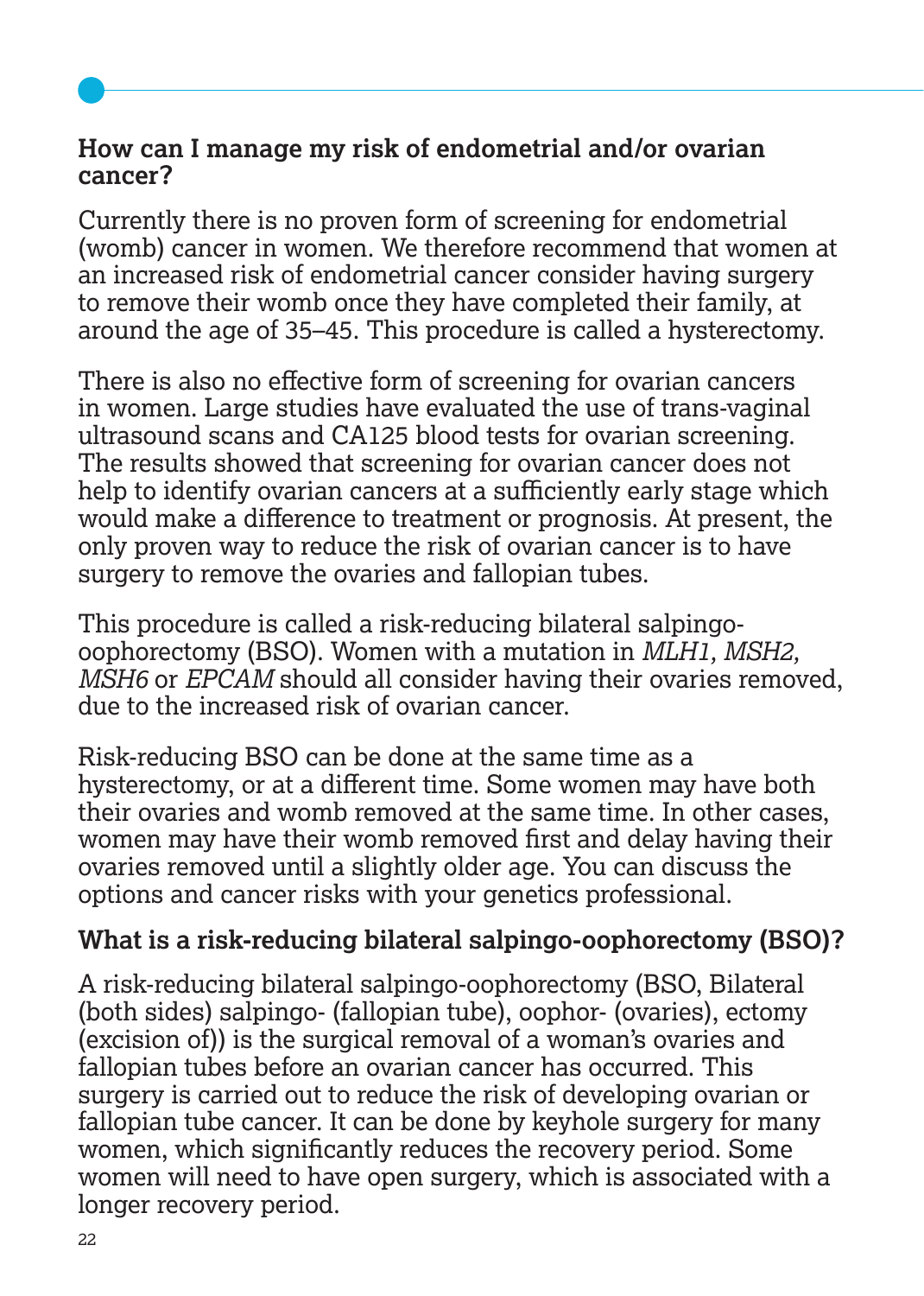### **What is a hysterectomy?**

This is where the womb is removed by surgery and can be done to reduce a person's risk of endometrial cancer. It is usually done by keyhole surgery. In some cases, women cannot have keyhole surgery and the womb is removed by open surgery, which means that the surgeon will make an incision in the lower abdomen in order to remove the womb. There is a longer recovery period needed after this open surgery.

#### **How does keyhole surgery compare with open surgery?**

Keyhole surgery usually involves one overnight stay in hospital. Some keyhole surgery may be carried out as a day case, if this is considered appropriate for the individual. The average hospital stay for open surgery (when keyhole surgery is not considered the appropriate procedure) is increased to about five nights. The average return to normal activity is two to three weeks for keyhole surgery compared with about four to six weeks for open surgery. These figures are averages and this does vary a lot between different people depending on their usual work, family and exercise commitments. Both procedures take about the same operating time. Patients often ask when they can travel after surgery, in particular travel by plane. This does need to be discussed before the procedure due to the variations in patients' age, general health, post-operative recovery and lifestyle commitments.

#### **What are the disadvantages of having a risk-reducing hysterectomy?**

When women have their womb removed, this will make them infertile and unable to achieve a pregnancy. This is why we recommend that women have this surgery once they have completed their family.

Having a hysterectomy with preservation of the ovaries should not cause women to immediately go through the menopause, but it may cause menopause to happen earlier than it would have otherwise.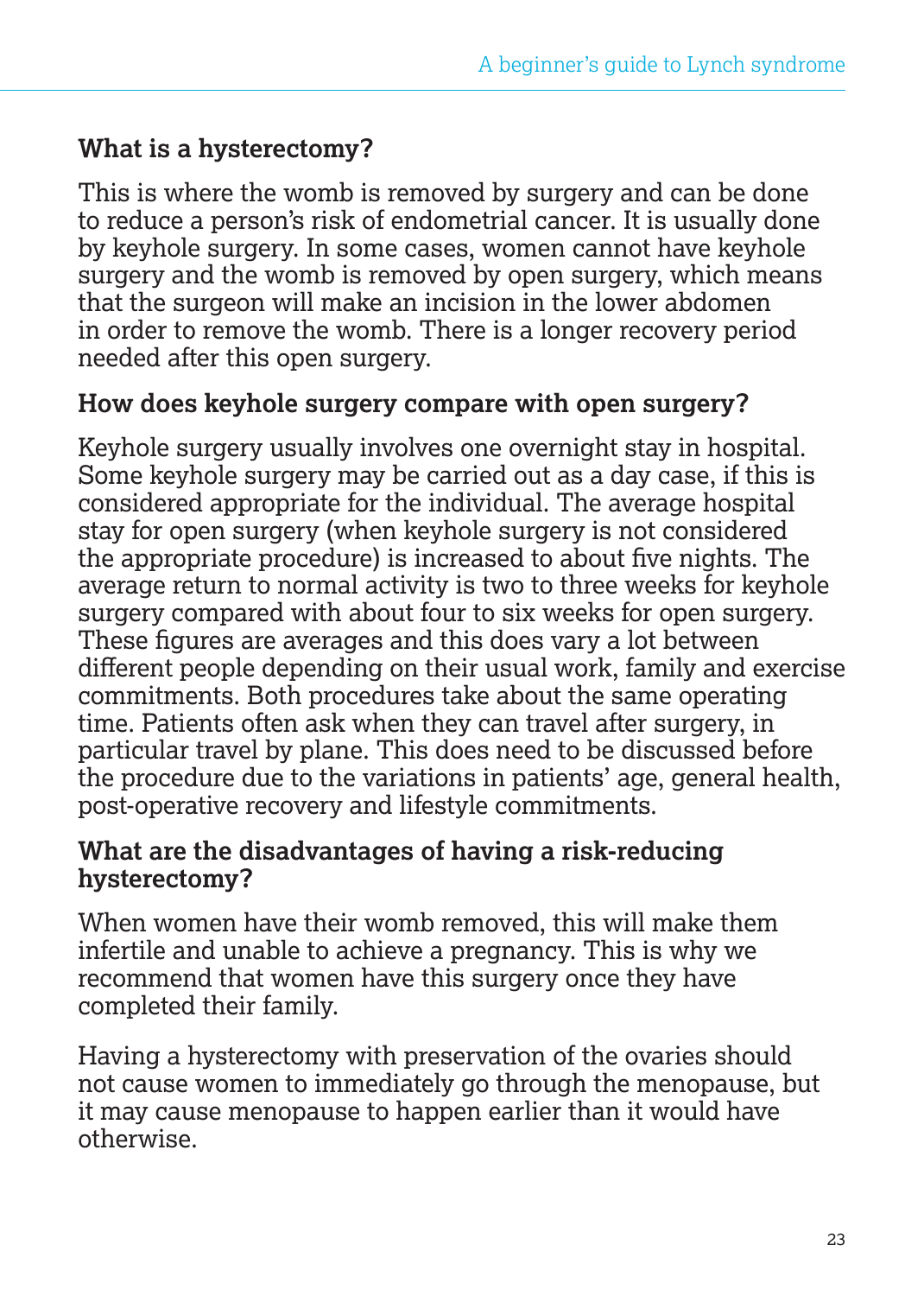#### **What are the disadvantages of having a risk-reducing BSO prior to the menopause?**

We would not usually recommend that women with Lynch syndrome have their ovaries removed under the age of 35 years, as the ovaries produce important hormones which protect organs such as the heart and brain. These hormones also maintain bone density and therefore help to prevent conditions such as osteoporosis (bone thinning). Please ask your genetics professional if you are unsure whether or not to have your ovaries removed.

When women have their ovaries removed prior to the natural menopause, they will experience a surgery-induced menopause and are likely to have menopausal symptoms.

# **What are the symptoms of menopause?**

Not all women experience the same type or severity of symptoms. Some of the issues reported by women are listed below. It is important to remember that only a minority of women have very severe symptoms or many symptoms at once. Very few women have many of the problems at the same time.

- Hot flushes and accompanying sweats, often at night (75% of women experience this, more so in the first two years, but 20–50% continue long term)
- Headaches, lack of concentration and memory, low mood, insomnia
- Uncharacteristic tiredness, anxiety and irritability
- Palpitations, panic attacks
- Loss of bone mass or pain in joints
- Vaginal dryness and itching, reduced sex drive
- Dry skin, brittle hair, thinner hair, weight gain
- Stress and urge incontinence, urinary tract infections.

# **Hormone Replacement Therapy (HRT)**

24 Women who have a risk-reducing bilateral salpingo-oophorectomy (RR-BSO) before age 50 are usually offered hormone replacement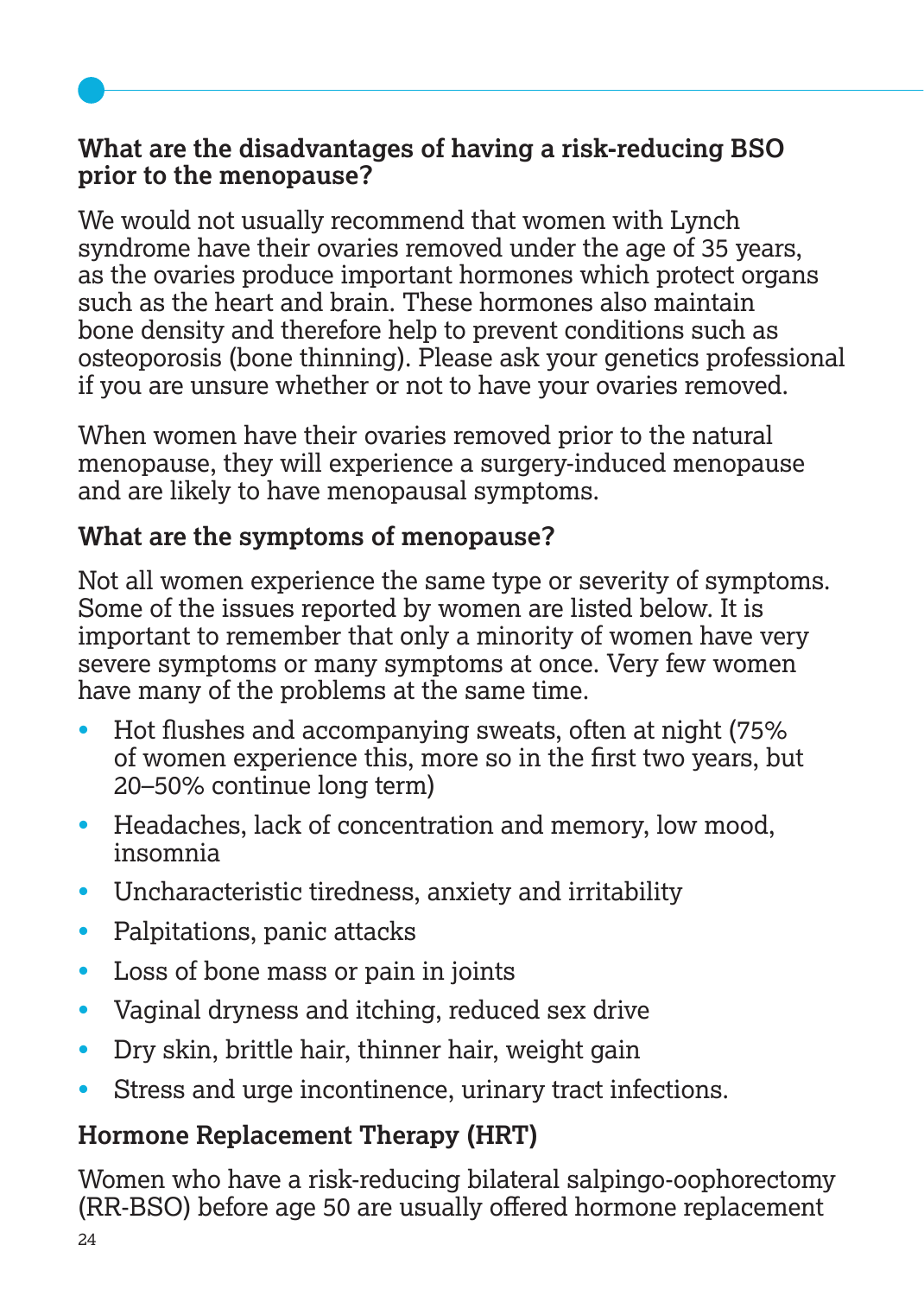therapy to prevent significant menopausal symptoms and to protect their general well-being (including heart and bone health). We recommend that, after RR-BSO, women (who have not had Estrogen-Receptor Positive breast cancer) have HRT up until age 50 to 51, as this is the usual age at which menopause would have otherwise occurred naturally. If a woman has had an ER-positive breast cancer, HRT should not be used until discussed with her oncologist.

The use of HRT after BSO is best discussed with your gynaecologist and your GP before you decide about proceeding with ovarian surgery. There are also specialist Menopause Clinics where HRT and alternatives can be reviewed if a woman does not feel that her supplementation is suiting her, and we can refer you to these.

Women who have an earlier menopause are also at risk of developing osteoporosis (loss of bone density). We recommend that your bone density is monitored if your RR-BSO is done before age 50. The measurement is usually done after surgery as a baseline (which we request your GP to arrange), and it is then repeated every three to five years if the baseline scan is normal. If the baseline shows reduced density, then scanning is done more often, usually every two years. There are a number of alternatives to HRT for the prevention and treatment of osteoporosis, and these can also be discussed with your GP or gynaecologist.

#### **What if I prefer not to choose any of these options?**

After discussion with your doctor you may decide that none of these options are appropriate for you at this time. It may be that you are younger than the recommended age for surgery, or it may be that you wish to stay fertile as you have not completed your family. It is important to make the decision that is right for you and this decision can be discussed with your doctor, nurse or genetic counsellor at any time.

For women who choose not to have surgery, there are certain advantages and disadvantages that need to be considered. The advantages include that you will remain fertile (if you have not yet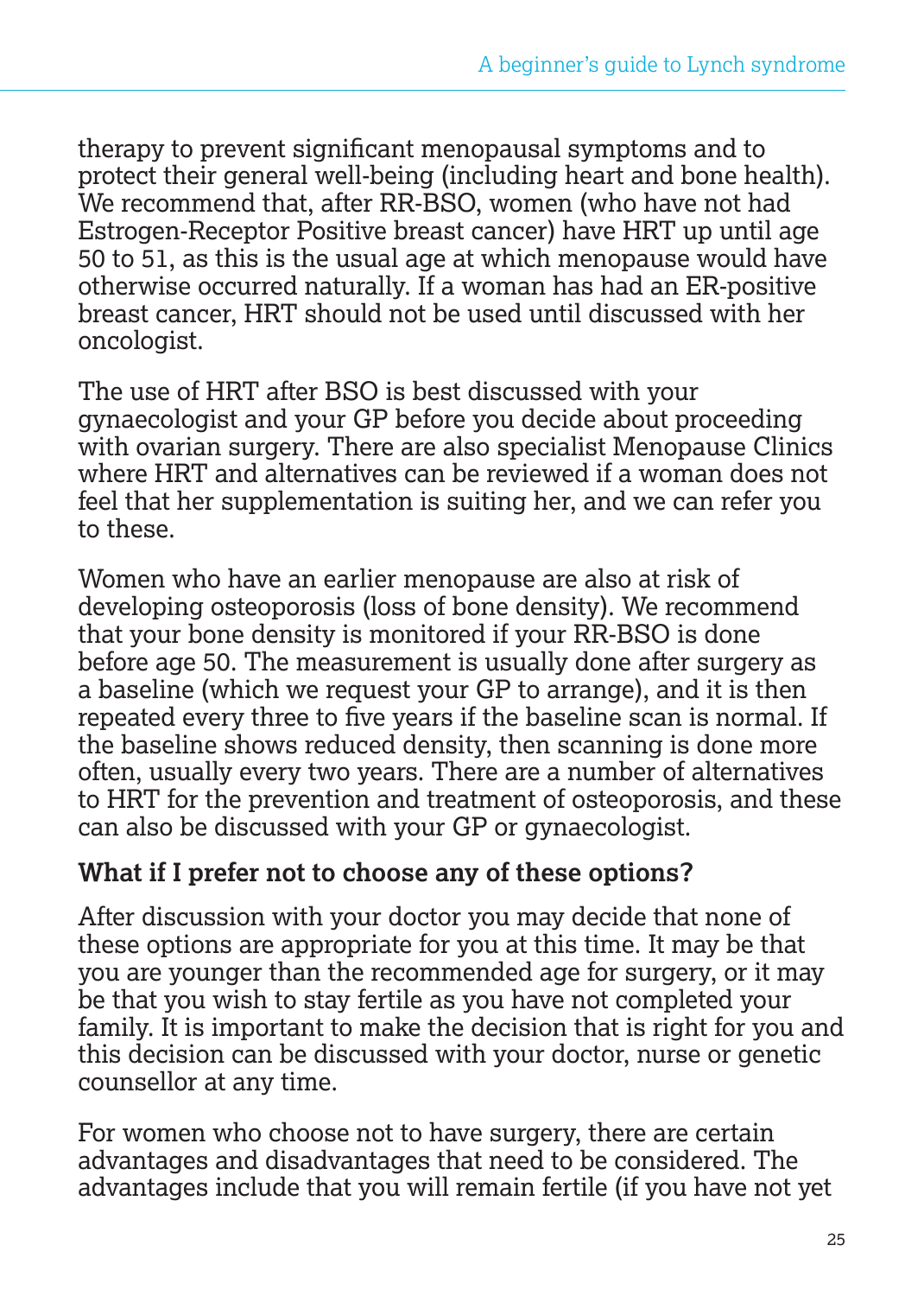gone through the menopause) and that there are no side effects, such as menopausal symptoms. The disadvantage of not having surgery is that you are more likely to develop an endometrial and/or ovarian cancer. It is not easy to recognise the signs and symptoms of ovarian cancer during the early stages. If ovarian cancer does occur and is only found at an advanced stage, it is much more difficult to treat effectively.

# **What are the symptoms of ovarian or endometrial cancer?**

It is important to be aware of cancer symptoms and discuss them with your GP. Ovarian cancer was once known as a 'silent' disease, because its symptoms can be vague. Evidence now shows that any of the following three symptoms, if they occur on most days may suggest ovarian cancer:

- Persistent pelvic and abdominal pain
- Increased abdominal size or persistent bloating (not bloating that comes and goes)
- Difficulty eating, and feeling full quickly.

Occasionally, women may also experience other symptoms, such as urinary symptoms, changes in bowel habit, extreme fatigue or back pain, either on their own or at the same time as those listed above. These symptoms are unlikely to be ovarian cancer, but may be present in some women with the disease. If you regularly experience any of these symptoms and they are not normal for you, see your GP.

There is a further leaflet available on:

*www.nhs.uk/conditions/ovarian-cancer/symptoms/*

Women should also report any abnormal vaginal bleeding to their GP. This includes post-menopausal bleeding, irregular periods and bleeding between periods.

Further information can be found on the following website:

*www.nhs.uk/conditions/womb-cancer/symptoms/*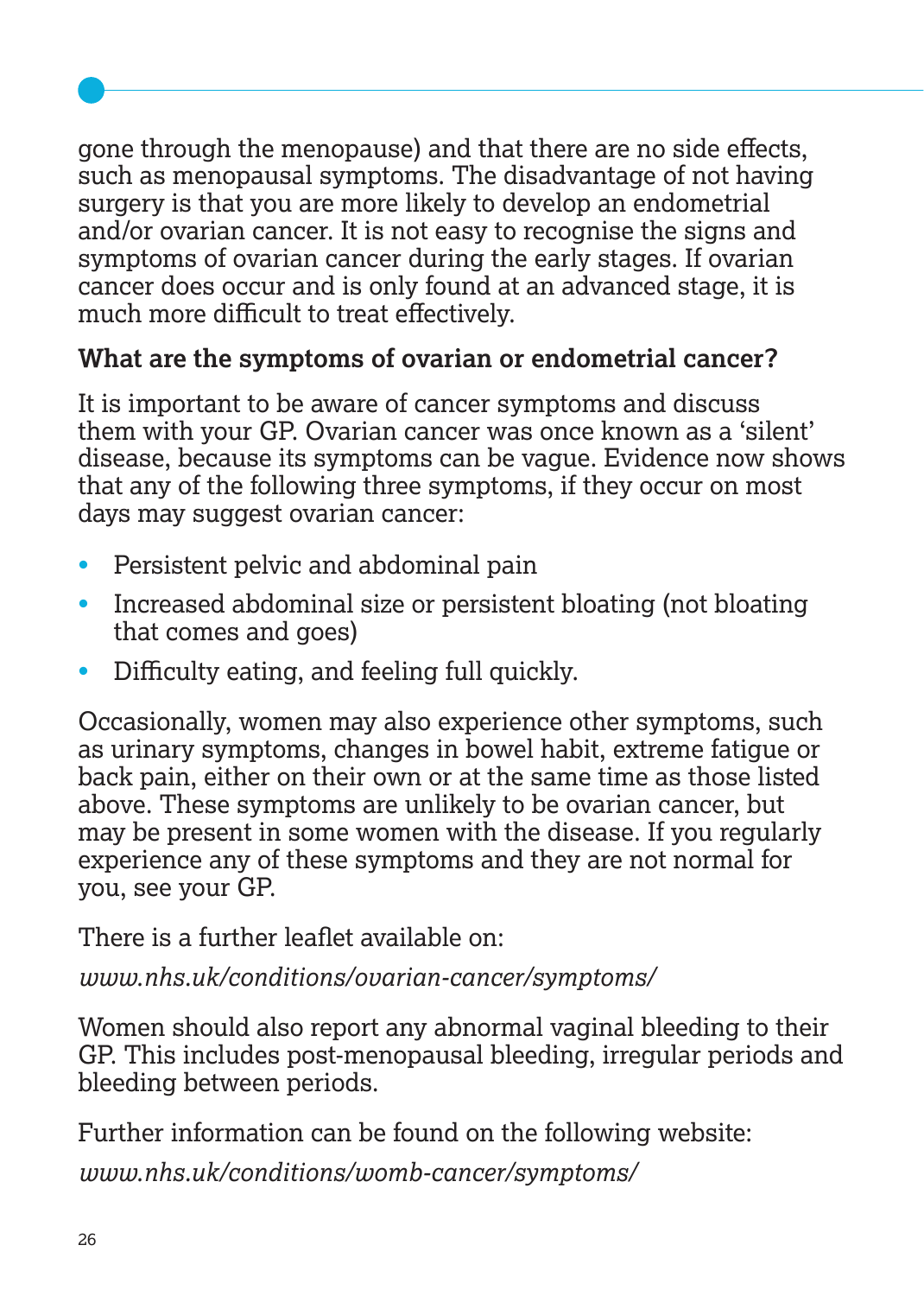# Gastric cancer and other cancers

People with a mutation in the *MLH1, MSH2, MSH6* or *EPCAM* genes may have an increased risk of gastric cancer and other cancers.

## **What are the symptoms of gastric (stomach) cancer?**

It is important to be aware of gastric cancer symptoms and discuss any concerns with your GP. Symptoms of gastric cancer include:

- Prolonged indigestion
- Feeling full quickly
- Fatigue
- Dark or sticky stools
- Weight loss
- Feeling sick.

#### **Is gastric cancer screening available?**

Currently there is no proven test or group of tests that can reliably diagnose gastric cancer at an early stage. Therefore, no routine screening for gastric cancer is currently available.

The problem with having screening for gastric cancer is the risk of a false negative result – people may get results which initially appear normal, but they may have a gastric cancer which was not detected by screening. This is because screening for gastric cancer relies on random biopsies of the stomach lining. It is easy to miss a cancer in this way. We can only offer a screening test if it has a good rate of detecting cancers at an early stage.

#### **What can I do to prevent gastric cancer?**

If you are over 25 years and have an increased risk of gastric cancer, we would recommend that you have a H.Pylori screen. H.Pylori is a bacteria which can be found in the stomach and is associated with an increased risk of gastric cancer. Your GP can do a simple test to check for H.Pylori infection. This test is usually done by stool sampling or a breath test. If you do carry the bacteria, this can be treated with antibiotics.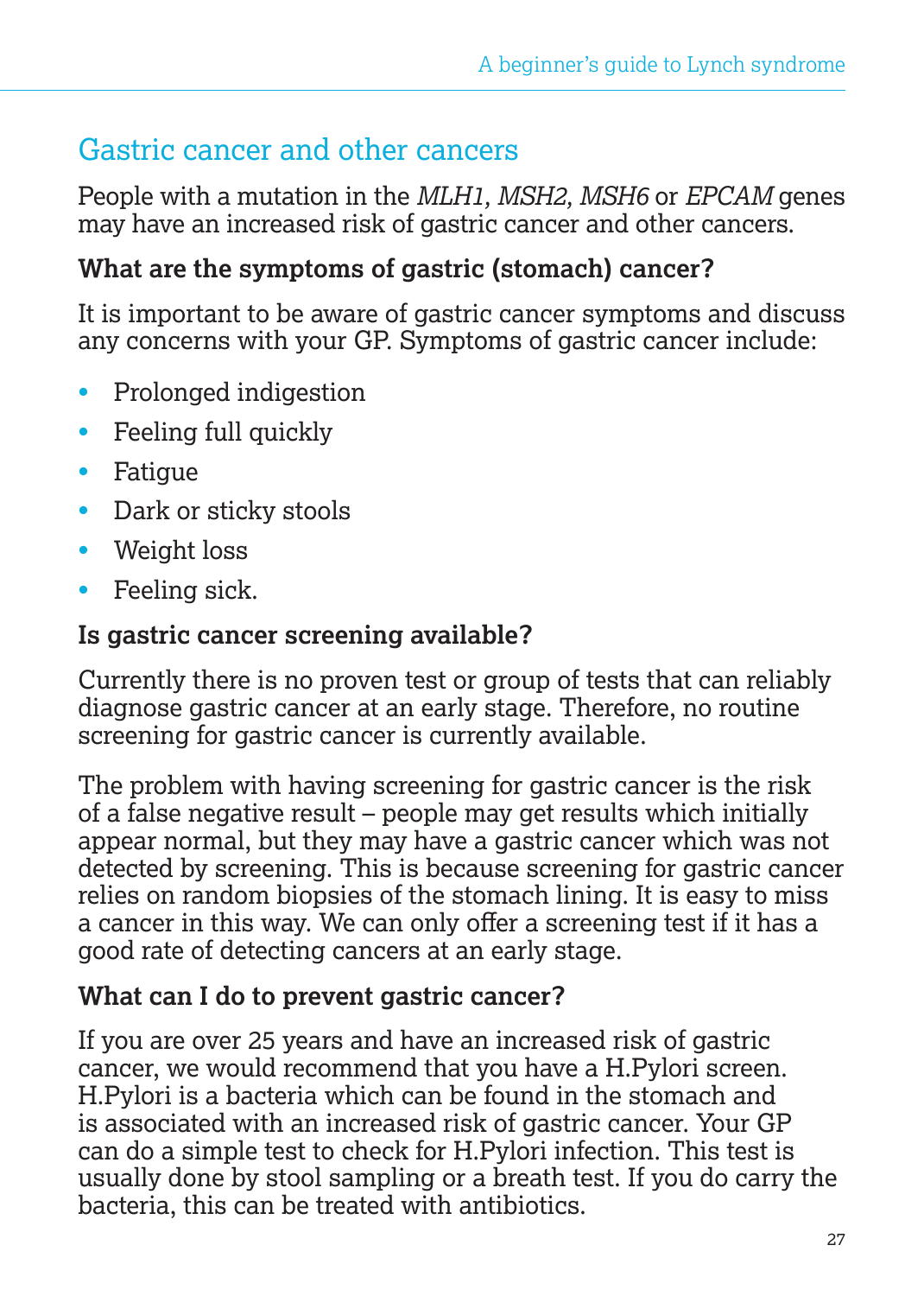#### **Is there screening for any other cancers associated with Lynch syndrome?**

Some people with Lynch syndrome may have a slightly increased risk of other cancers, such as pancreatic cancer, cancer of the urinary tract or brain tumours. Your risk of other cancers depends on your family history of cancer and the gene mutation in your family.

Outside of research studies, currently there is no screening available for any other cancers associated with Lynch syndrome apart from skin cancer which will be explained in the next section of this guide. This can be worrying for some people, but you should remember that the risk of developing any other cancers is low. If any other screening does become available at a later date, we will contact anyone who is on the Lynch syndrome carrier register with The Royal Marsden. You can also contact us if you are concerned about any other cancers that have happened in your family, or if you want to find out more information about screening.

#### **Are there any symptoms I should watch out for?**

If you have any of the following symptoms, please seek advice from your GP and make sure that your GP is aware that you have Lynch syndrome. They may not be due to cancer, but it is worth getting checked out by your doctor.

- Blood in your urine or stool
- Abdominal mass (lump), persistent bloating, feeling of fullness
- Abdominal or loin pain (pain in your side or back)
- Fatigue
- Unexplained weight loss
- Change in bowel habit
- Reduced appetite
- Feeling sick
- Urine infection which don't respond to antibiotics.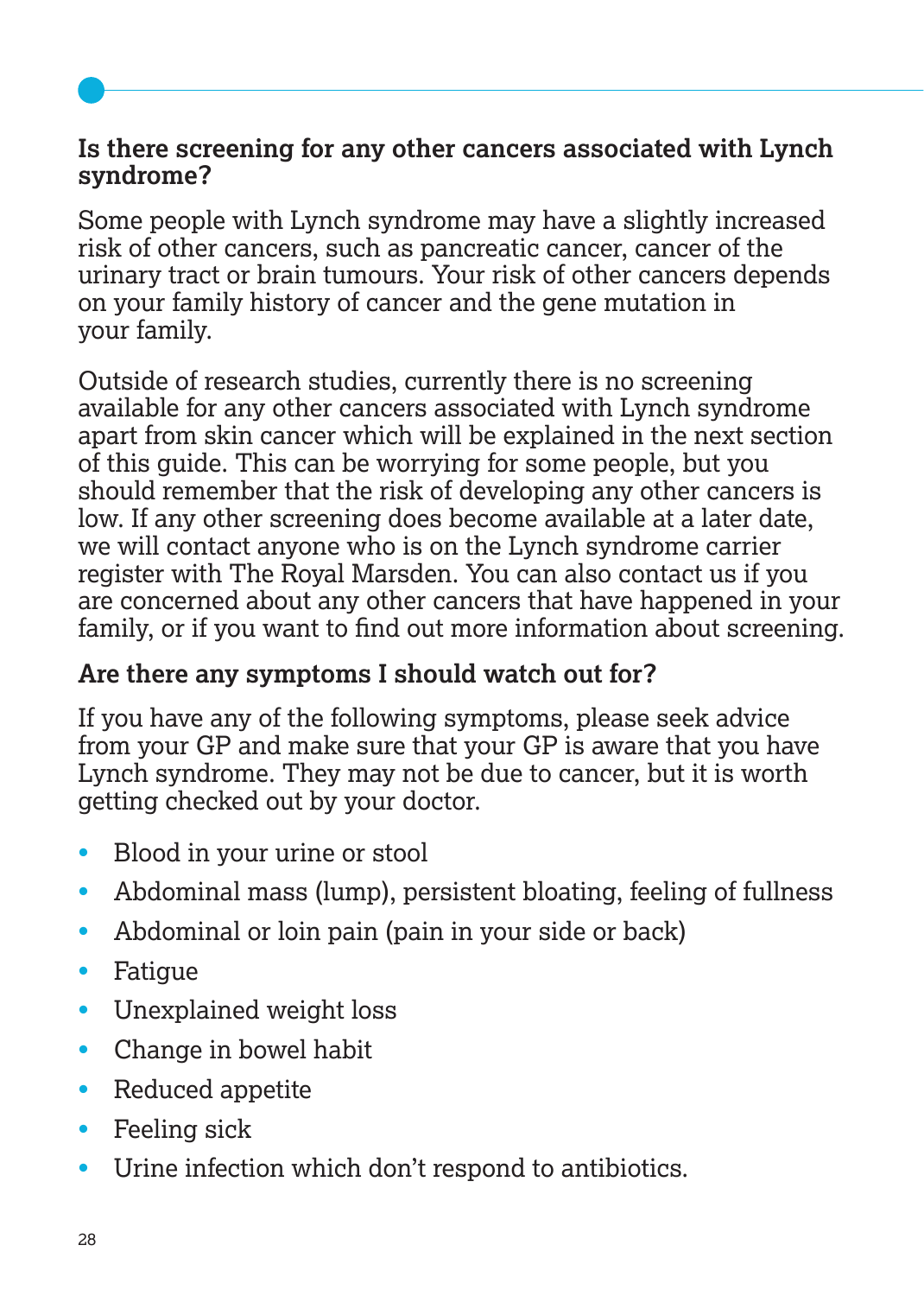# Skin abnormalities

Rarely, families with a mutation in the *MSH2* gene may have an increased risk of skin tumours. This is sometimes called Muir Torre Syndrome and is a sub-type of Lynch syndrome. If you have a *MSH2* gene mutation and have a family history of particular skin abnormalities, you may have Muir Torre Syndrome and you should discuss this with your genetics team.

#### **What screening should I have for skin abnormalities?**

Screening for skin problems is only necessary if you have a *MSH2* gene mutation and a family history of any of the following skin conditions:

- Sebaceous Adenomas
- Sebaceous Carcinomas
- Keratocanthomas.

Screening consists of a skin examination by a dermatologist. You may be seen every year, or your dermatologist might teach you self-examination. You should also remain aware of any new skin lesions and report these to your GP.

# Prostate cancer risk

There is a suggestion that there may be a slightly increased risk of prostate cancer for men with Lynch Syndrome. This risk is thought to be highest for men with mutations in the MSH2 gene.

Men with a PMS2 mutation do not seem to have any increased risk of prostate cancer, according to initial data.

#### **What screening should I have for prostate cancer?**

You may be offered screening in the form of a blood test to check your PSA levels. This is a marker in the blood, which can rise if you have a prostate cancer. However, screening for prostate cancer in this way has not been proven to be effective. Prostate screening is therefore usually carried out as part of a research study.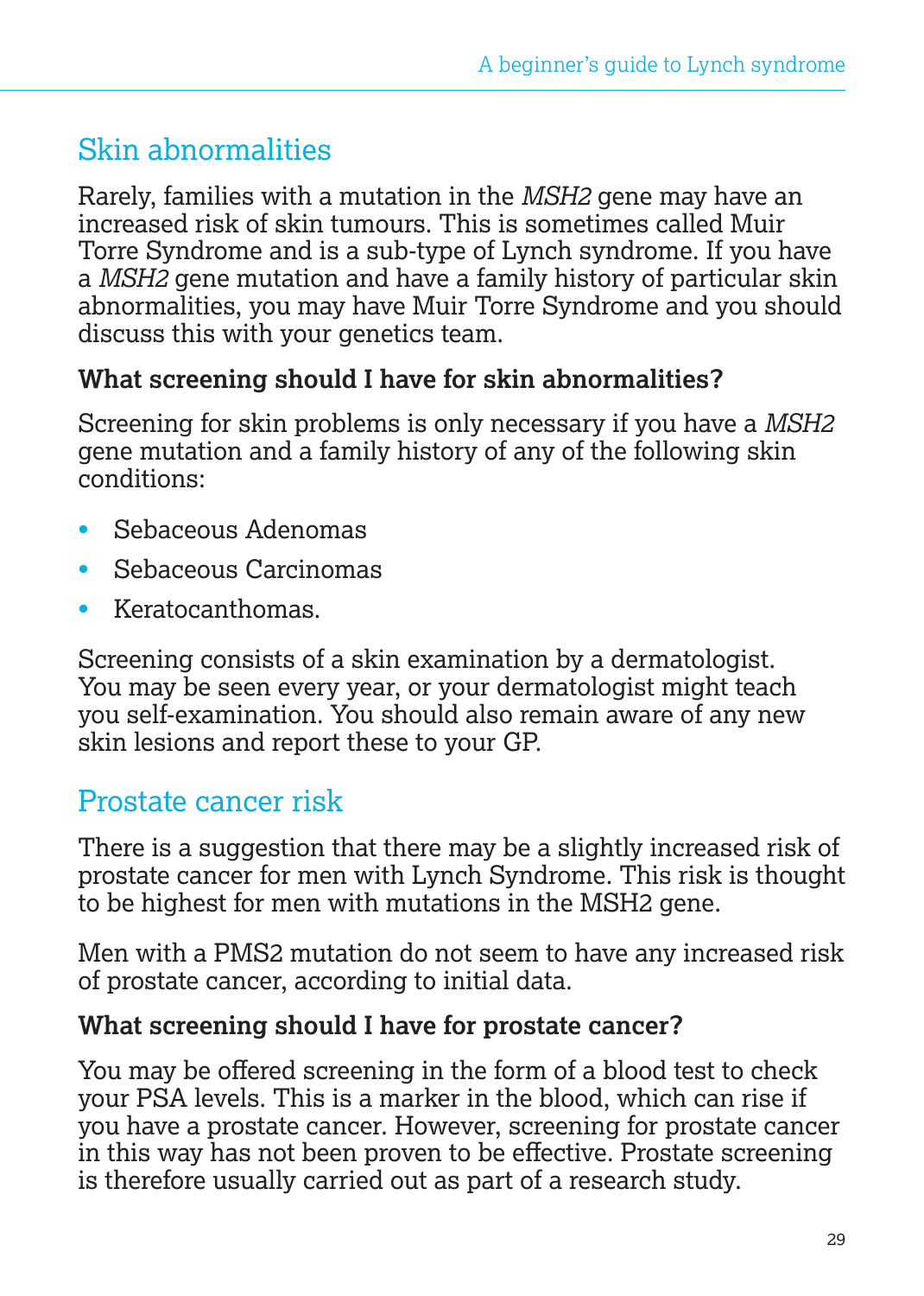Information about the IMPACT research study is included in the research trials section of this guide.

# **Are there any symptoms I should watch out for?**

Symptoms of prostate cancer include;

- needing to urinate more frequently, often during the night
- needing to rush to the toilet
- difficulty in starting to urinate (hesitancy)
- straining or taking a long time while urinating
- weak flow
- feeling that your bladder has not emptied fully
- blood in urine or blood in semen.

# Reducing risk

# **Aspirin Chemoprevention**

Adults who are at an increased risk of developing a bowel cancer can consider taking daily aspirin. A study called CAPP2 has been published showing that 600mg of aspirin taken daily for an average of about two years significantly lowered cancer risk in individuals with Lynch syndrome. This is a large dose of daily aspirin which is not recommended outside of a research study at this time. Further studies are needed to decide the best dose. The CAPP3 study will aim to address this question.

You may wish to consider taking a daily dose of 150mg of aspirin, to help reduce your colorectal cancer risk. We would not suggest taking a higher daily dose of aspirin, unless you are taking part in a research study. Please discuss with your GP, before starting aspirin or increasing your daily dose of aspirin.

# **Lifestyle and diet**

Individuals with Lynch syndrome are recommended to follow the same advice as those in the general population with regards to lifestyle and diet. These measures are known to help reduce the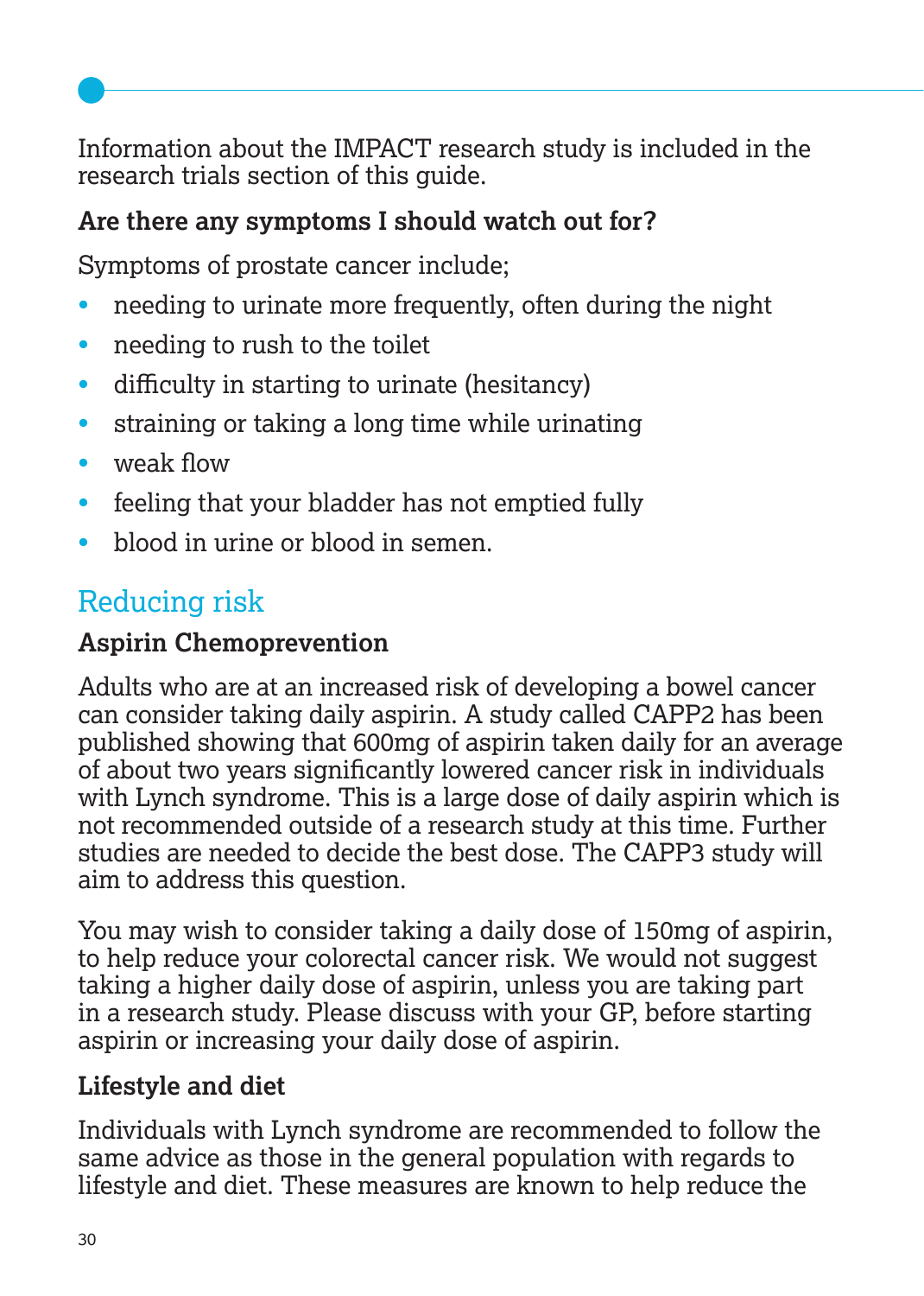risk of bowel cancer in the general population. It is not known exactly how lifestyle and diet impacts upon cancer risk in people with Lynch syndrome.

- Eat a healthy diet with plenty of fruit and vegetables
- Eat plenty of fibre
- Avoid eating too much cured and processed meat
- Avoid eating too much red meat
- Take regular exercise
- Maintain a healthy weight
- Do not smoke
- Avoid excessive alcohol.

More information regarding these recommendations can be found on the NHS website.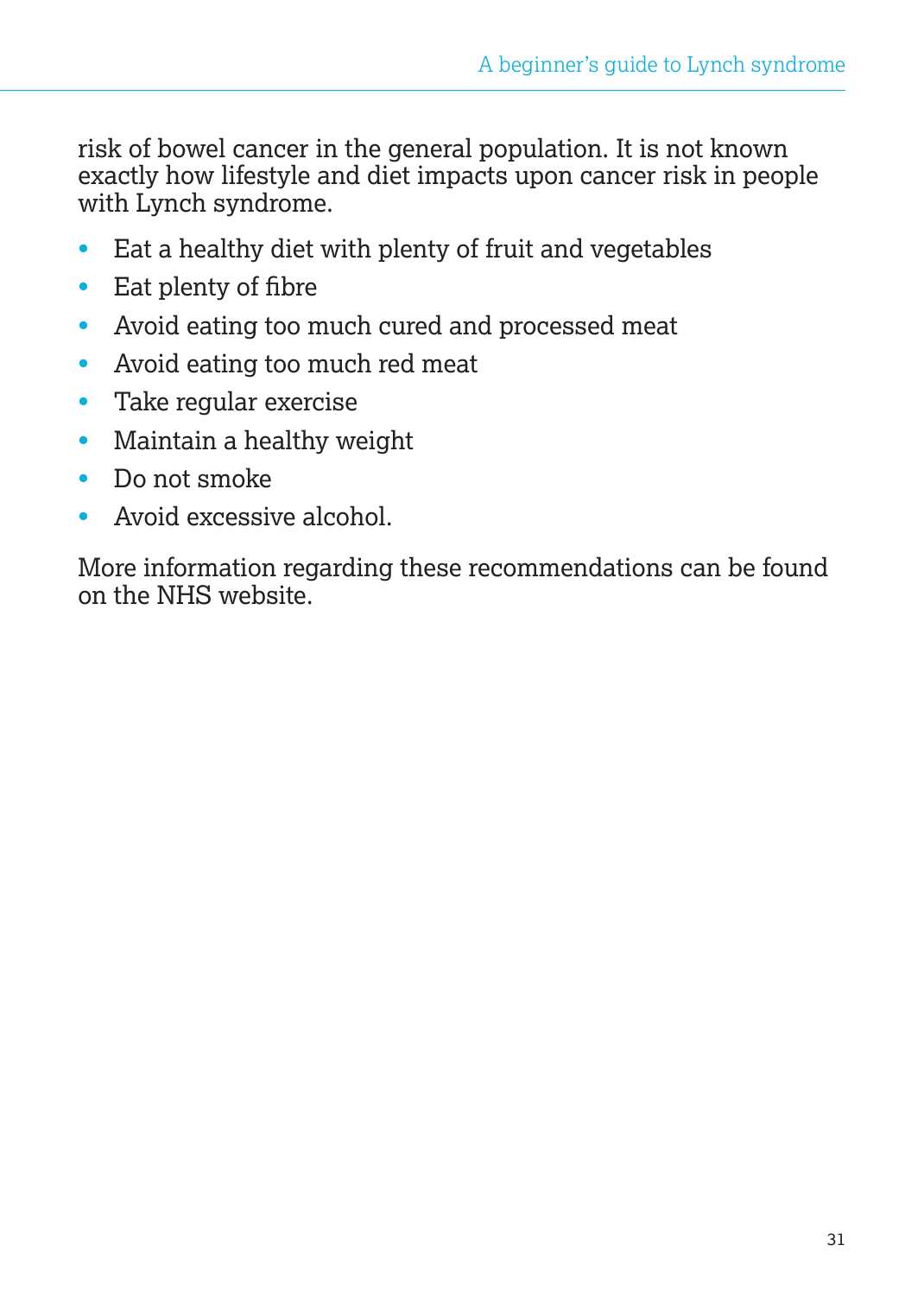# **Sharing information with your family**

# Genetic testing for your relatives

#### **Who needs to know that Lynch syndrome has been diagnosed in my family?**

During your genetic appointment, the doctor or the genetic counsellor will go through your family tree with you to identify who is at risk of inheriting Lynch syndrome. Your close relatives (brothers, sisters and your children) will have a 50% chance of inheriting Lynch syndrome. In most families it will be easy to predict if the gene mutation came down through your mother's or your father's family, because of the family history of cancer. The only way to prove this is to test family members to see who has the faulty gene. Only your relatives from that side of the family will be at risk of Lynch syndrome.

# **What do I tell people?**

You will have received quite a lot of information about Lynch syndrome, your risks and your options. It can be daunting to know how to share all this information with someone else. Many people worry that they will be asked questions and they will not know the answers. Your genetics unit will not approach your relatives about your result, so usually it is you who would provide this initial information about the presence of a faulty gene to the family. The geneticists can provide you with a 'to whom it may concern' letter for you to share with your relative(s) which contains all the required information so that they can ask for a referral from their GP to their local genetics unit.

# **Why do other people in my family need this information?**

Genetic information is different from most medical information an individual receives, because it is not only relevant to the individual but also to their family members. Genetic information can provide an explanation as to why someone has a particular health problem, but it can also predict future poor health or the risk of having a child affected with a particular genetic problem. If someone is aware that they have an increased risk of developing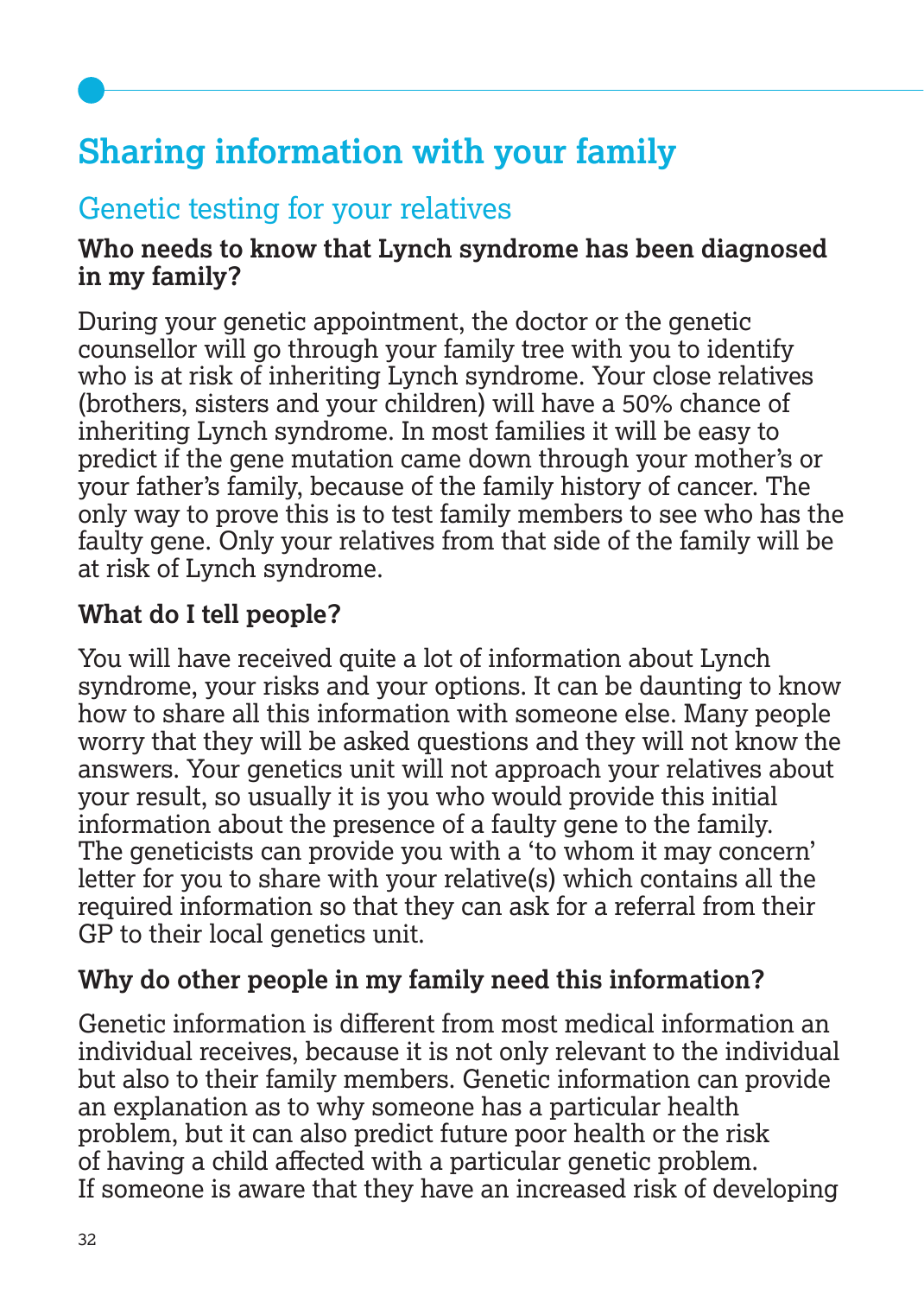cancer, they have the chance to make choices about genetic testing, cancer surveillance or preventative surgery. They may also decide to make changes to their lifestyle to help decrease their risk of developing cancer, and they may wish to consider the family planning implications and insurance issues. Knowing about the risk gives your relatives a chance to take action to reduce their risk of getting cancer or help ensure that cancer is detected at an early stage so it can be treated more effectively.

#### **When should I share this information?**

There is probably no right time to tell people. Sometimes families are aware of the testing process and are waiting to hear the results. Other people choose to wait until they know their results before they mention it to anyone else. There will be a variety of factors that affect your decision to share this news, for example you may need time to get used to the information first, or someone may have been bereaved recently and you may feel it is better to wait a bit. Sometimes people are too young to be told everything or maybe you are waiting until you have the chance to see someone in person rather than telling them over the telephone or by mail.

Bowel screening can start from 25 to 35 years of age, depending on the gene mutation. If your relative is over 25, they may be eligible to start screening right away. It is therefore important to share information about a Lynch Syndrome diagnosis with adult family members as soon as possible. Anyone in the family who has been affected with cancer should be told as soon as possible, because their doctors may need this information to make appropriate treatment decisions. It is important to highlight that people who are closely related (sister, brother, daughter, son, parent) to a person with Lynch syndrome can also have bowel screening, without undergoing genetic testing. We realise that not everyone wishes to have the genetic test.

#### **How can I avoid upsetting my relative?**

Many people are concerned that sharing this information will cause their relative to feel very anxious or guilty and feel responsible for causing this upset. It is always difficult to share bad news. It might be useful to think of other times that you have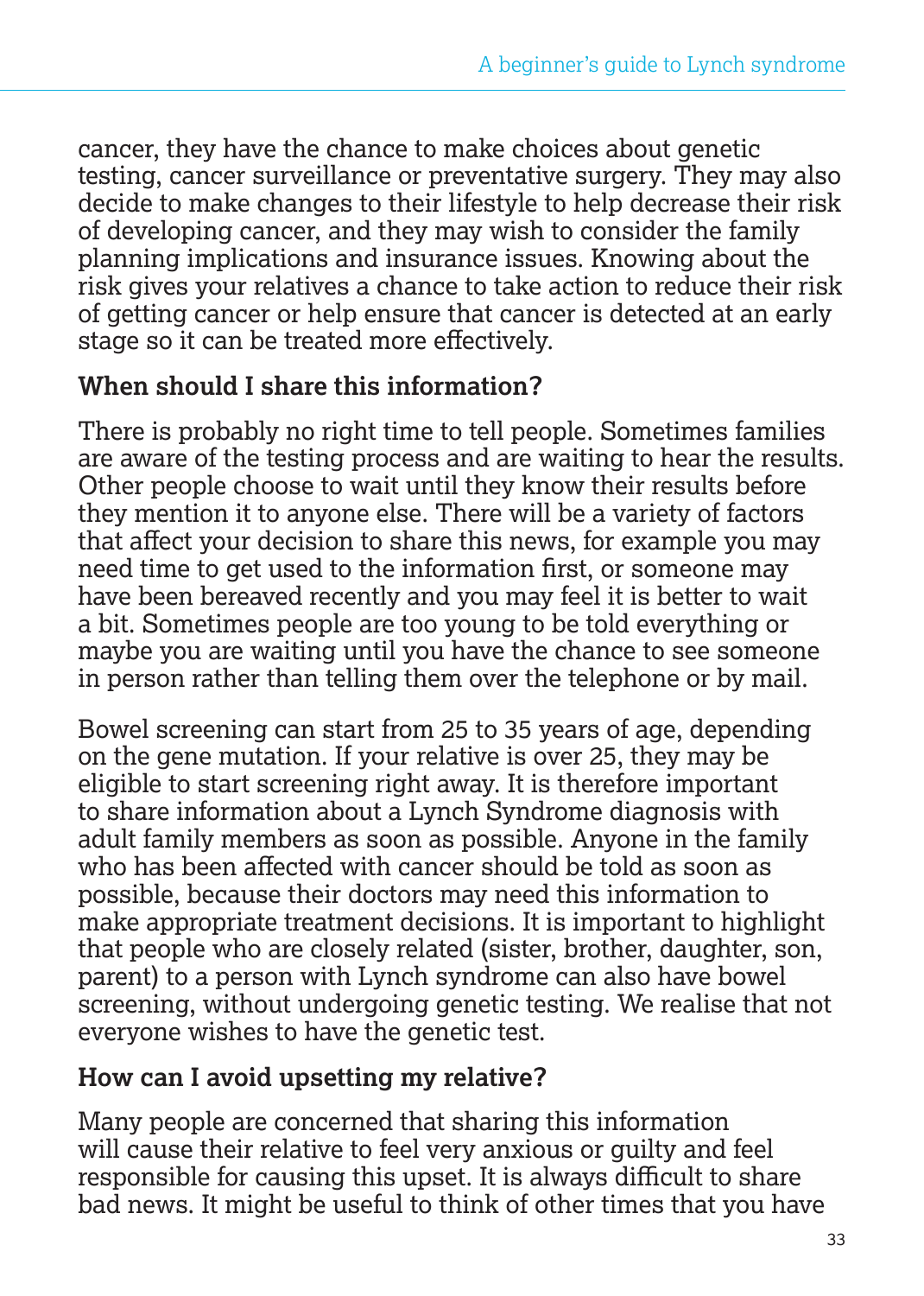had to share bad news, how you did it and what you learned from that experience. It may be useful if you think about this information in a positive light; that members of your family, with this information, are in a better position to make choices that could reduce their risk of cancer or ensure it is detected as early as possible. It is important to remember that if someone has Lynch syndrome, it is nobody's fault – we cannot control which genes were passed on to our children. It is also important to remember that if someone has a faulty gene, they have always had it since the moment they were conceived, so what is different now is that we can identify it and give people options to manage their risk.

# **Where can I get help with telling my family?**

The genetics team can help you to identify who needs to be informed in your family and provide you with a '**to whom it may concern**' letter. It can be a burden to have this responsibility. Perhaps there is someone else within your family that you could share the information with and who could then help by taking on some of the responsibility of telling other people within the family. In some families, we see the information being passed on to one generation and it is then passed down within family units. The genetics team can discuss strategies for sharing information with you to make it as easy as possible.

# Who is at risk of having Lynch syndrome in my family?

If you have Lynch syndrome, your close relatives have a 50% chance of having the faulty gene. The faulty gene is highly likely to have been present in your family for many generations. It is only that we are now able to identify who actually carries the faulty gene. You would almost certainly have inherited the mutation from either your mother or your father. It is extremely rare for a person to carry a Lynch syndrome gene mutation which has not been inherited from either of their parents.

# **Your brothers and sisters**

Your brothers and sisters each have a 50% chance of having the faulty gene. Each person would need to have genetic testing to determine if they have the faulty gene or not. You cannot predict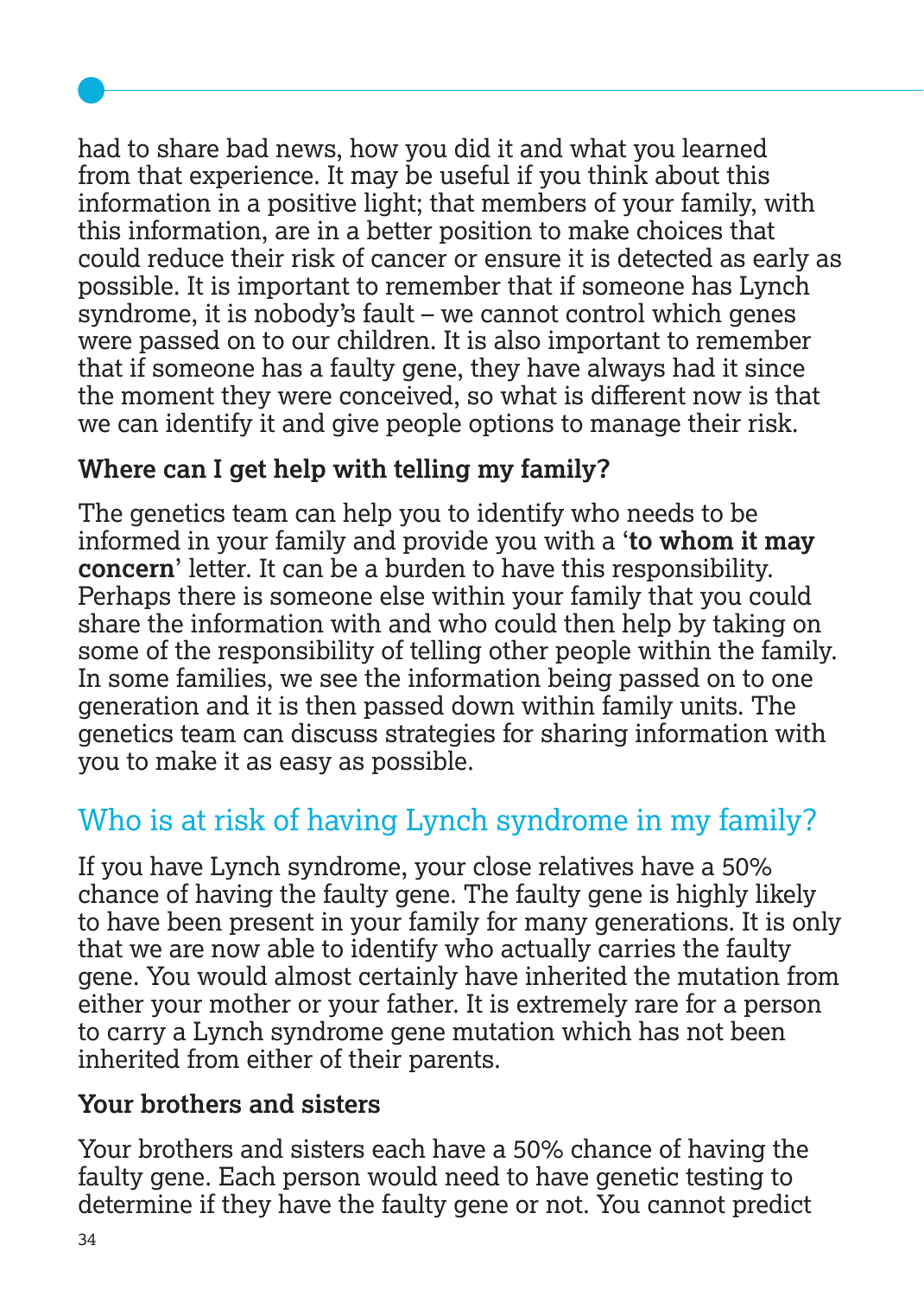if someone has the gene on the basis of their brothers' or sisters' genetic test results or if people look alike in the family.

#### **Your children**

Your children (or future children) each have a 50% chance of having the faulty gene. We do not offer predictive testing to children because screening or risk-reducing treatment is not generally needed or available for children. Once they are older, each of your children could choose to have genetic testing to find out if they have inherited the faulty gene or not.

If you have more than one child, each of your children will have a 50% chance of carrying the gene mutation. This is regardless of the way that they look, their personality traits, or whether their siblings carry the gene mutation. Sometimes, a parent with Lynch syndrome won't have passed the gene mutation onto any of their children. In other cases, all or some of their children will have inherited the gene mutation. Even if your children have inherited the gene mutation, they may not ever develop a cancer.

Cancer treatments, screening and risk-reducing strategies do improve over time. Therefore, the options available to your children when they are adults may be different to those options which have been available to you.

# **Your extended family**

The faulty gene would either have come down through your mother's or your father's family. So if you inherited the faulty gene from your mother, for example, then only your aunts, uncles and cousins on your mother's side of the family are at risk of having the faulty gene which causes Lynch syndrome.

# **Does Lynch syndrome skip a generation?**

The faulty gene does not skip a generation. Not all individuals with a mutation in one of the Lynch syndrome genes will develop cancer. For this reason, it may look as if the mutation has skipped, but in reality it was present in the previous generation.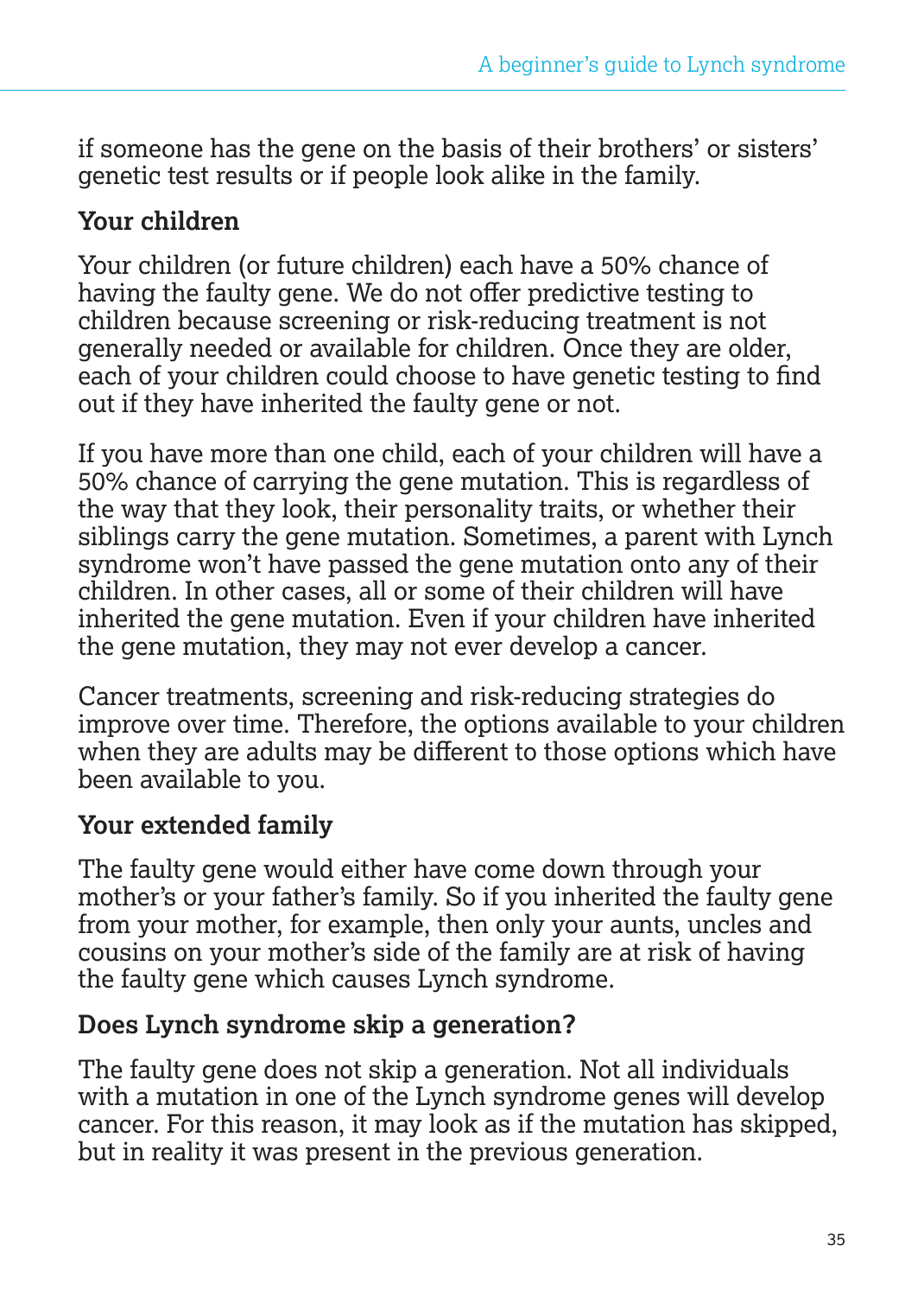## **Is the faulty gene only important if you are a woman?**

When thinking about who is at risk of having the mutation in the family, it does not matter if you are a man or a woman. Both men and women have the genes which cause Lynch syndrome.

#### **How do I know who to tell about the gene?**

When you have your appointment in the genetics clinic, the doctor or genetic counsellor will go through your family tree with you and explain who is at risk of having the faulty gene and who is not at risk. We can provide you with a letter that explains about the gene fault for you to share with your at-risk relatives – they can then decide if they want to have a genetics appointment to find out more information.

Some people will need to consider how to tell any future partners about their diagnosis of Lynch syndrome. This is important to consider and there may be no right time. If you are planning to have children, you will need to tell your partner about the risk of passing on the gene mutation to your children. They may have questions of their own which you are unable to answer. In this case, it might be helpful to request a genetics appointment and invite your partner to attend, so that they can ask questions of their own. You could also encourage them to read this guide.

#### **What does dominant inheritance mean?**

You may have heard the term **dominant inheritance** at your genetics appointment when the doctor or the genetic counsellor was describing how the gene mutation is passed down within the family. When we understand how a gene is passed down in a family, we can then determine who is at risk of having the faulty gene in the family.

We have about 20,000 genes. These genes are the instructions that our bodies need to develop and function normally. All genes come in pairs – we get one copy from our mother and the matching copy from our father.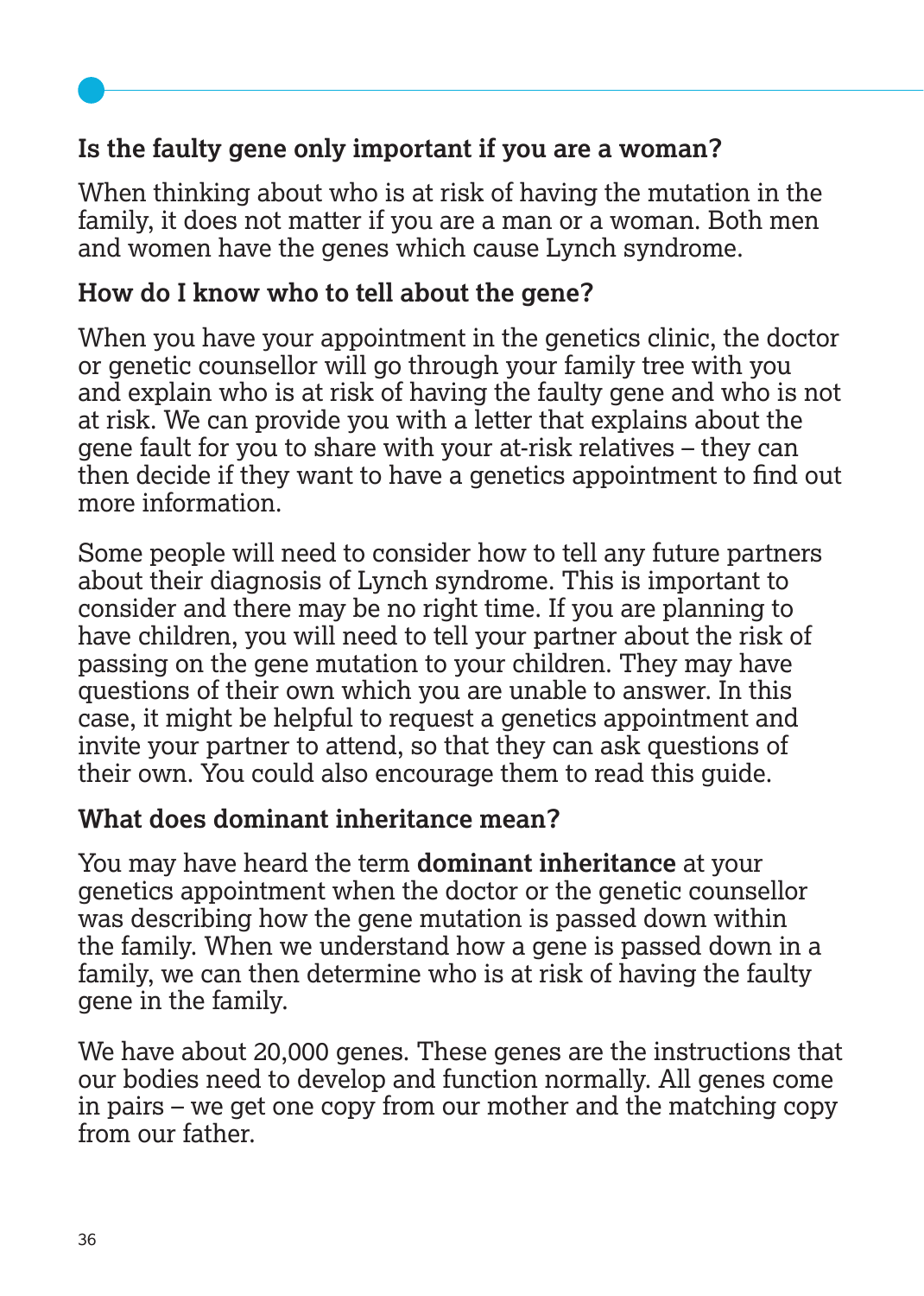A dominant condition is one where a person only needs one of the two genes to have a mutation, in order to be affected. Having one faulty (mutated) copy of a Lynch syndrome gene is enough for someone to have the increased risk of developing cancer, even though the other copy of the gene, which they inherited from their other parent, works normally.

Therefore we know that if a person carries a mutation in a Lynch syndrome gene, there is a 1 in 2 or 50% chance they will pass the faulty copy of the gene to their offspring; hence the 50% risk for children of those with Lynch syndrome. We can also work out the risk for extended family members by looking at how they are related to the person in the family who has Lynch syndrome.

# Predictive genetic testing

#### **What does predictive genetic testing mean?**

This term refers to a genetic test that is offered to someone who is healthy (for example, has not had a diagnosis of a cancer which is associated with Lynch syndrome). The purpose of the test is to determine if the person has inherited the faulty gene that has already been identified in one of their close relatives. It is called a predictive test because if the person has the faulty gene, it means that they have an increased risk of developing these cancers over their lifetime. Not everyone who has Lynch syndrome goes on to develop cancer, but the risk is increased.

#### **Who can have predictive testing?**

Close relatives of an individual with Lynch syndrome can ask to be referred to their local genetics service by their GP to discuss the option of genetic testing. Your genetic doctor or genetic counsellor will go through the family tree with you to show you who in your family is at risk of having Lynch syndrome. We do not offer predictive genetic testing to children because this is an adult onset disorder so cancer screening or interventions are not necessary for children.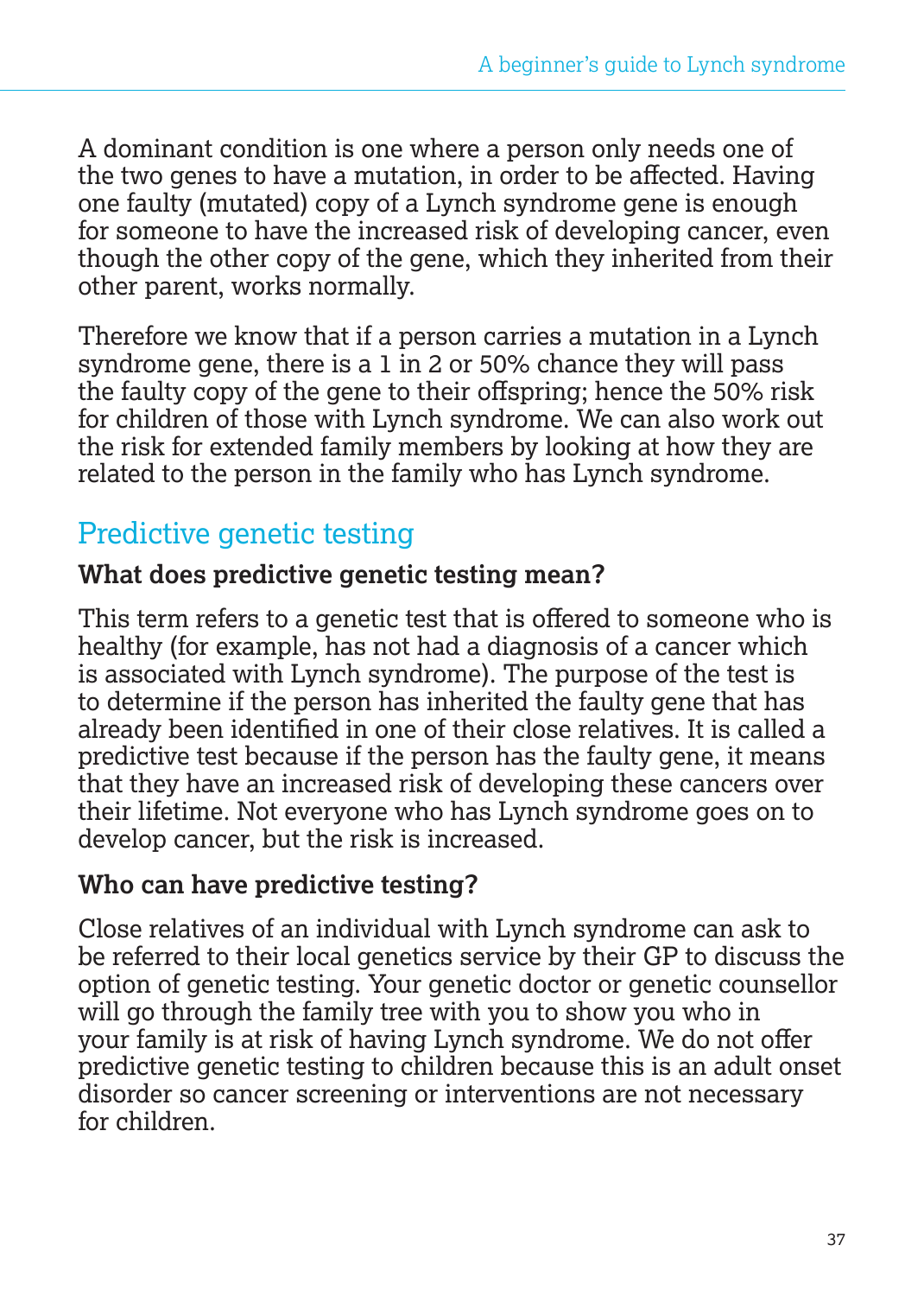## **What happens when someone is referred for genetic testing?**

If someone is coming for a predictive genetic test, they may have one or two appointments to discuss the issues around testing, depending on their age and their understanding of the genetic information.

The first step for the genetics department is to confirm that there is a gene mutation in the family and obtain a copy of the relative's mutation report from the genetics centre where they had their test. If the report is not available, then predictive genetic testing may not be possible. At their first appointment, the doctor or counsellor will explain what the faulty gene is, how it is inherited, the associated cancer risks, and their risk of having the faulty gene and options for cancer screening or risk-reducing options. They will also discuss whether or not the individual wants to have a test at this point in their life, who they have for support and who they have told about the test. We also discuss how a positive or negative result will impact on their lives and their relationships within the family. A letter summarising the consultation is sent to the individual after the clinic appointment. If they decide to have the test, results are available within a few weeks and are usually given by letter. If someone is found to carry the gene mutation, they will be invited to attend another clinic appointment. Individuals are welcome to bring a friend or relative with them to the appointment for support.

#### **What if someone does not want genetic testing?**

Not everyone who is at risk of having Lynch syndrome wishes to have a predictive genetic test. Even if someone does not want genetic testing, it is still useful to talk to them in the genetics clinic. We can explain the options and give them a chance to ask any questions.

#### **Does predictive genetic testing have a negative impact on insurance?**

Sometimes people worry that if they have a genetic test, they will have problems taking out life insurance. There is an agreed code of practice amongst insurance companies that results of predictive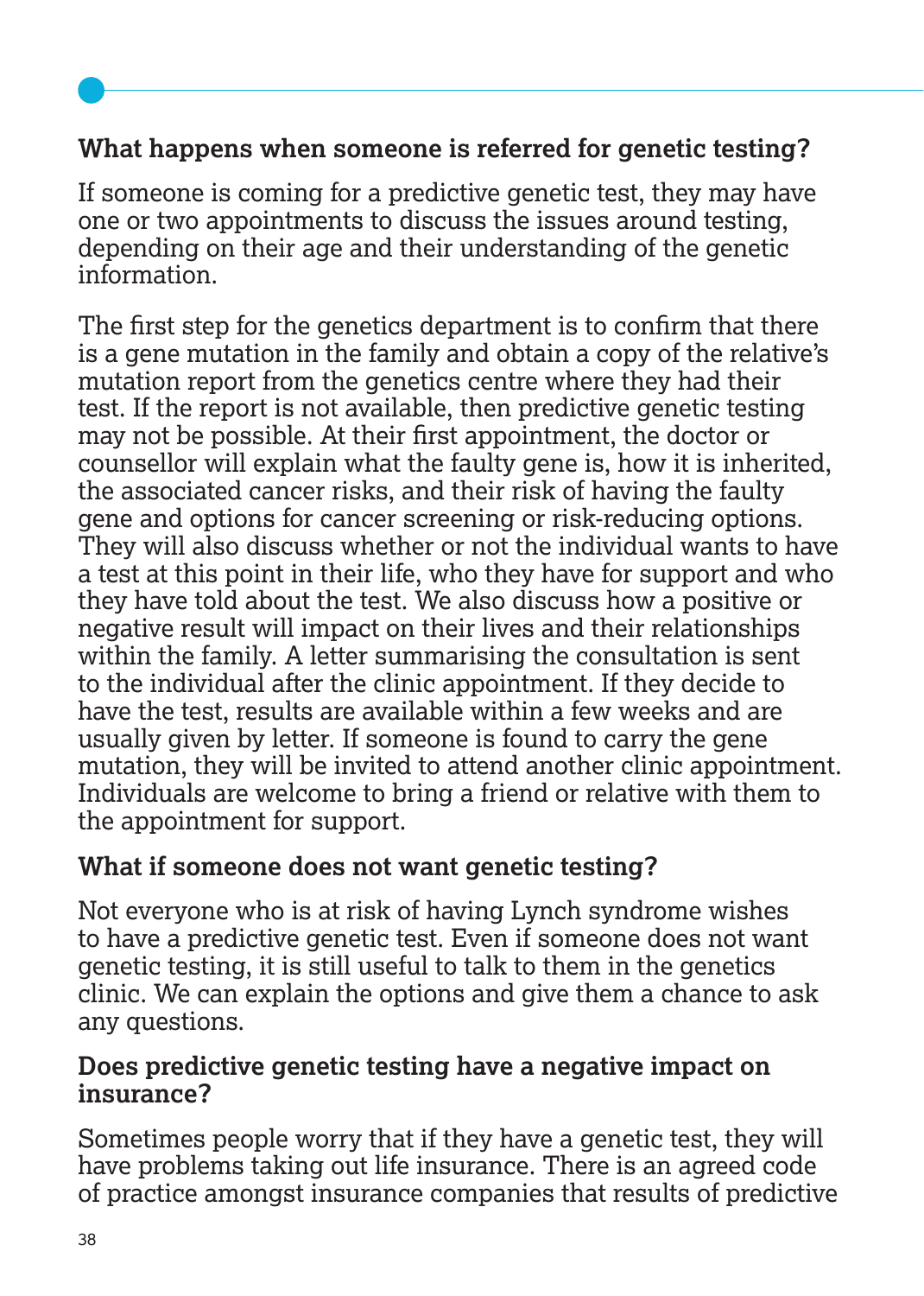testing for high risk cancer genes will not be used by ABI insurers to determine premiums or eligibility for life insurance. Further information can be found on the website: *www.abi.org.uk*

#### **Planning to emigrate?**

If you are planning to emigrate to a new country, it would be good to check with that country's relevant office to determine if having a predictive genetic test could impact either your emigration application or your ability to obtain health insurance and/or health care provision before undertaking genetic testing.

# Talking to children and young people about Lynch syndrome

Many parents find the prospect of talking to their children about the presence of Lynch syndrome within the family difficult and distressing. Studies show that parents' first instinct is to protect their children and they find it difficult to know what and when they should tell their children. Parents are often dealing with their own concerns about their health and future wellbeing, and can feel a sense of guilt that their children may also be at risk.

#### **What helps children and young people?**

In most cases, children cope better when the family is more willing to discuss what is happening to different family members. Talking to children helps them feel valued and respected and helps them cope better than when they are left feeling confused and unsure how or what to ask.

Children get information from many places including school, social media, television and friends. They are likely to already have some knowledge about cancer and possibly about hereditary cancer. By talking to them, you can help them sort out what is accurate and what is inaccurate and clarify things they are not sure about.

Children will probably be most worried about their parent developing cancer, so they will need reassurance and reminders that having Lynch syndrome does not always result in cancer.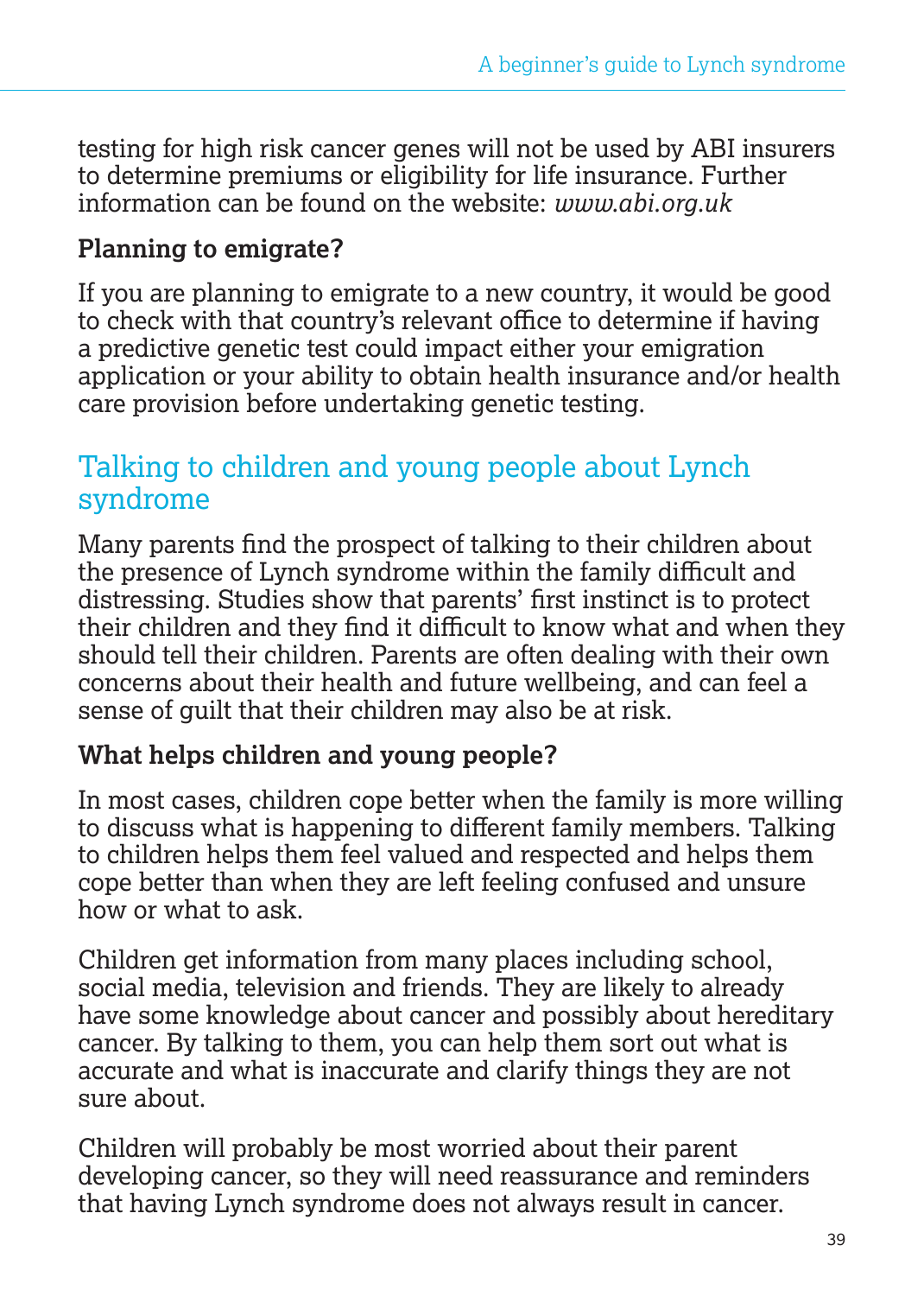However, knowing you carry the gene mutation means that you can have regular tests so if a cancer arises, it can be detected very early on and treated.

# **When is a good time to tell your children?**

There is no right age but try not to keep secrets. Children and young people place great emphasis on trust and honesty from parents. Children often observe changes in their parent's behaviour and may try asking questions or may be waiting for you to discuss what is happening. Watch for any changes in your child's behaviour as this may indicate that they are worried or concerned about what they have observed or overheard.

By the age of eight years, children learn not to ask difficult questions unless their parent(s) gives them permission because they fear upsetting their parent(s). Therefore, you may have to prompt your child, and let them know you are willing to talk with them about Lynch syndrome. This applies to older children too.

# **What information do you tell children?**

Try to respond to children's questions using language appropriate to their age. Providing small amounts of information gradually is likely to help children understand and cope best. Check on the question being asked so that you find out what your child actually wants to know.

Explain and provide the name 'Lynch syndrome' – children cope better because knowing the name allows them to discuss it with you, and this knowledge gives them a sense of control. Parents often place a positive emphasis on the importance of knowing about a diagnosis of Lynch syndrome because it means there are improved screening and perhaps treatment options. When children become adults, there may also be even better treatments available, which you can explain to your child.

# **Communication tips**

• Children and young people prefer informal discussion often while doing other things together, for example, driving, cooking or gardening.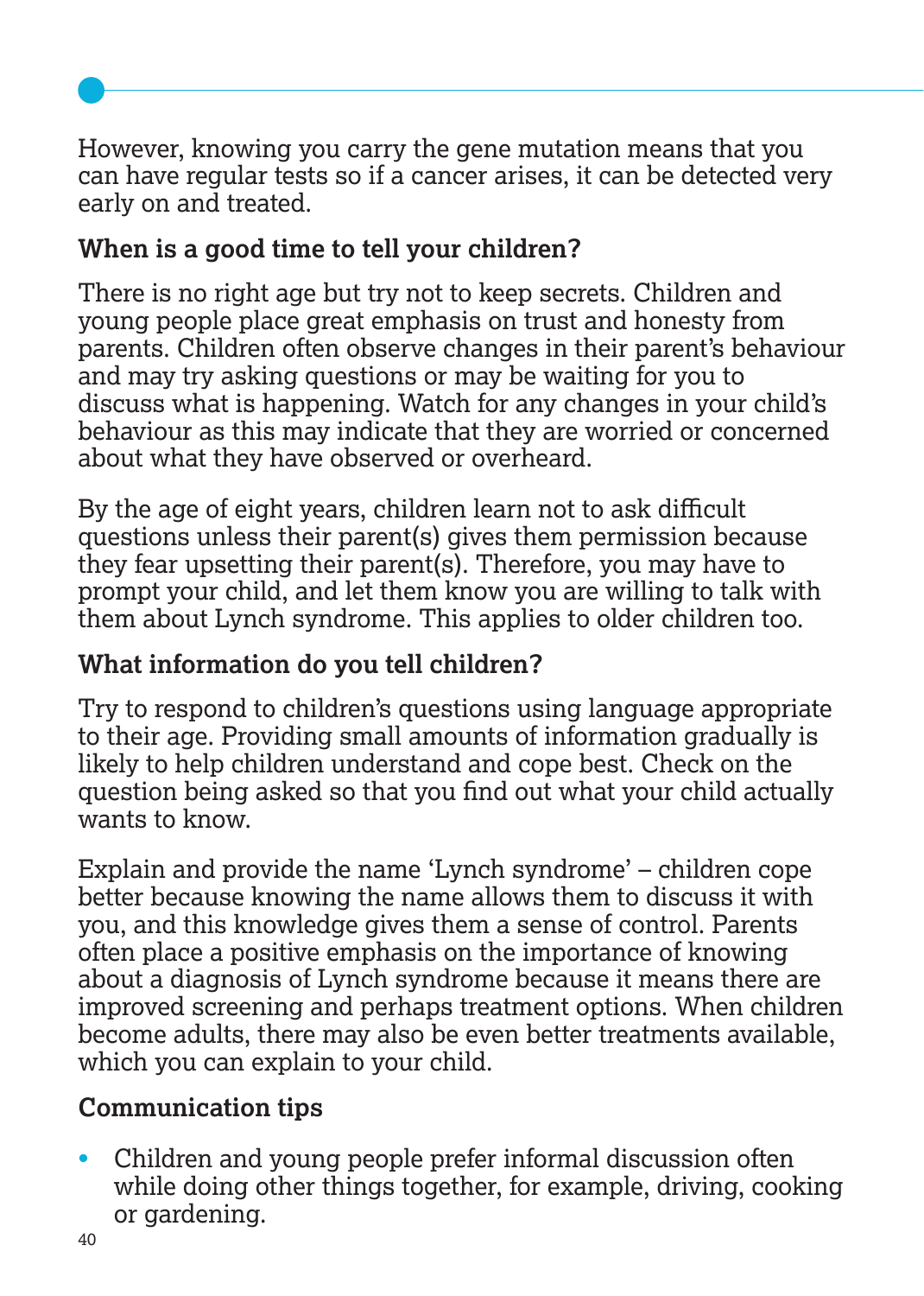- Check their understanding because children worry about upsetting their parents and so may not always ask.
- Talking about Lynch syndrome is an ongoing discussion rather than a one-off conversation. Like adults, children probably need information given to them more than once. They may need time to digest information and then want to come back and discuss it with you.
- Discuss information young people find on the internet or in newspapers.
- Discuss emotions and provide reassurance they are not alone.
- Explain parents' behaviour if they are anxious or upset.
- Being with peers, for example cousins, in similar circumstances might be helpful.
- Support and quide decision-making, especially with young people, who usually like to make their own decisions but with advice from parents.
- If you do not know the answer, explain some questions do not have answers or that you will try to find out for your child.
- Agree appropriate times to discuss Lynch syndrome and cancer if your child asks questions at difficult or awkward moments.

#### **What are children likely to know about genes and inheritance?**

**8–11 years:** They have a very basic understanding of heredity and that they share characteristics with parents. They may talk about genes but not fully understand what they are. Often children of this age cope with simple explanations in response to their questions and are not easily upset, although you may have to reassure them that having Lynch syndrome is not the same as having cancer. Children and young people can easily confuse this, so it often needs repeating throughout development into adulthood.

**12–14 years:** Children are beginning to develop more insight about hereditary. They will begin to recognise that you having the gene mutation may have implications for them but will usually cope well if you explain there is only 50% chance of them having Lynch syndrome.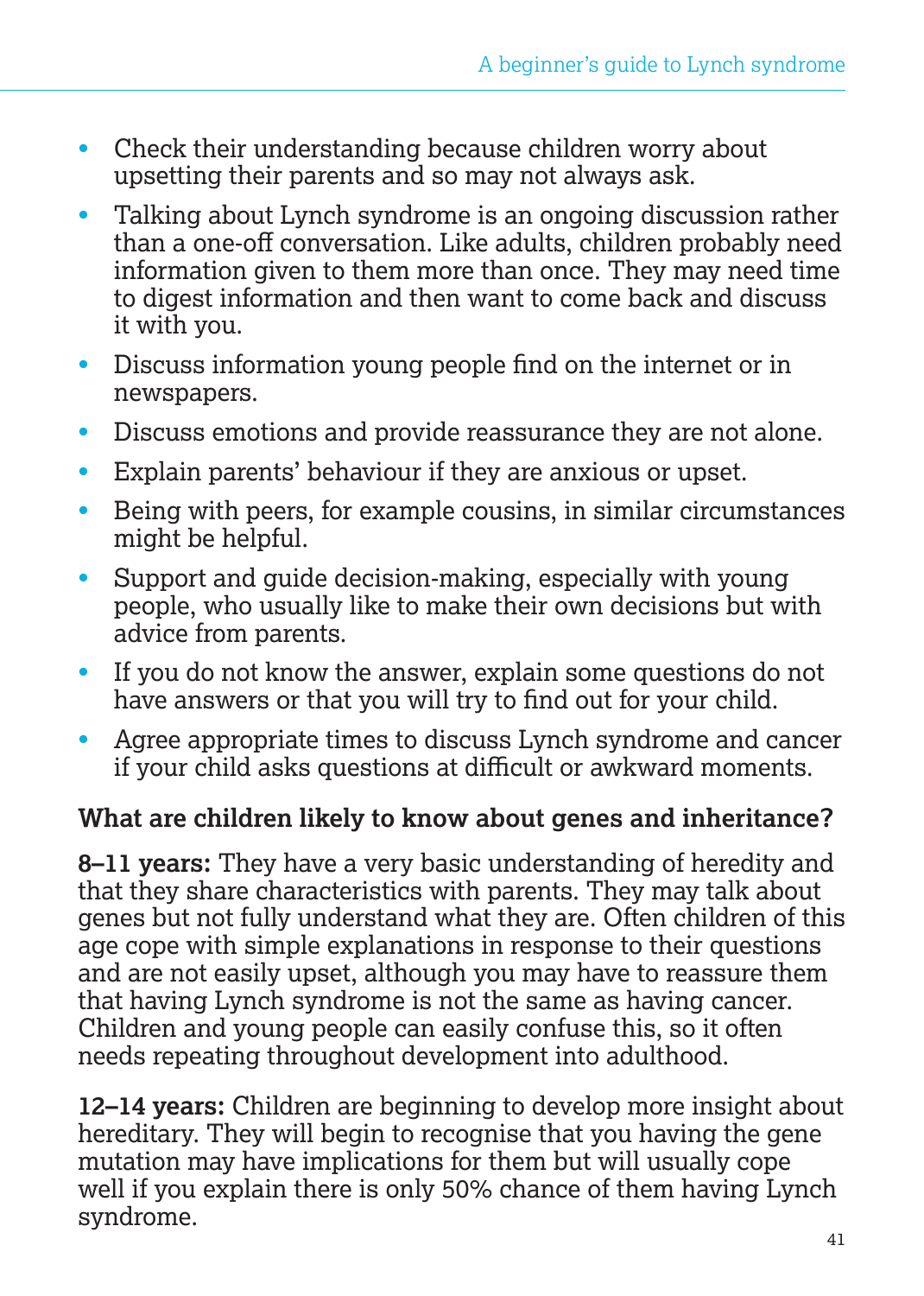**15–17 years:** Children recognise the risks to their parent, themselves and often their future children and can begin to consider genetic testing. By this age, young people will be learning about hereditary diseases in school curricula.

Most children are quite pragmatic in response to genetic risk in families affected by inherited genetic conditions. Children and young people are often focused on developing friendships, school and their personal interests, so do not dwell on the risk.

# **What helps parents talk to their children?**

It has been observed that the following points have helped parents talk to their children:

- Younger children do not have the experience to recognise and anticipate the fuller implications so there is a gradual realisation.
- Not feeling under pressure to talk before an impending event, for example, a school science lesson.
- Talking was a relief for parents and ultimately easier than keeping the secret.
- Parents can be the role models for young people giving them insight into how to cope with the risk.
- Recognising siblings may all have different needs and trying to find out what each understands at different times in their development.
- Ensuring children and young people understand a positive genetic test is not a cancer diagnosis – some get quite confused about this.
- Belief in a child's right to know.
- Support of other family members, friends and health professionals.
- Attendance at support groups gave focus to regular discussion with children and young people, with parents discussing where they were going and what had been discussed when they returned.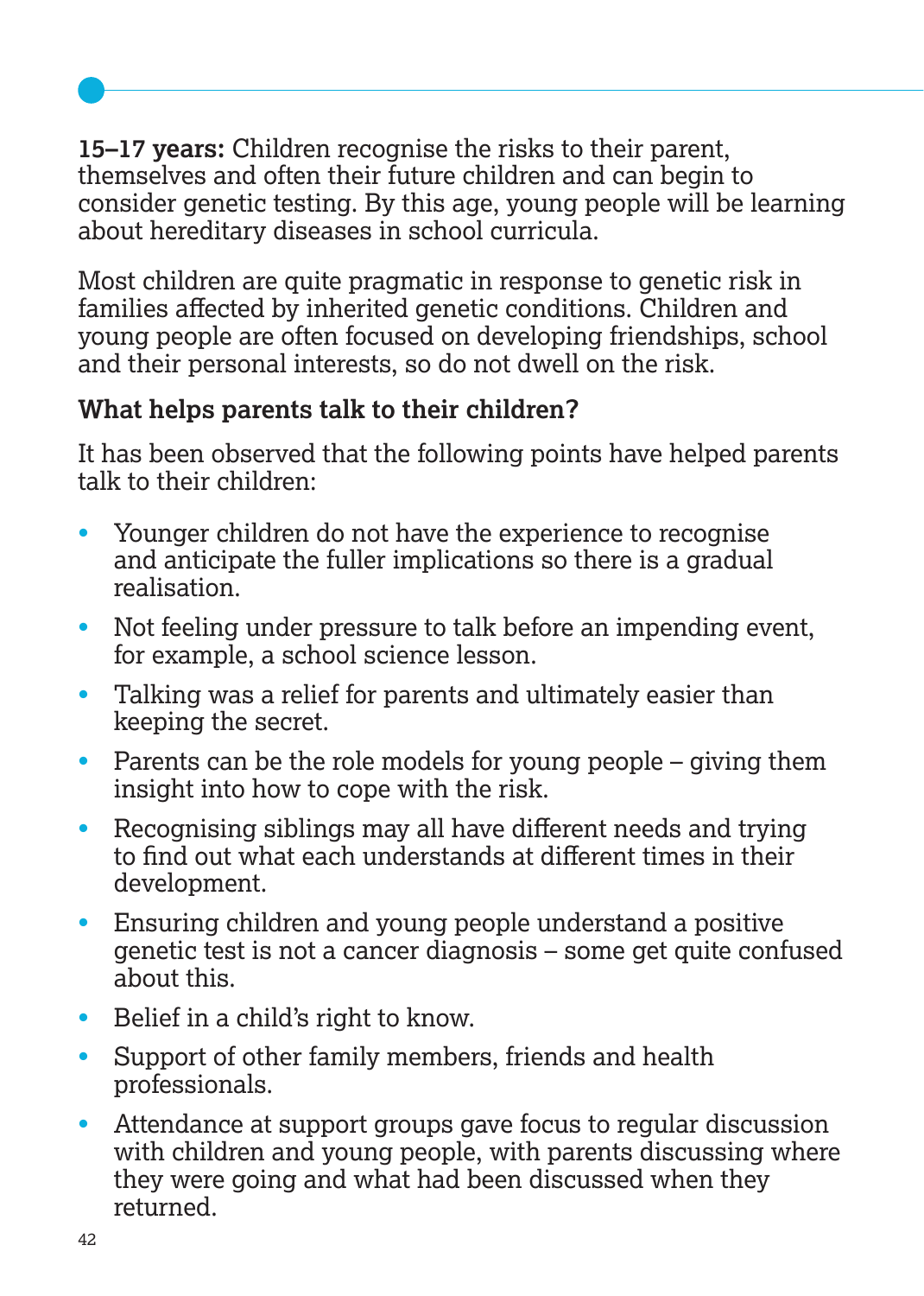#### **Preparing to talk to your children**

It might be worth considering the following benefits and drawbacks in preparing to talk to your child but try to take naturally occurring opportunities where possible.

| <b>Benefits</b>                                                                                                                                                                                                                                                                                                                                                                                                                                                                                                                                                                                                                                    | <b>Drawbacks</b>                                                                                                                                                                                                                                                                                                                                                                                                                                                                                                     |
|----------------------------------------------------------------------------------------------------------------------------------------------------------------------------------------------------------------------------------------------------------------------------------------------------------------------------------------------------------------------------------------------------------------------------------------------------------------------------------------------------------------------------------------------------------------------------------------------------------------------------------------------------|----------------------------------------------------------------------------------------------------------------------------------------------------------------------------------------------------------------------------------------------------------------------------------------------------------------------------------------------------------------------------------------------------------------------------------------------------------------------------------------------------------------------|
| Makes the family closer.<br>$\bullet$<br>Provides support for children.<br>Gives insight and helps them<br>realise that parents being upset<br>about Lynch syndrome is not down<br>to them or their behaviour $-$ it is no<br>fault of theirs.<br>• Gives children confidence to talk to<br>close friends.<br>Children and young people feel<br>valued by parent(s).<br>Allows discussion of Lynch<br>syndrome and cancer risk without<br>centralising it to life.<br>A shared reality and understanding<br>helps children and young people<br>cope.<br>Reduces risk of children getting<br>$\bullet$<br>inaccurate information from<br>elsewhere. | • It can be emotionally taxing dealing<br>with questions.<br>• Children and young people can<br>remind you about Lynch syndrome<br>when you do not want to be<br>reminded.<br>• Ouestions can arise at difficult or<br>awkward moments – explain when<br>it is appropriate to discuss it.<br>• Children may want to talk to peers<br>but networks can be limited.<br>Can affect schoolwork for a short<br>$\bullet$<br>time (but so can worrying about<br>what is happening in their family if<br>there is secrecy). |

[Alison Metcalfe & Gill Plumridge (June 2010 Version 2)]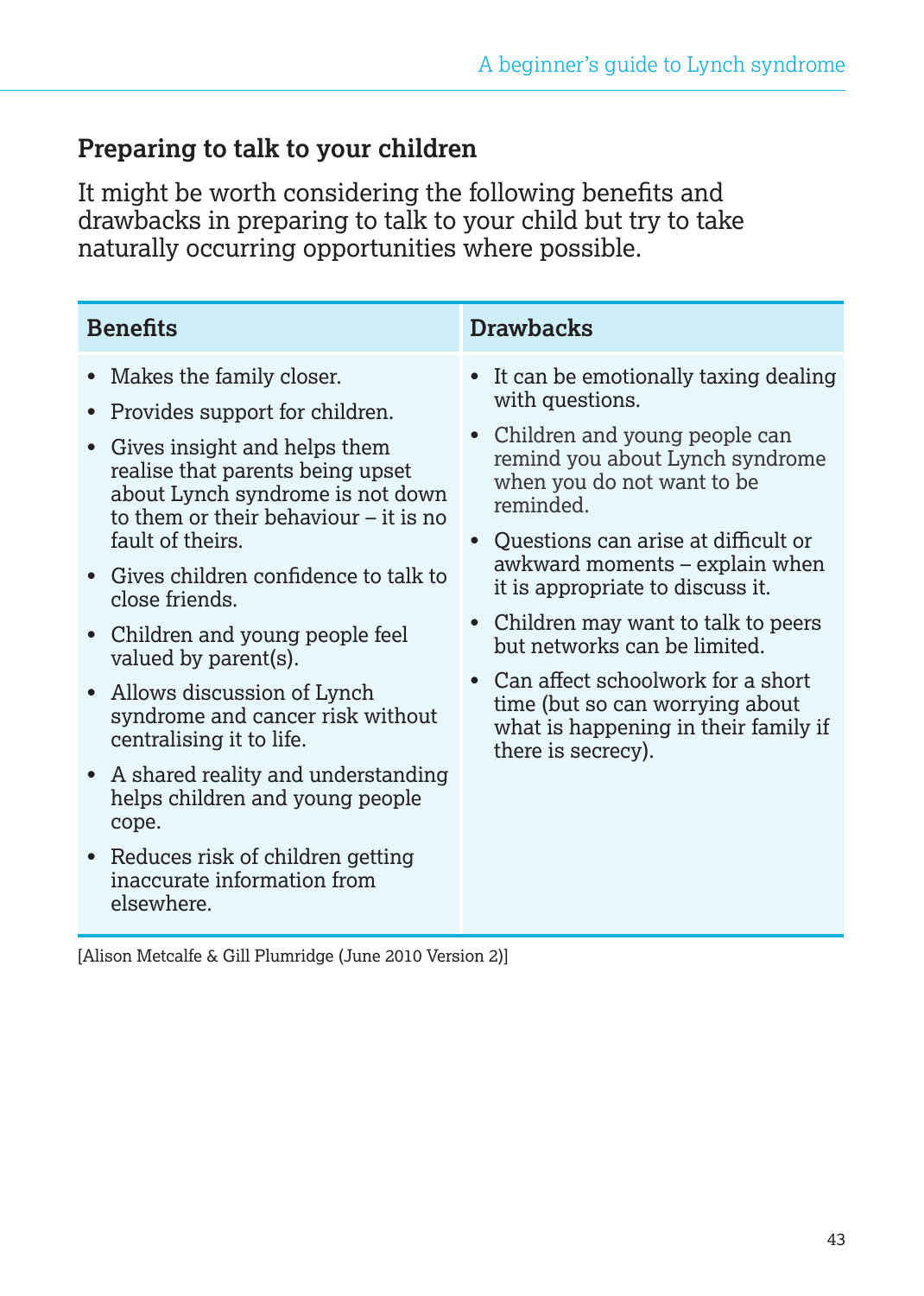# **Did you know?**

# Family planning

If you are found to have Lynch syndrome before you have your family, you may have some questions about risk for your future children and you may wish to know if anything can be done to minimise this risk. Anyone with an inherited condition has a risk of passing it on to their children. The risk depends on the specific genetic condition, as there are several ways an inherited condition can be passed on in a family.

If you have Lynch syndrome, it is a dominant condition. Therefore there is a 50% or 1 in 2 chance that each of your children could inherit the gene mutation. This risk is the same for each pregnancy. The concept of dominant inheritance is explained in more detail in an earlier section of this booklet. Everyone who has a genetic condition can choose from a variety of family planning options and each option has pros and cons. It is a highly personal decision for you and your partner, and many factors may influence your choice. There is no right or wrong decision – you have to make the choice that best suits your circumstances, feelings and beliefs. In summary the options are:

- **1.** Have your children without any intervention. Each child would have a 50% chance of inheriting the gene mutation and if they inherited the mutation, they would be at an increased risk of developing cancer as an adult.
- **2.** Some couples decide not to have a family at all because they are very concerned by the risk of passing on the gene mutation.
- **3.** Adoption some couples choose to adopt a baby to avoid the risk of passing the gene mutation to the next generation.
- **4.** Egg or sperm donation by using donor eggs (if the mother carries the gene mutation) or donor sperm (if the father carries the gene mutation) couples can avoid passing Lynch syndrome to the next generation.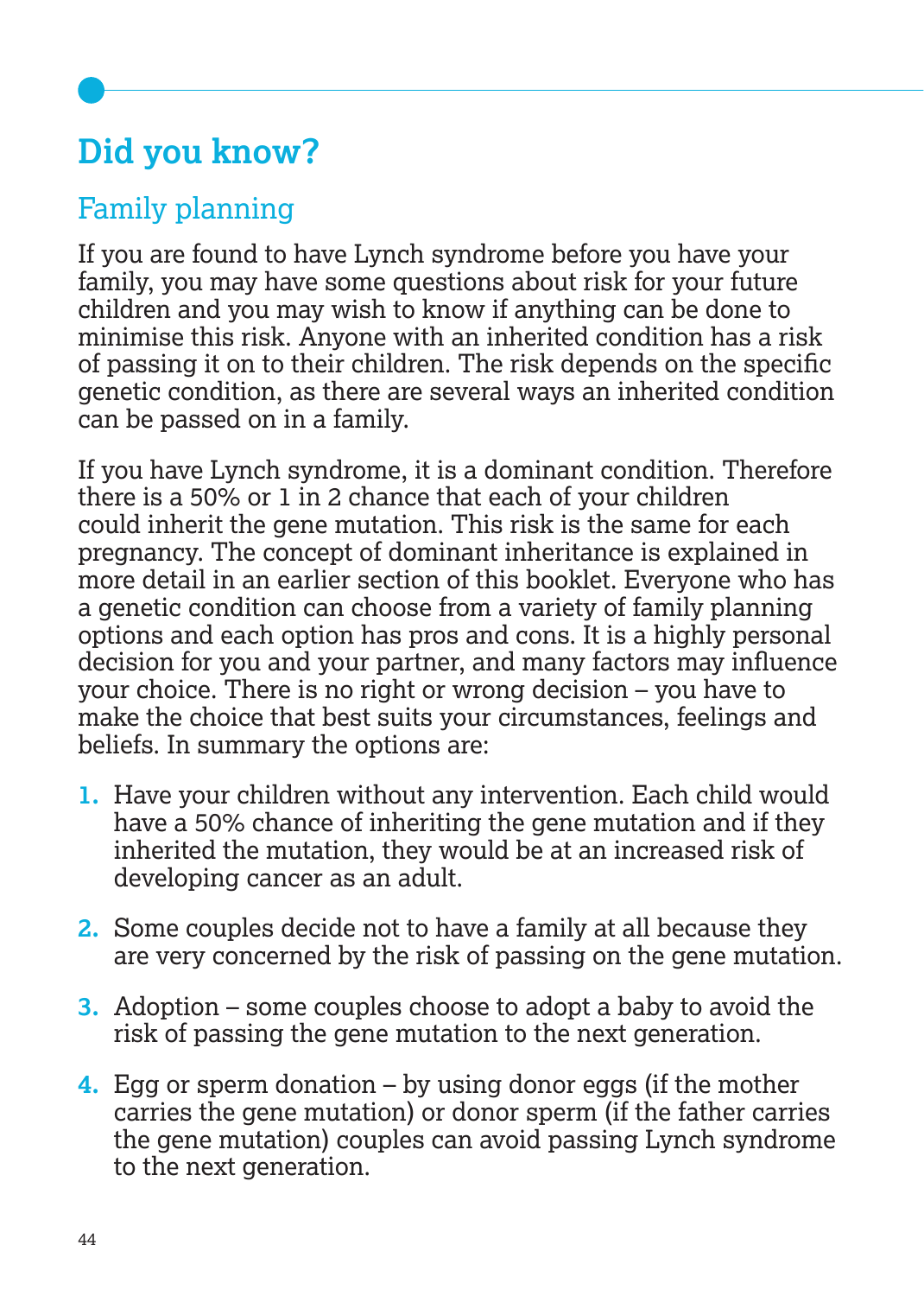- **5.** Prenatal testing some couples may choose to become pregnant naturally and have a test during the pregnancy to see if the baby has inherited the gene mutation. The couple would plan to continue the pregnancy if the baby has not inherited the mutation. However, if the baby has inherited the mutation, they may choose to terminate the pregnancy.
- **6.** Pre-implantation genetic diagnosis (PGD) some couples choose this option to avoid passing Lynch syndrome to their offspring and avoid prenatal testing and possibly termination. There is no quarantee this technique will result in a successful pregnancy and funding for it on the NHS may not be available to all patients (for further information, see below).

Some of these options may seem drastic at first glance. Bear in mind that these are the options for couples at risk of passing any genetic condition to their children. Some genetic conditions cause severe learning or physical disabilities, or often both, and some genetic conditions may be life-limiting, meaning that the child would not survive into adulthood. For most genetic conditions, there is no cure and limited options to treat the symptoms.

In our experience of talking to couples about family planning, most choose to have their family without any intervention. If anyone expresses an interest in finding out more about any of the other options, we can help make referrals or direct people to the appropriate services. We are happy to talk about these options in more detail at a genetic counselling appointment, if you would find that helpful.

We are often asked about PGD. Below is a brief overview of PGD as well as websites for more detailed information.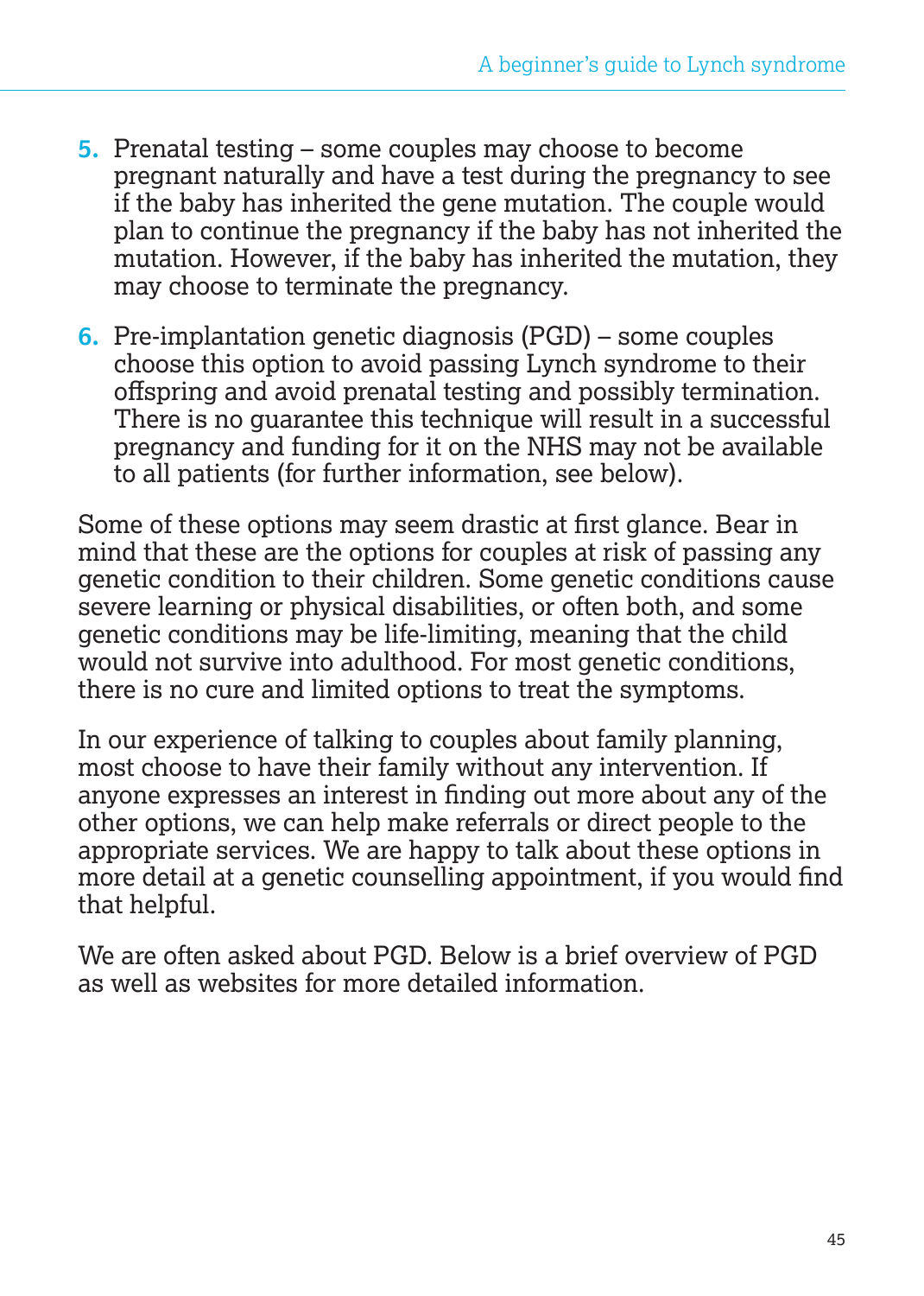# Pre-implantation Genetic Diagnosis (PGD)

# **What is it?**

It is a technique used to select embryos that have not inherited the gene mutation which causes the genetic illness or cancer predisposition in a family.

# **Why would people consider having PGD?**

Some couples wish to ensure that they avoid passing on a gene mutation to their children. They want to be confident that their children will not be affected with the genetic illness or cancer predisposition (although it is important to point out that a risk of cancer would still be present in a child without the genetic mutation, just like for everyone else). Alternatives to PGD could include prenatal testing and termination of affected pregnancies, using donor sperm or eggs, adoption or deciding not to have children.

# **How is it done?**

PGD is carried out in conjunction with an IVF (in vitro fertilisation) procedure. The egg and sperm cells are collected from each parent and the embryos are created outside the woman's body. The embryos are then tested for the genetic mutation in the family. Only embryos that have not inherited the genetic mutation are selected to be implanted.

# **Who can have PGD?**

If an individual has a specific gene mutation that is known to cause a predisposition to cancer, they may be able to have PGD. If there is a strong family history of cancer, but no gene mutations have been identified or genetic testing is not possible in your family, then PGD is not an option.

If you have had cancer and stored embryos prior to treatment and your treatment has left you unable to have children naturally, you would need to have an in depth discussion about the pros and cons of using PGD technology with the PGD team.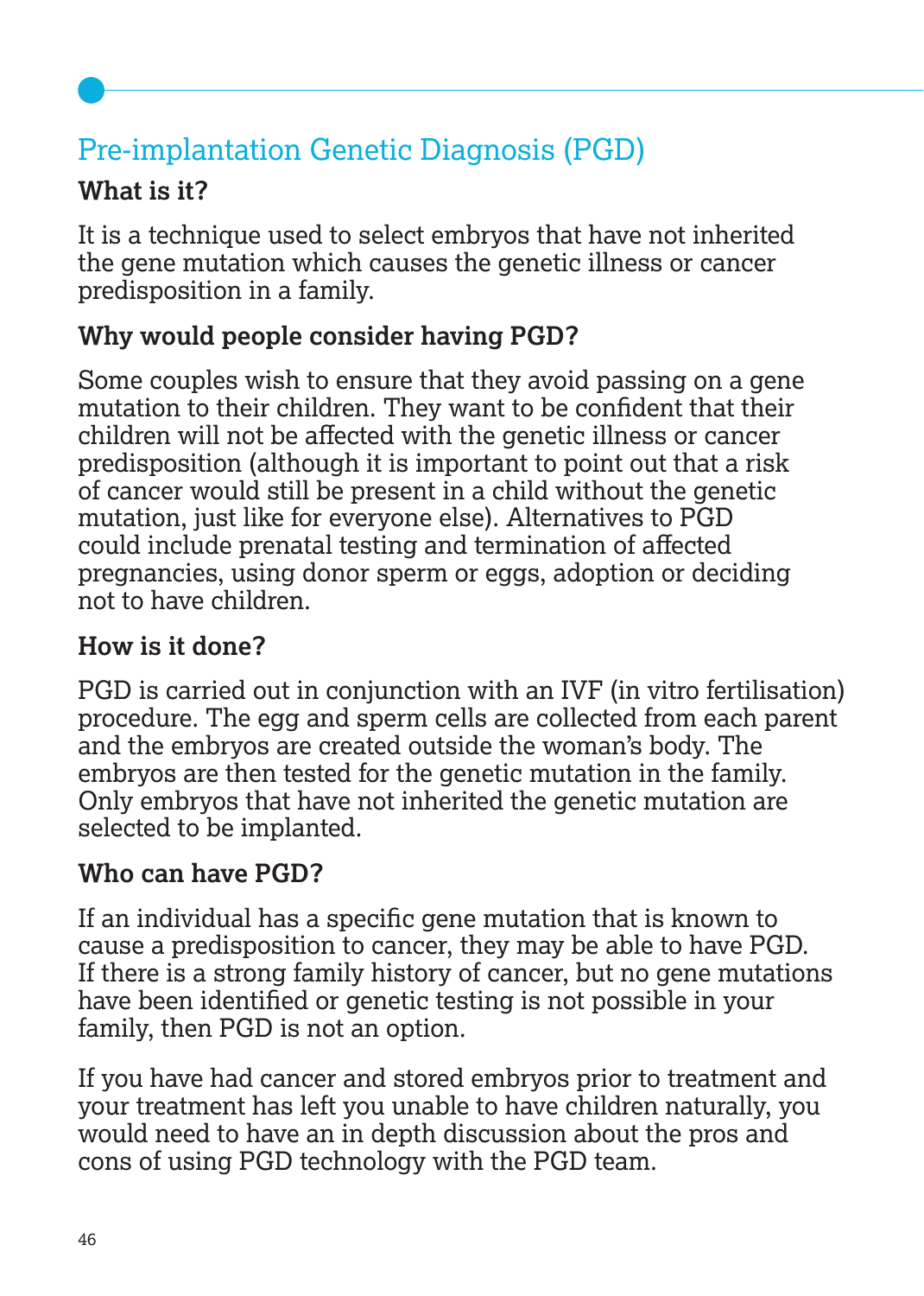#### **Where can I find out more about PGD?**

If you are interested in considering this option, please ask to be referred to a PGD centre. At your first appointment they will discuss all aspects of PGD, including fertility assessment, funding applications, licence applications, time frame, risks and success rates. It can take many months from the first appointment to starting treatment, so you may wish to ask for an initial consultation long before you actually want to start your family.

Please refer to the centre's website for more detailed information. The Centre for Pre-Implantation Genetic Diagnosis:

*www.guysandstthomas.nhs.uk/our-services/pgd/overview.aspx*

# Current studies and trials

Individuals attending the cancer genetics clinic may be offered an opportunity to take part in appropriate research trials. Specific details about research projects that are currently open can be obtained from the genetics team.

#### **Taking part in research**

Taking part in research studies is voluntary, and if you prefer not to take part in research that is not a problem at all. We invite everyone we meet in the clinics, who is eligible, to take part in research. If you would prefer that we did not ask you, then please let one of the clinicians know so that we can make a note of your preference. We have many research projects running at one time, and it is likely that you will be invited to take part in several studies. You will be given an information sheet about each study and given as much time as you need to think about whether you would like to take part in the study. You will also be given the opportunity to ask any questions about the research project, including any benefits or disadvantages of taking part. With all research, if you decide to take part, you are free to withdraw at any time, without giving a reason and this would not affect the standard of care you receive.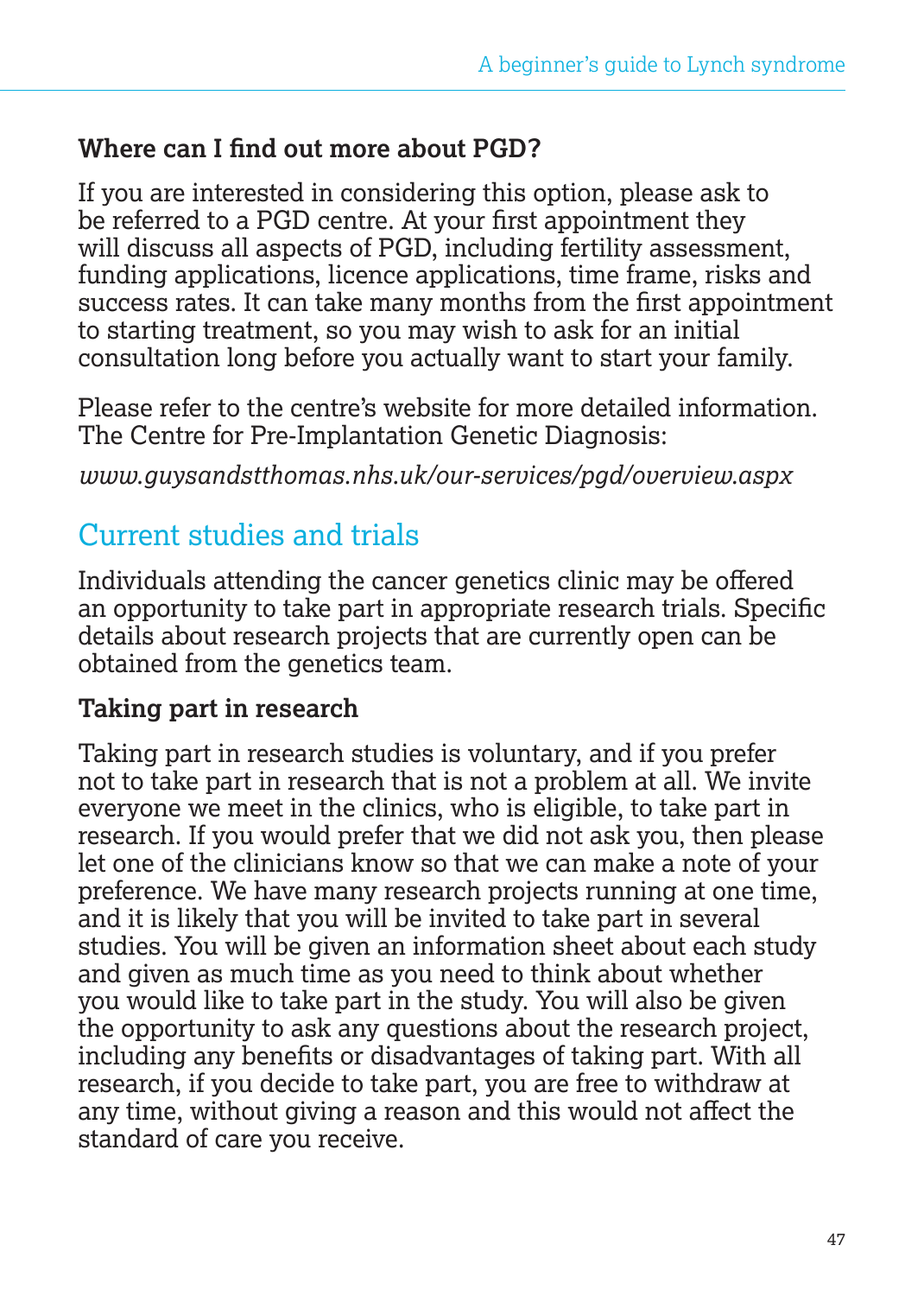# **Confidentiality**

If you decide to take part in a research project, any information you give us for the purposes of the study will be treated like all medical information. It will be kept strictly confidential and will be accessible only to the immediate study team. Information is stored on databases adhering to guidelines set out in the Data Protection Act. If specimens (for example, blood or urine) are obtained from you as part of the study, they will be stored using identifying codes that will be known only by the research team. If you decide to withdraw from a study and you would like us to destroy any samples that you have provided for research, we will be happy to do so.

# **Types of research project**

**Epidemiological studies:** studies looking at the interaction of environmental, lifestyle and genetic factors in the development of cancer.

**Screening studies:** studies looking at new methods of screening for cancer.

**Psychosocial studies:** studies looking at the emotional and societal impact of disease.

**Drug trials:** studies looking at the use of new drugs for treatment or prevention of cancer.

**Tissue bank:** the storage of samples in a sample bank for future research.

#### **Current research studies**

#### **IMPACT**

There is a suggestion that there may be a slightly increased risk of prostate cancer for men with Lynch Syndrome. This risk is thought to be highest for men with mutations in the MSH2 gene. There is a large international study called the IMPACT study which has enrolled men with Lynch Syndrome aged between 40 and 69 for prostate cancer screening. The aim of this study is to determine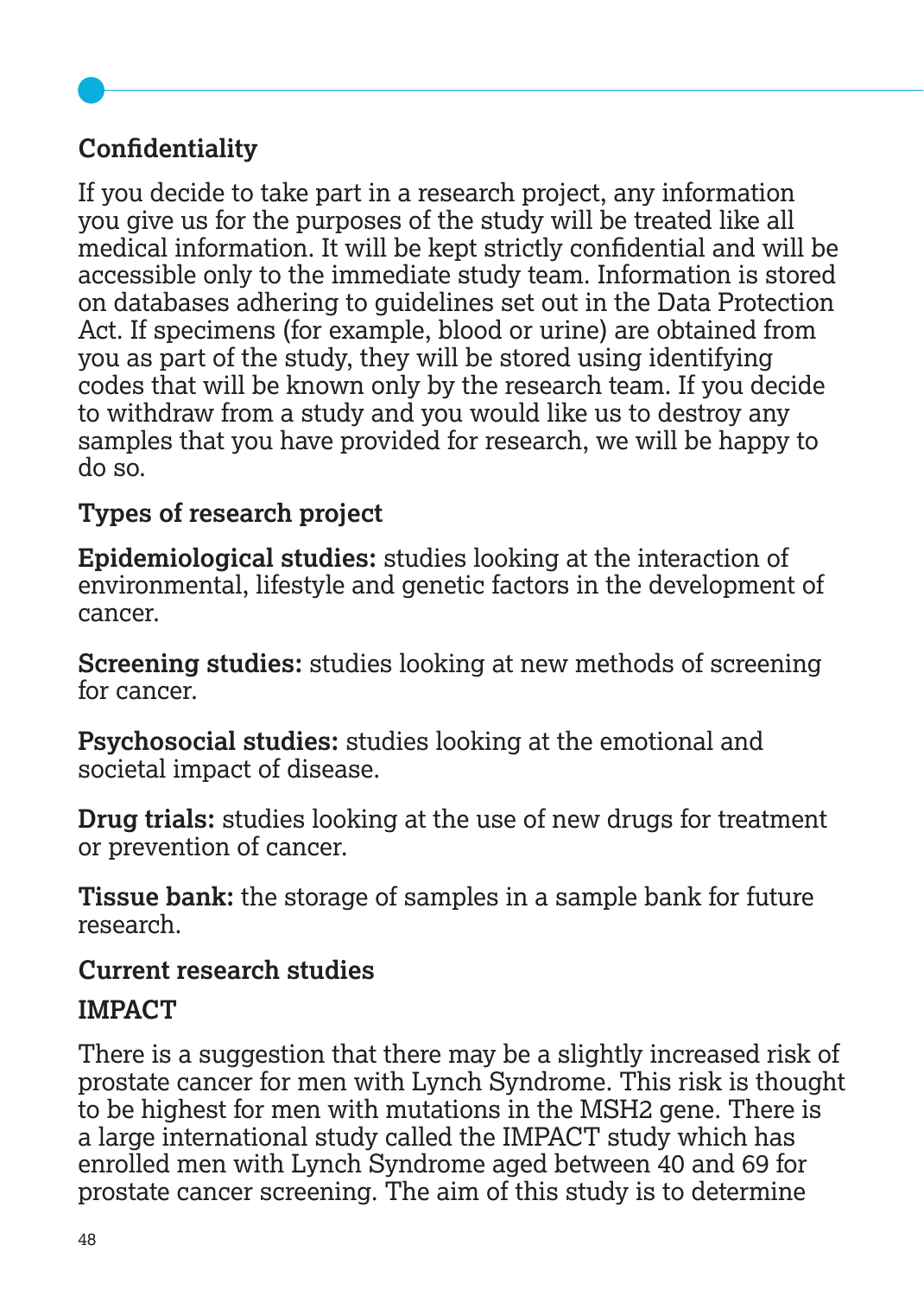whether there really is an increased risk of prostate cancer, and whether prostate screening is beneficial. The study has now closed to recruitment and is following men up for a minimum of 5 years. While we are waiting for the results of the IMPACT study the research team are happy to discuss the pros and cons of PSA screening with you.

You can contact the prostate research team by email *prostate.research@rmh.nhs.uk* or phone 020 8772 4483

#### **EUROPAC**

EUROPAC is a study that aims to identify people at higher risk of pancreatic cancer to make recommendations about possible forms of screening for this type of cancer. People that have been diagnosed with Lynch Syndrome and have a relative with pancreatic cancer, might be eligible to participate in the study. More information about EUROPAC can be found in the following website:

*www.europac.org.uk* 

# New cancer treatment options for people with Lynch syndrome

It is useful for the oncology team to know when patients have Lynch syndrome to help guide their choice of treatment. Treatment choices may be between established anti-cancer drugs or may include entry into clinical trials.

Your oncologist may discuss a clinical trial with you. These trials help to establish the best treatment for a particular type of cancer and sometimes will include the use of new drugs.

If you are seeking information on cancer trials you should discuss this with your oncology team and you can also refer to the following websites:

*www.cancerresearchuk.org/about-cancer/find-a-clinical-trial/whatyou-should-be-told-about-a-clinical-trial* 

*www.cancer.gov/about-cancer/treatment/clinical-trials* 

*www.bepartofresearch.nihr.ac.uk*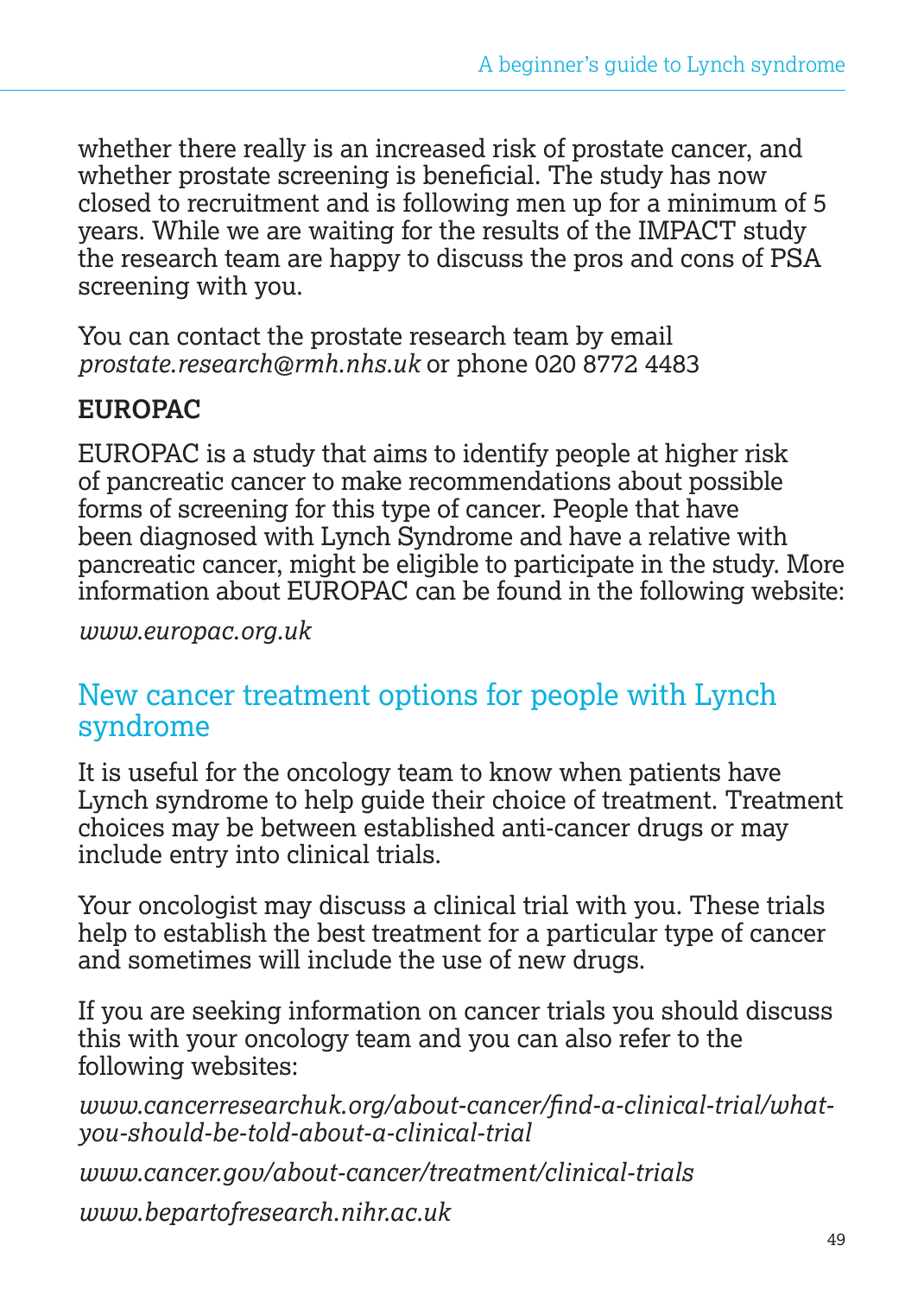Sometimes a clinical trial may be available at your own hospital or you may need to go to a different hospital. It is important to know that trials for a particular drug may not be open to new patients at the time you are discussing treatment options with your oncologist.

# **Insurance**

#### **Insurance implications of genetic testing for individuals who have had cancer**

If you have been diagnosed with cancer and have been offered a genetic test because of your cancer diagnosis, you are having a diagnostic genetic test. This includes cancer diagnoses that occurred in the past, even if treatment has been completed. The diagnostic genetic test may either be a full test of one or more genes associated with developing cancer (such as testing for all of the Lynch syndrome genes), or a specific test for a gene mutation that has been identified in your relative.

For Life, Income Protection and Critical Illness insurance policies, insurers can ask for information about your diagnostic genetic test to set the level of cover and cost of your premiums, in the same way as they ask about the rest of your medical history. For example, if you have been diagnosed with colorectal cancer that is due to Lynch syndrome, that genetic information is part of your personal medical history. However, insurers cannot ask you to take a genetic test and can only ask for the results of a genetic test you have already had.

If you are offered a diagnostic genetic test after your insurance policy is in place, then you do not have to disclose that you have had a genetic test or the results of the test. If you are taking out a new insurance policy after you have had a genetic test, you will need to disclose that you have had the test along with the results. Genetic test results do not have to be disclosed for health or travel insurance policies, but associated medical conditions such as cancer diagnoses do need to be disclosed.

If close relatives without cancer are taking out a new insurance policy (Life, Income Protection or Critical Illness) they would need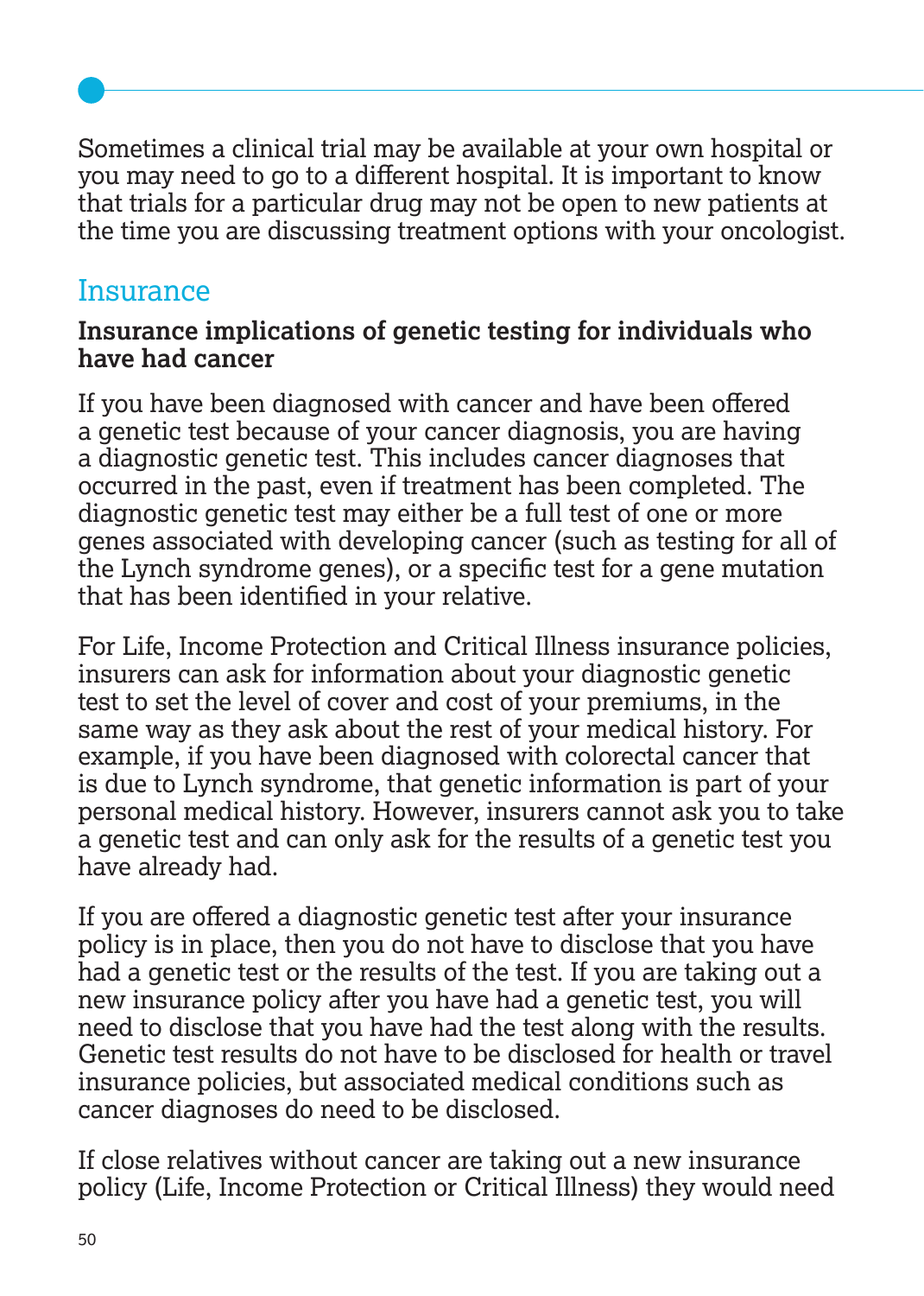to tell the insurance company about both the cancer diagnoses in the family and if any are due to a genetic diagnosis, if they are aware of this information. Relatives without cancer do not have to disclose the results of their own predictive genetic testing to insurance companies, but may choose to do so, particularly if their test result is negative.

#### **Insurance implications of genetic testing for individuals without cancer**

If you have not had cancer and have been offered a genetic test because there is a known mutation in the family or because no family members with cancer can be offered a genetic test, you are having a predictive genetic test.

The Code on Genetic Testing and Insurance states that information about predictive genetic tests for cancer predisposition gene mutations is not used by insurance companies to determine if a policy is offered, or to determine the cost of the policy. The agreement relates specifically to Life, Income Protection and Critical Illness insurance products only. Health insurance and travel insurance policies are not specifically covered by the agreement, but also do not require disclosure. It is important to note that insurance companies will assess risk based on family history information, as they have always done.

If any of your relatives have had cancer due to a cancer predisposition gene mutation, both the cancer diagnoses and the genetic test results are part of your family history information that should be disclosed. You are only required to provide the requested information that you are aware of at the time of taking out a new policy. If a relative has had cancer and/or genetic testing but you were not aware of it when you took out the policy, this will not subsequently be used to alter the policy.

You can choose to disclose your genetic test result. For example, if your test shows you do not have the gene mutation that caused cancer in your relatives this may have a favourable impact on your premiums as it reduces the impact of family history on your risk of cancer.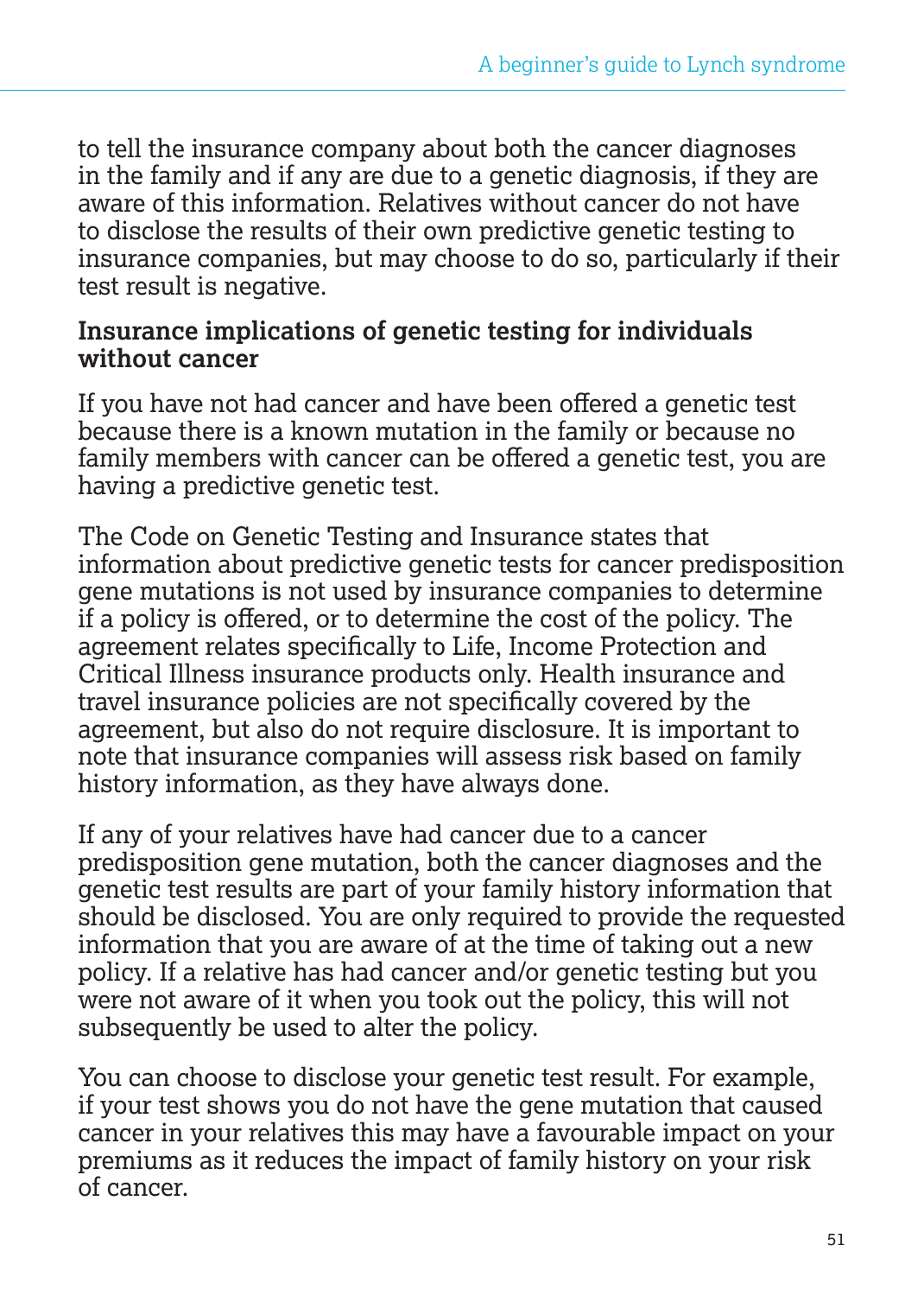Further information can be found on these websites:

*www.abi.org.uk/globalassets/files/publications/public/genetics/ code-on-genetic-testing-and-insurance-final.pdf*

*www.abi.org.uk/data-and-resources/tools-and-resources/genetics/ code-on-genetic-testing-and-insurance/*

# Organ donation

#### **Can I still be on an organ donor?**

People with Lynch syndrome have asked if they can still register to be an organ donor, given that they carry a gene mutation and/or personal history of cancer. The NHS Organ Donation information team provided the following information:

There are only two conditions where organ donation is ruled out completely. A person cannot become an organ or tissue donor if they have been diagnosed with HIV or have, or are suspected of having, Creutzfeld-Jakob disease (CJD). Cancer is one of the diseases that can be passed from donor to recipient. However the risk that this will happen depends to some extent on the type of cancer, the treatment received and the length of time since the disease was diagnosed and treated. Corneas can always be used. At the time that donation is being considered:

- The family would be asked about any history of cancer
- The medical records would be reviewed
- A report would be obtained from the GP, although this is not always available pre-transplantation.

So if the potential donor had been confirmed as having a genetic predisposition to cancer, this would be reported as part of the assessment process pre-donation and would be included as part of the information provided to the transplant surgeon. A decision will then be made by a healthcare professional, at the time of death, about whether or not the organs can be used.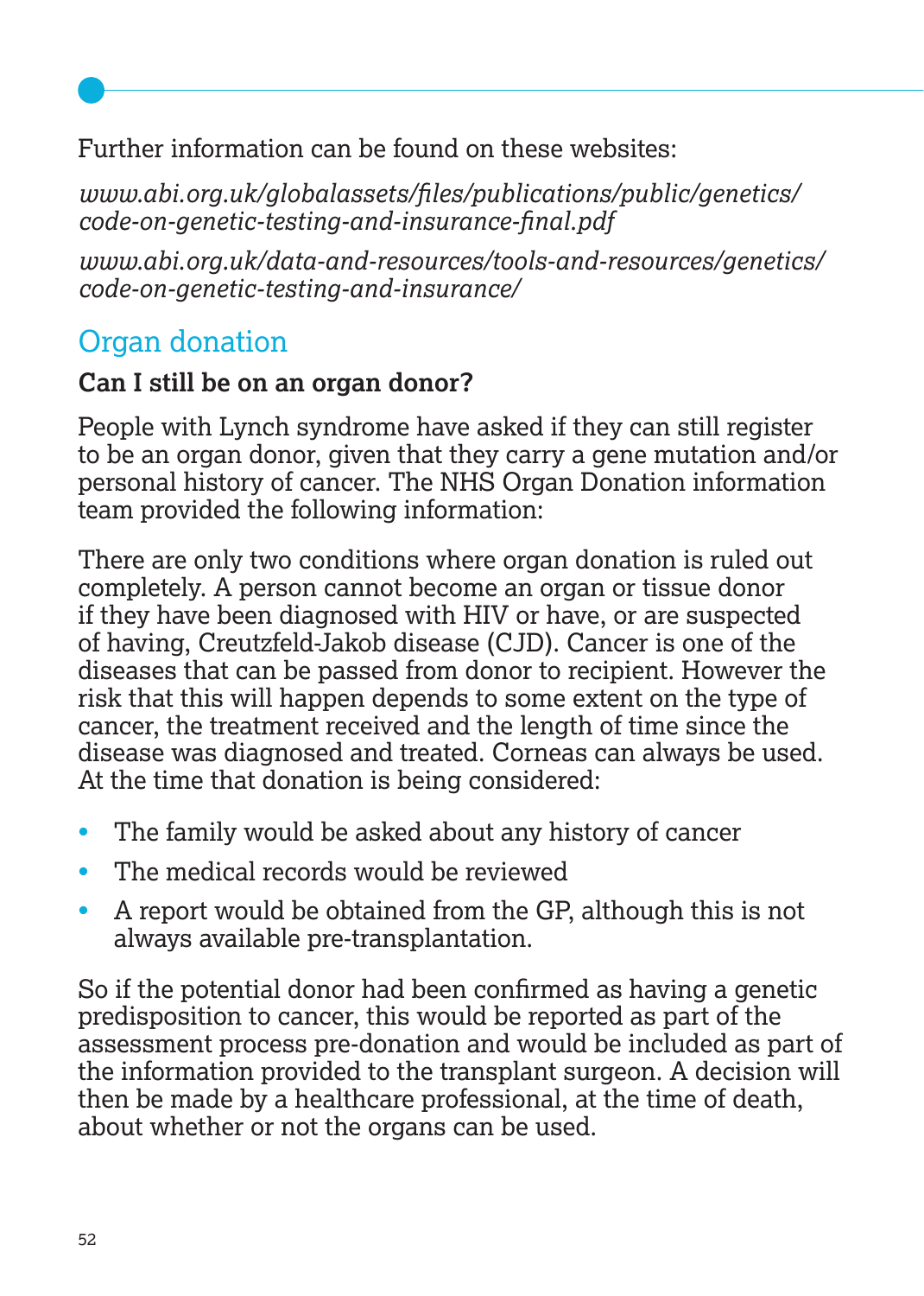#### **How can I register to be an organ donor?**

From the 20th May 2020, organ donation in England has moved to an 'opt out' system, meaning that all adults in England will be considered to have agreed to be an organ donor when they die, unless they have specifically asked not to donate.

Please make sure that you have informed your family about your wishes regarding organ donation, both so that they are aware of your wishes and to ensure the information about your genetic status is available for the assessment. Further information is available at:

*www.organdonation.nhs.uk*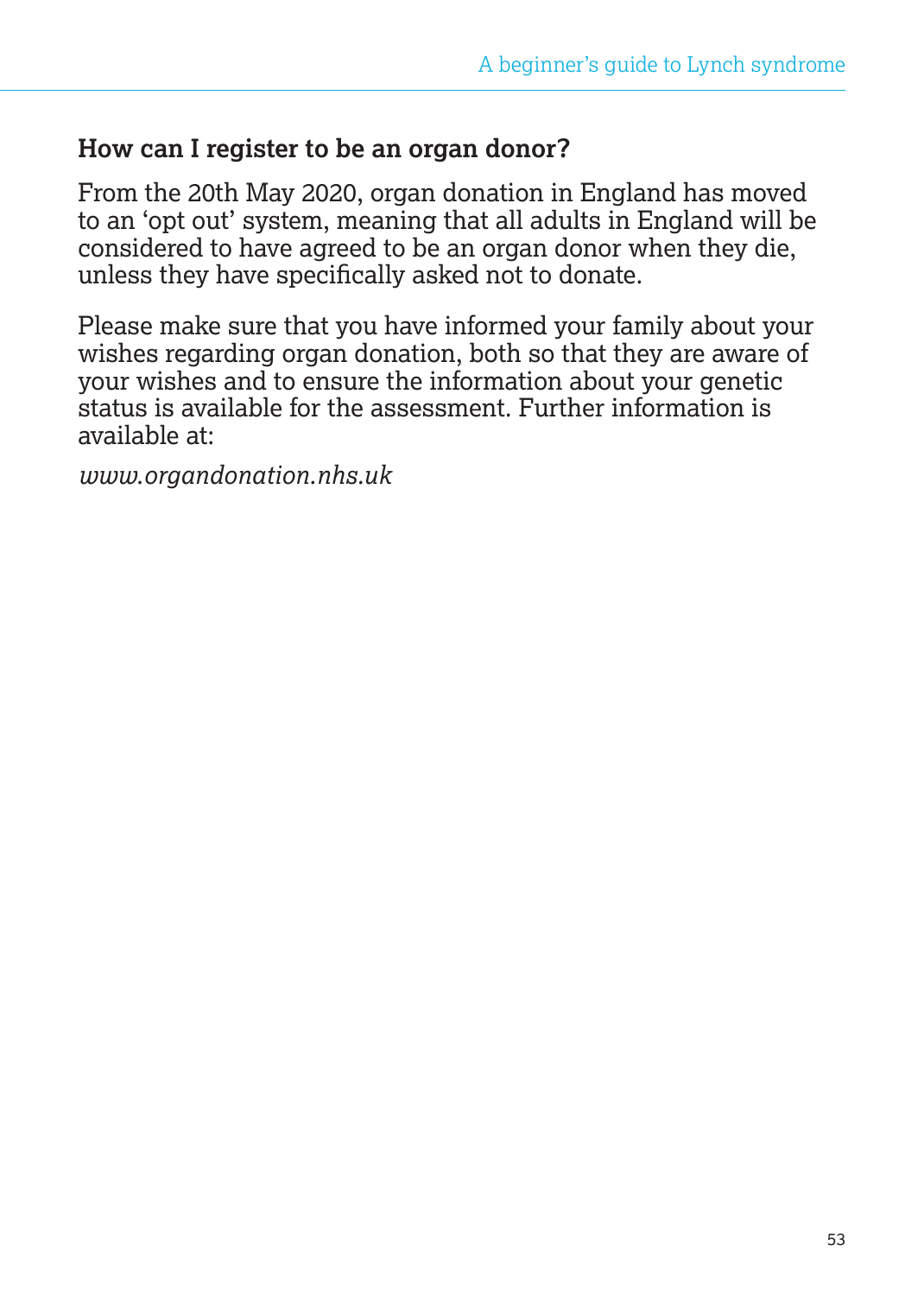# **Where can I get more information?**

This list of resources is intended to help you find further information or additional sources of support. Some patients may find these websites, books and charities helpful, but not all information will be relevant to all individuals.

Please consider the source of the material, for example clinical practice in the US may differ to clinical practice in the UK. Responsibility for the content of the information remains with the organisation that publishes it.

# Books

*Daughter of Family G: A Memoir of Cancer Genes, Love and Fate*  (2019) by Ami McKay ISBN-13: 978-0345809469

*Singing the Life: The Story of a Family Living in the Shadow of Cancer* by Elizabeth Bryan Vermilion (2008) ISBN-13: 978-0091917166

*The C List: How I Survived Bowel Cancer* by Rachel Bown (2014) ISBN-13: 978-1780286792

# Websites for further information

#### **Association of British Insurers (ABI)**

Website: *www.abi.org.uk* Telephone: 020 7600 3333

#### **Cancer Genetics Group**

Website: *www.ukcgg.org/information-education/documentswebsites/*

#### **Genetic Alliance UK**

Website: *www.geneticalliance.org.uk*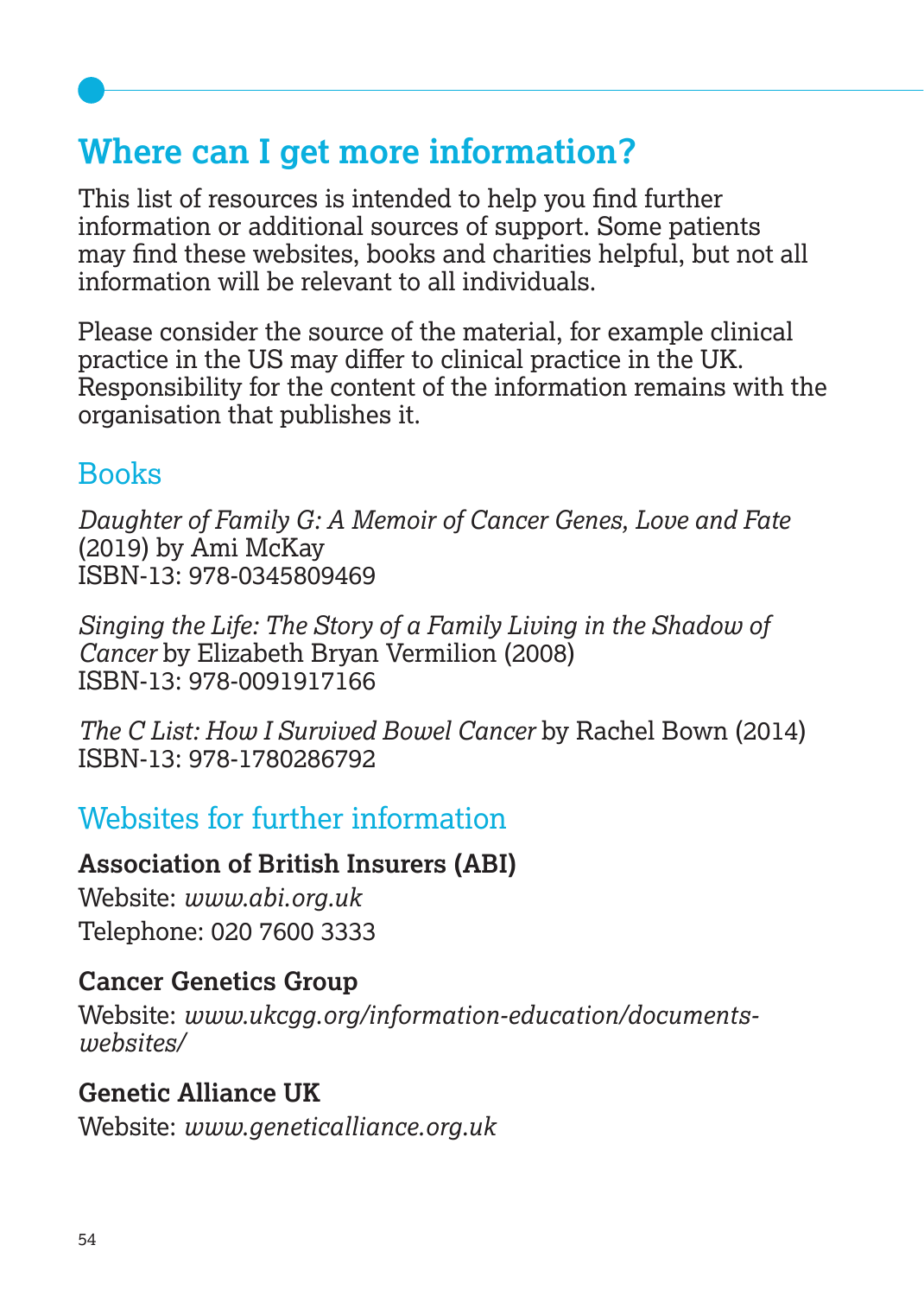# **National Cancer Institute (US)**

Website: *www.cancer.gov/types/colorectal* 

**National Institute for Health and Clinical Excellence** NICE guidelines for colorectal cancer. Website: *www.nice.org.uk/guidance/ng151*

**Cancer Research UK (CRUK)** Website: *www.cancerresearchuk.org*

# Charities and support groups

**Macmillan Cancer Support** Website: *www.macmillan.org.uk* Freephone information line: 0808 808 0000

**Lynch Syndrome UK** Website: *www.lynch-syndrome-uk.org*

#### **Lynch Syndrome International** Website: *www.lynchcancers.com*

**Bowel Cancer UK** Website: *www.bowelcanceruk.org.uk* 

**Bowel Cancer Information** Website: *www.bowelcancer.tv*

**International Society for Gastrointestinal Hereditary Tumours (InSiGHT)** Website: *www.insight-group.org* 

**Ovacome** The Ovarian Cancer Support Network Website: *www.ovacome.org.uk*  Freephone: 0800 008 7054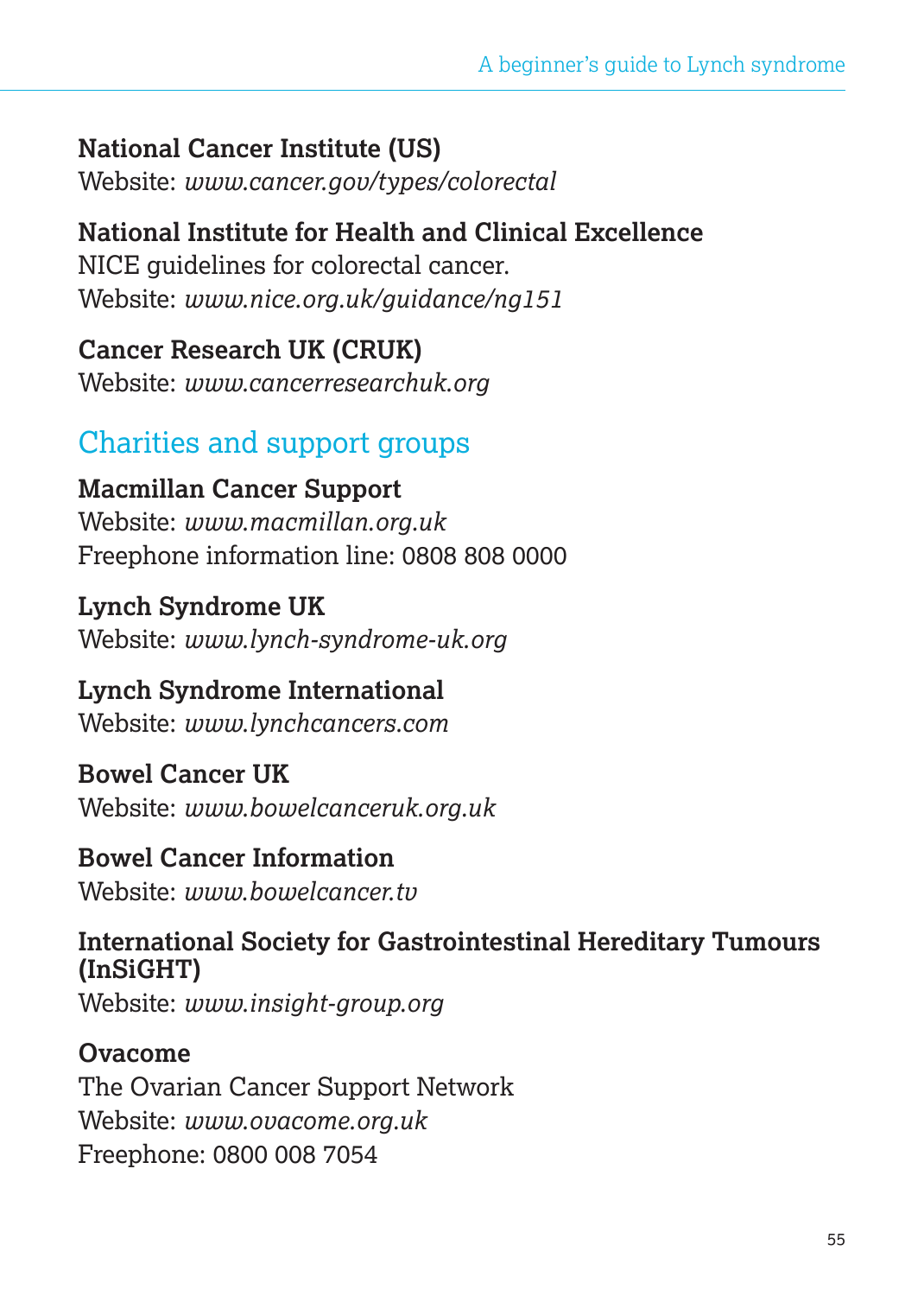#### **Ovarian Cancer Action** Website: *www.ovarian.org.uk*

Telephone: 020 7380 1730

**The Eve Appeal** Website: *www.eveappeal.org.uk*

**Target Ovarian Cancer** Website: *www.targetovariancancer.org.uk*

# **Womb Cancer Support UK**

Website: *www.wombcancersupportuk.weebly.com*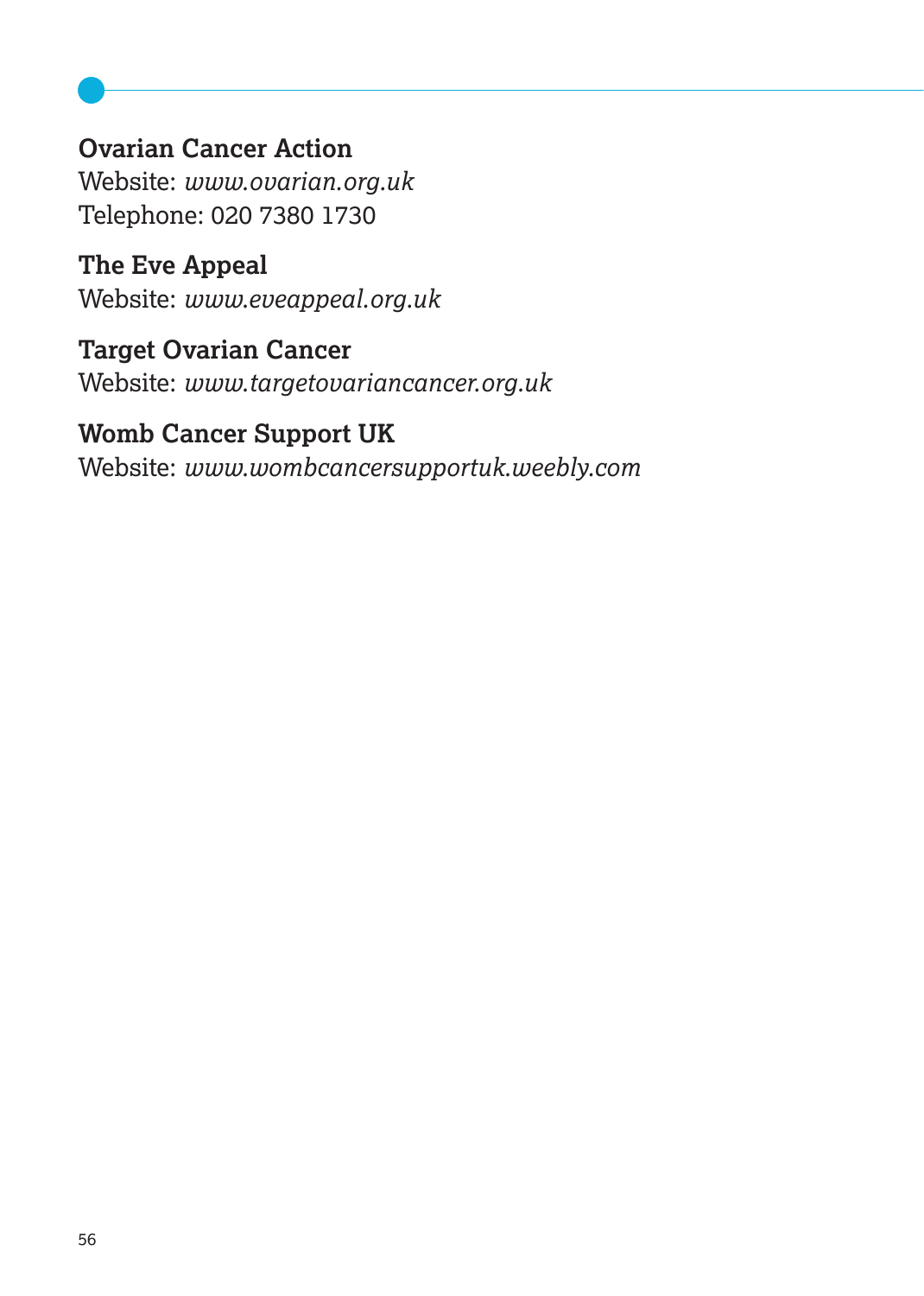# **Notes and questions**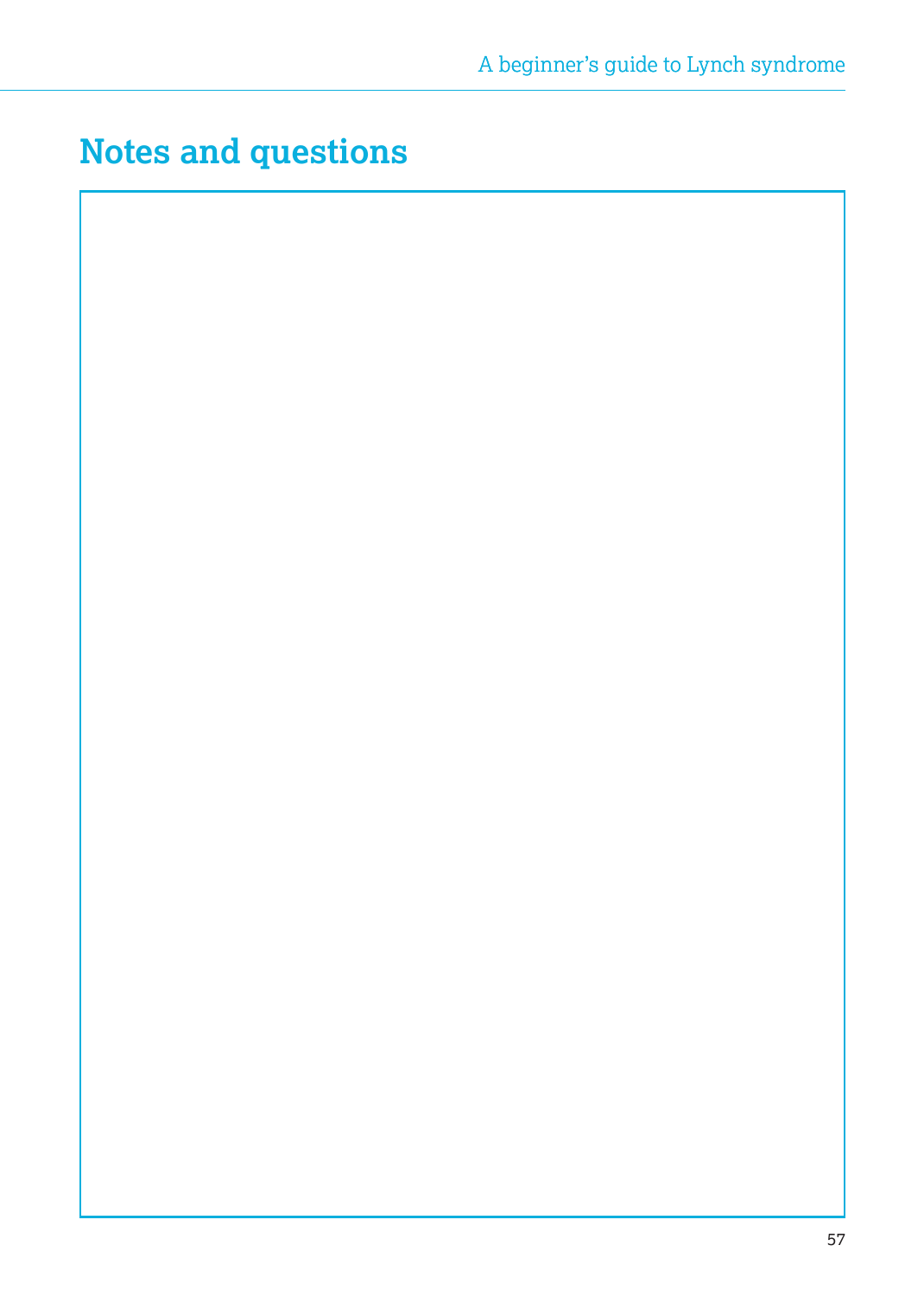Copyright © April 2017 The Royal Marsden NHS Foundation Trust All rights reserved

Revised May 2021 Planned review May 2024

This booklet is evidence based wherever the appropriate evidence is available, and represents an accumulation of expert opinion and professional interpretation.

Details of the references used in writing this booklet are available on request from: The Royal Marsden Help Centre Freephone: 0800 783 7176 Email: patientcentre@rmh.nhs.uk

The Royal Marsden NHS Foundation Trust Fulham Road London SW3 6JJ

www.royalmarsden.nhs.uk

No part of this booklet may be reproduced in any way whatsoever without written permission except in the case of brief quotations embodied in critical articles and reviews.

No conflicts of interest were declared in the production of this booklet.

The information in this booklet is correct at the time of going to print.

Should you require information in an alternative format, please contact The Royal Marsden Help Centre.

The patient information service is generously supported by The Royal Marsden Charity.

royalmarsden.org Registered Charity No.1095197



GE-1660-02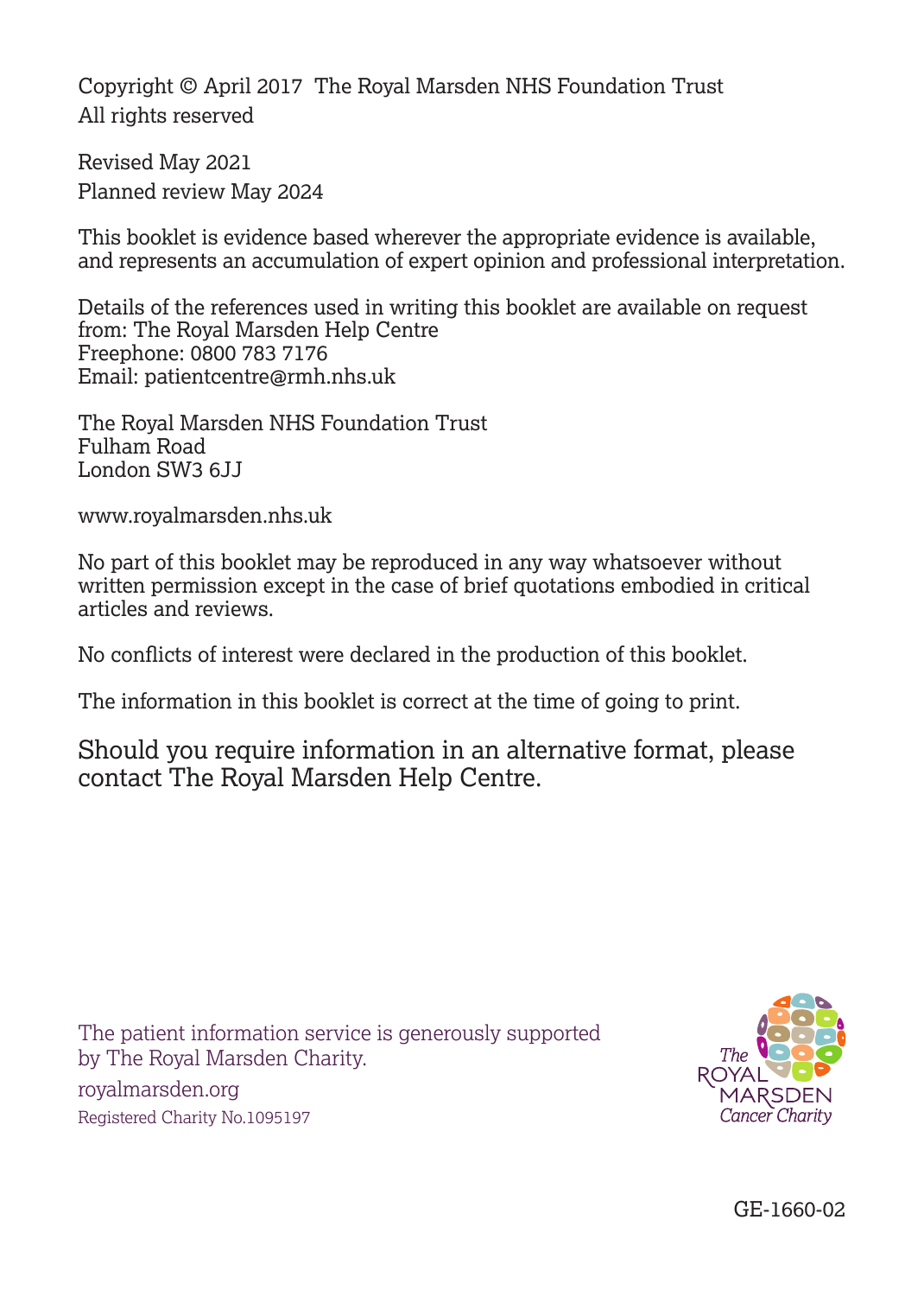# **The Royal Marsden publishes a number of booklets and leaflets The Royal Marsden publishes a number of booklets and leaflets about cancer care. Here is a list of information available to you. about cancer care. Here is a list of information available to you. about cancer care. Here is a list of information available to you.**



#### Diagnosis Diagnosis

- A beginner's guide to the BRCA1 and BRCA2 genes genes genes Diagnosis<br>
- A beginner's guide to<br>
the BRCA1 and BRCA2<br>
genes<br>
- CT scan<br>
- MRI scan<br>
- Ultrasound scan<br>
- Lynch Syndrome
- CT scan CT scan CT scan
- MRI scan MRI scan MRI scan
- Ultrasound scan Ultrasound scan Ultrasound scan
- Lynch Syndrome Lynch



# **increase the Patient Information**

#### Supportive care

- Supportive care<br>– Eating well when you have cancer have cancer
- have cancer<br>– Lymphoedema
- Reducing the risk of Reducing the risk of Reducing the risk of healthcare associated healthcare associated healthcare infection infection infection<br>— Support at home
- 
- Your guide to support, practical help and practical help and Your guide to practical help and complementary therapies



Please visit **www.royalmarsden.nhs.uk/patientinformation** where Please visit **www.royalmarsden.nhs.uk/patientinformation** where Please visit **www.royalmarsden.nhs.uk/patientinformation** where several patient information booklets are available to download. several patient information booklets are available to download. several patient information booklets are available to download.